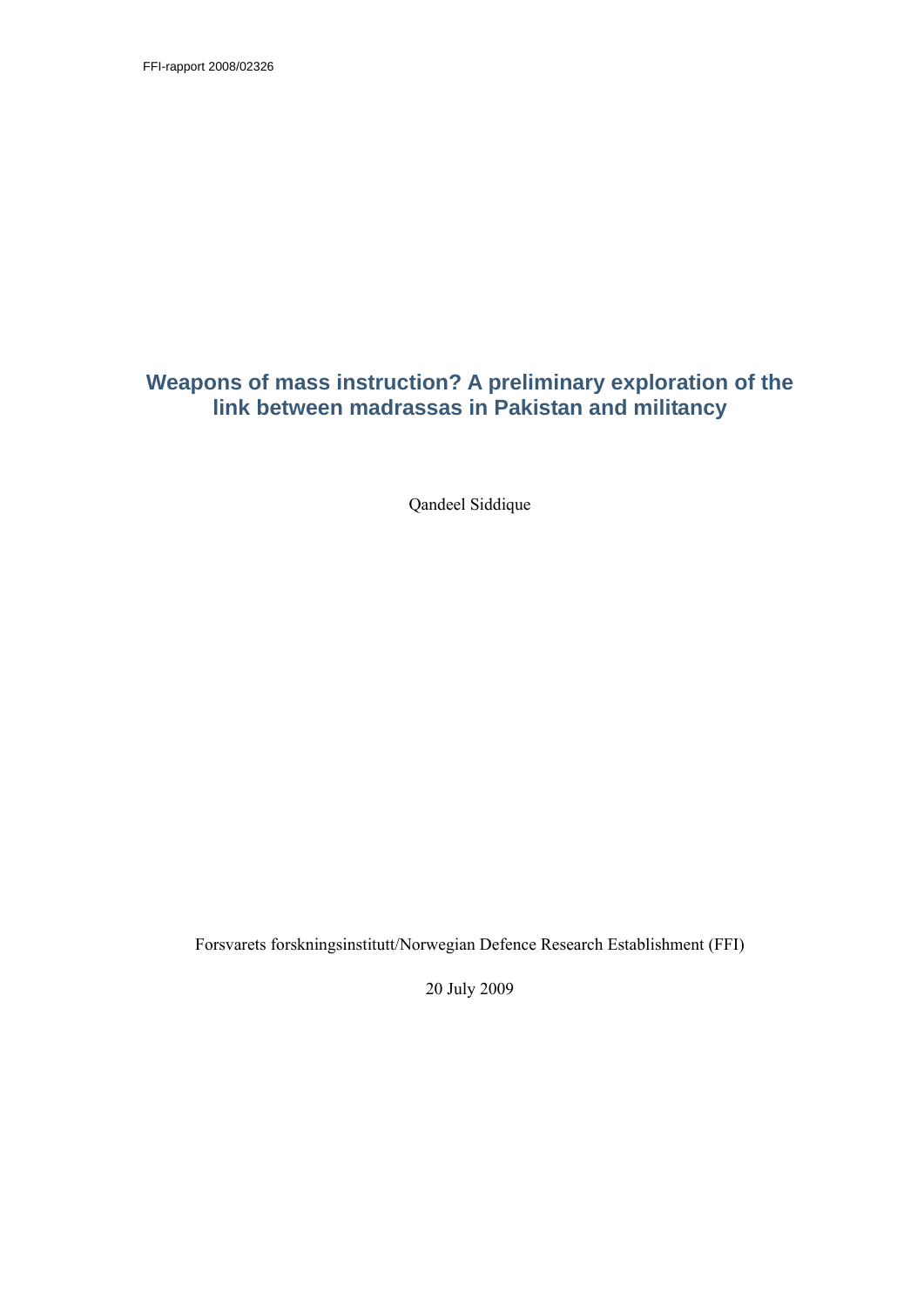FFI-rapport 2008/02326

1067

P: ISBN 978-82-464-1630-4 E: ISBN 978-82-464-1631-1

# **Keywords**

| Islamisme |
|-----------|
|           |
|           |

Terrorisme

Sikkerhetspolitikk

Pakistan

Afghanistan

# **Approved by**

| Brynjar Lia     | Director of Research |
|-----------------|----------------------|
| Tore Nyhamar    | Project Manager      |
| Espen Skjelland | Director             |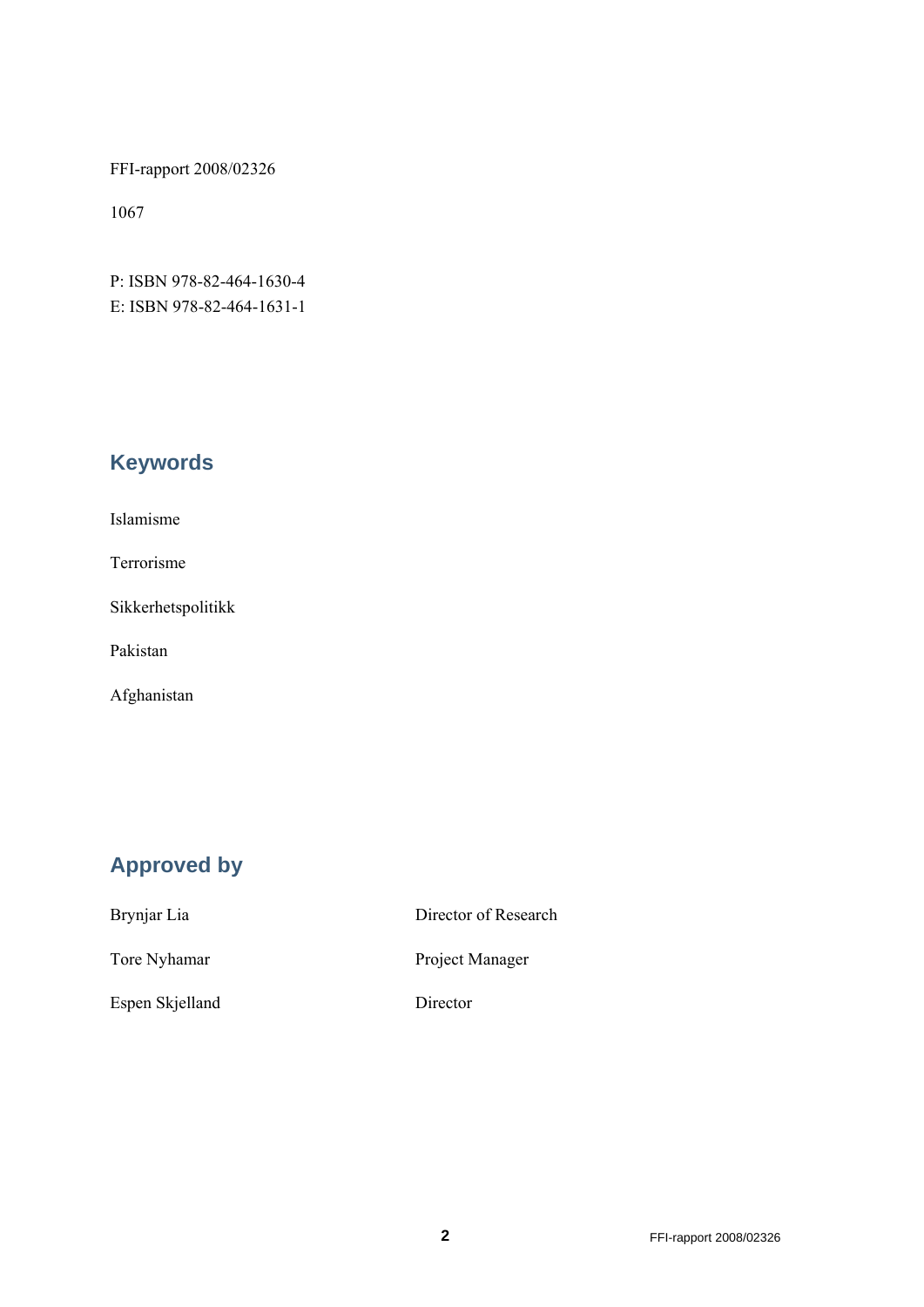# **English summary**

This study conducts a preliminary investigation into the link between madrassas in Pakistan and Islamic militancy. Available literature is reviewed and pitted against findings from primary sources – such as interviews, news articles and information extracted from jihadi websites.

For the purposes of this report, Islamic militancy in Pakistan has been divided into four main categories, based on a group's perception of its key enemy:

- global violent struggle (against Westerns targets)
- cross-border jihad into Afghanistan/Kashmir/India
- violent campaign against the Pakistani government and security forces
- sectarianism

An attempt is then made to understand how madrassas are involved in one or several of these violent expressions – that is, the role played by madrassas in promulgating militancy. Examples of madrassas, and evidence of their links to certain extremist organization(s), are given to illuminate this role.

From promoting a jihadist ideology to kidnapping young boys, and from sheltering militants to acting as sites for jihadi gatherings, the roles played by Pakistani madrassas in expanding extremism are variegated. One should bear in mind that, insofar as inciting Islamic militancy is concerned, some functions of madrassas are easier to judge than others. It is difficult, for instance, to determine the exact ideology imparted in a given religious seminary and understand how it encourages madrassa students to partake in violent jihad; most of the textbooks in madrassas are in Arabic (a language not understood by the majority of Pakistanis). Hence, it is oral lectures (conducted in Urdu or Pashto) transmitted by the seminary teachers that are bound to have the greatest impact in moulding the students' psyche. Although valuable, it is practically infeasible to visit and study each individual madrassa in Pakistan. Evidence (in the form news articles, or visual or audio tapes found online) of a madrassa's participation in rallies or gatherings held by extremist organizations, or incriminating speeches given by a madrassa's leading figures, can, however, help evaluate the madrassas-militancy connection.

The present study finds a tentative link between Pakistani madrassas and Islamic militancy. While there is little evidence supporting a connection madrassa involvement in "global jihad", weak to strong bonds are discernible for all other types of violent jihads in Pakistan's context.

An additional discovery of the present research is that jihadi teachings may not be the exclusive purview of madrassas, and an overemphasis on madrassas can be misguided and misguiding since the curricula used in Pakistani public schools (70% of all enrolled students) also contain inflammatory literature that might create a narrow worldview which is susceptible to extremist ideology. This segment of the education system therefore deserves greater attention.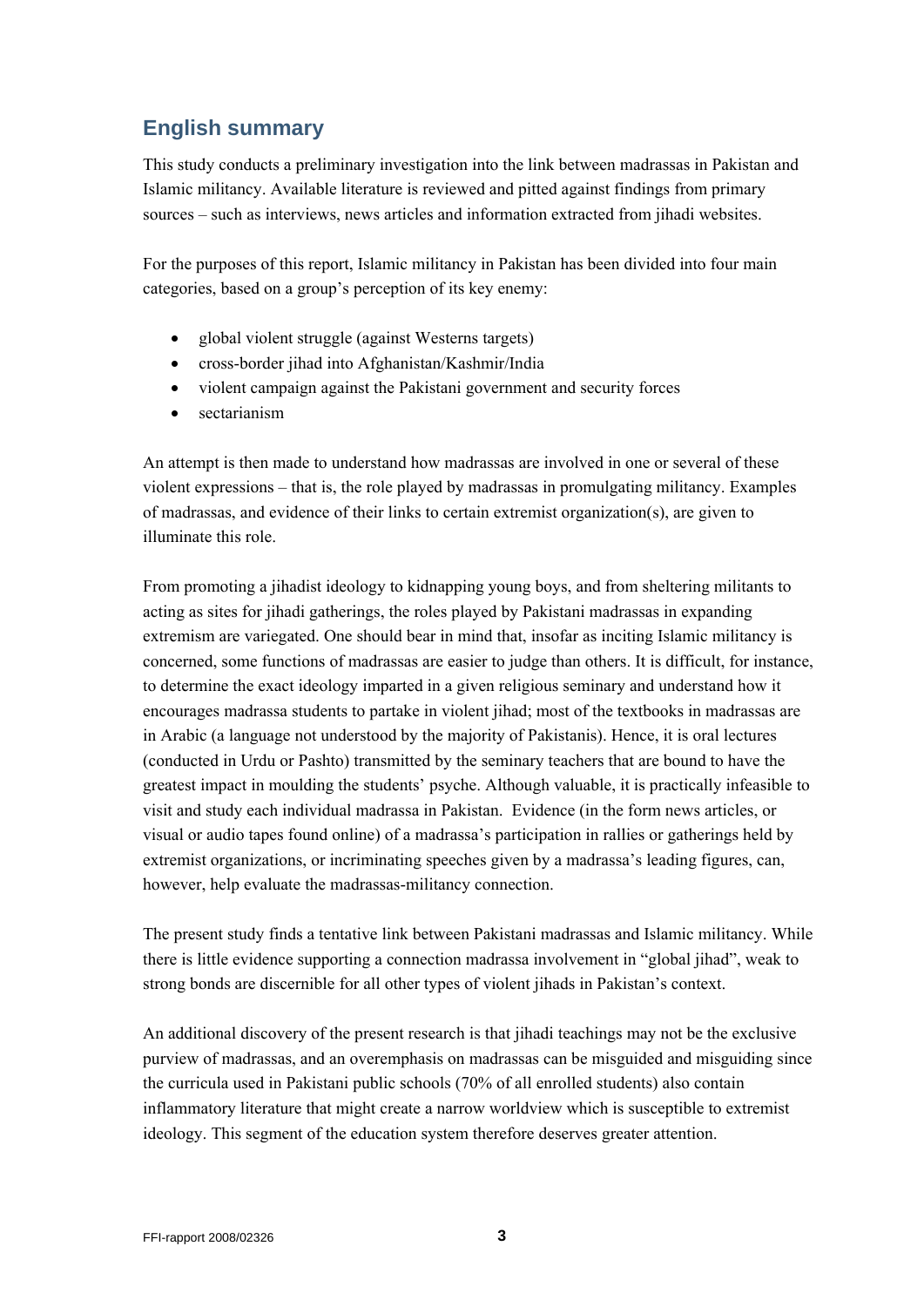# **Sammendrag**

Denne rapporten gir en foreløpig analyse av forbindelsene mellom religiøse skoler (madrassaer) i Pakistan og militante grupper. Tilgjengelig litteratur blir diskutert og vurdert i forhold til funn fra primærkilder som intervjuer, nyhetsartikler og informasjon fra ulike jihadiste nettsider.

Rapporten deler islamske militante grupper i Pakistan inn i fire kategorier ut ifra hvem gruppene oppfatter er sin hovedmotstander:

- den globale kampen (mot vestlige mål)
- grenseoverskridende kamp ("cross-border" jihad) i Afghanistan, Kashmir og India
- politisk vold mot den pakistanske regjeringen og sikkerhetsstyrkene
- sekterisk-religiøs vold

Studien forsøker å forstå i hvilken grad og eventuelt hvordan madrassaer er involvert i en eller flere av disse voldelige retningene og hvilken rolle madrasser eventuelt spiller i å fremme voldelige aksjoner. Enkelte madrassaer og deres forbindelser til militante bevegelser blir analysert.

Det er viktig å huske på at enkelte sammenhenger er enklere å vurdere enn andre. For eksempel er det vanskelig å avgjøre hvilke ideologisk retninger som er gjeldende for hver enkelt religiøs skole og hvorvidt og hvordan denne oppfordrer studentene til å ta del i en voldelig kamp. En grunn til dette er at mye av det formelle undervisningsmaterialet ofte er på arabisk (et språk flertallet av pakistanere ikke forstår). Det er derfor de muntlige leksjonene (på urdu) som vil ha størst innvirkning på studentene. Det er i praksis nærmest umulig å gjøre en systematisk kartlegging av dette.

Eksempler på deltakelse i demonstrasjoner og møter organisert av ekstremistiske organisasjoner, eller anklagende taler av ledende madrassa-ansatte, kan være med å styrke linken mellom madrassaer og militante grupper.

Studien finner liten støtte for påstanden om at det er svært tette og direkte forbindelser mellom pakistanske religiøse skoler og den globale jihad. Man finner imidlertid større grad av involvering med andre typer voldelig kamp.

Et annet funn i denne studien er at den jihadistiske læren ikke er unik for madrassaer, og å legge for mye vekt på madrassaer kan bli mistolket og være misledende p.g.a at pensumet som blir brukt i offentlige pakistanske skoler (der 70 prosent av alle registrerte elever studerer) også inneholder litteratur som kan skape et snevert syn på verden, og som kan gjøre en mottagelig for radikale ideologier. Denne delen av utdanningssystemet krever derfor større oppmerksomhet.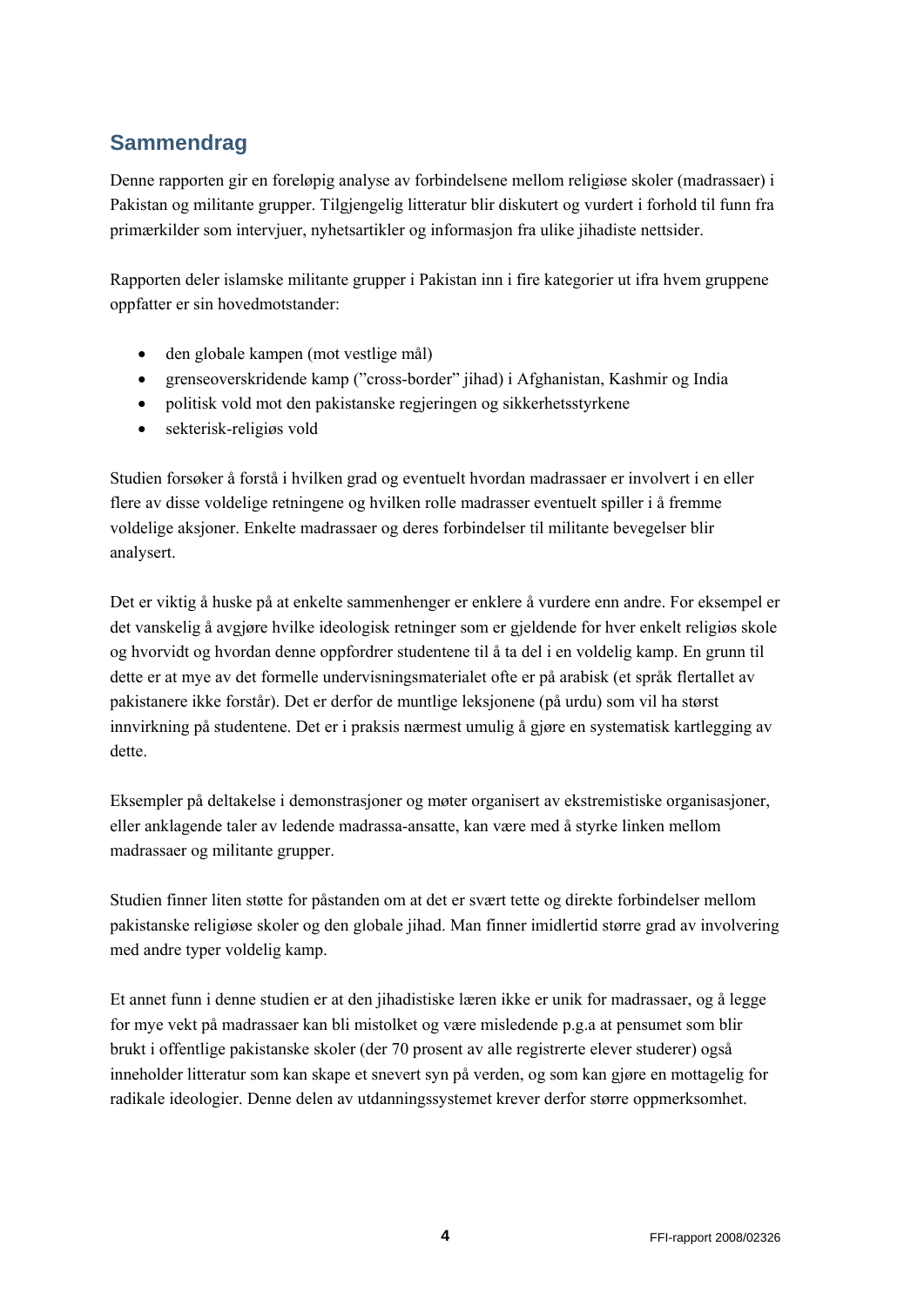## **Contents**

| 1              | <b>Introduction</b>                                            | 7  |
|----------------|----------------------------------------------------------------|----|
| $\overline{2}$ | <b>Background</b>                                              | 9  |
| 2.1            | What is a Madrassa                                             | 9  |
| 2.2            | How many madrassas?                                            | 12 |
| 2.3            | History of madrassas in Pakistan                               | 15 |
| 2.4            | Why are madrassas relevant for the understanding of militancy? | 17 |
| 3              | <b>Madrassas and Militancy</b>                                 | 21 |
| 3.1            | Madrassas and ideology                                         | 21 |
| 3.2            | Madrassas as sites for recruitment                             | 25 |
| 3.3            | Sectarianism and madrassas                                     | 28 |
| 3.3.1          | Binori Town madrassa                                           | 29 |
| 3.3.2          | Sectarian and jihadi literature                                | 31 |
| 3.4            | "Aiding and abetting" militancy                                | 34 |
| 3.5            | The case of Lal Masjid                                         | 36 |
| 3.6            | The case of Jaish-e-Mohammad and the Wafaq al Madaris          | 38 |
| 4              | <b>Madrassas and No Militancy</b>                              | 44 |
| 4.1            | Weak links to global jihadism                                  | 44 |
| 4.2            | The "Supply-side theory"                                       | 48 |
| 4.3            | The "tanzeem approach"                                         | 50 |
| 5              | <b>Conclusion</b>                                              | 52 |
|                | <b>Bibliography and Sources</b>                                | 55 |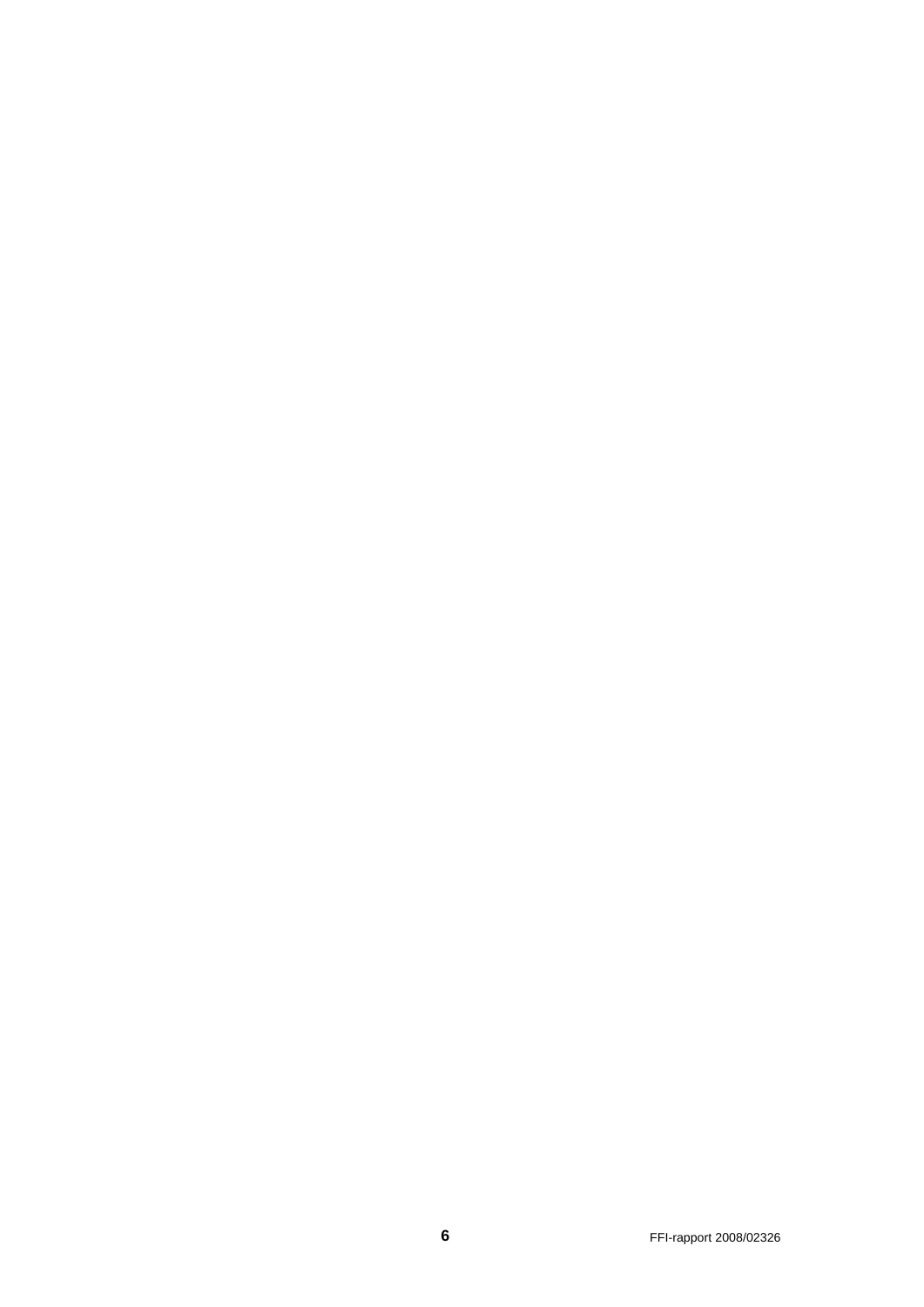## <span id="page-6-0"></span>**1 Introduction**

This report examines the link between madrassas in Pakistan and Islamic militancy. It reviews available literature on the topic and measures the findings against primary sources, such as interviews with journalists, newspaper articles and jihadi websites.<sup>[1](#page-6-1)</sup> Militancy has been divided into four categories: (i) a global violent struggle against Western targets, (ii) cross-border attacks into Afghanistan/Kashmir/India (including groups like Lashkar-e-Taiba, Jaish-e-Mohammad), (iii) a violent campaign against the Pakistani establishment (this includes primarily the Pakistani-Taliban), and (iv) sectarian violence (Lashkar-e-Jhangvi, Sipah-e-Sahaba).

With regards to a link between Pakistani madrassas and global jihad, this report finds little evidence. However, weak to strong links are discernable for all other types of violent Islamic extremism in Pakistan.

From ambiguous to incontrovertible roles, madrassa's connection to violent Islamic extremism appears to exist on several different levels. This diversity, coupled with the sparse research on the topic, renders it difficult to fully understand the relationship between Pakistani madrassas and militancy. To overcome this, the present report employs various proxies to gauge the possible involvement of madrassas in expanding extremism. Inspired by one of the few empirical studies undertaken on testing the madrassa-militancy link, the proxies used have taken a leaf out of Saleem Ali's<sup>[2](#page-6-2)</sup> study. Ali addressed the issue of whether the prevalence of sectarianism in rural and urban cities is linked to madrassa involvement. He applied the following proxy indicators:

- Any madrassa visited by a leading militant leader whose documented speeches have clearly incited violence towards other sects and/or beliefs
- If the students or in-charge of a madrassa participate in militant procession or gatherings of militant Islamic groups
- If madrassa administrators lobby for or provide leadership to jihadi issues (for example, collecting monetary support for militant groups)
- If madrassa managers or students were reported to have been involved in violent crimes by extremist groups $3$

Madrassas to exhibit one or more of these features were categorized as sectarian proclivity in Ali's study. Since the present report deals with Islamic militancy on a broader level, the

<span id="page-6-1"></span><sup>1</sup> By *jihadi* in this context is meant that which is prone to "Islamic militancy" or advocates violence in the name of Islam

<span id="page-6-2"></span><sup>&</sup>lt;sup>2</sup> Saleem Ali is an Associate Professor of Environment Studies at the University of Vermont and on the adjunct faculty of Brown University's Watson Institute for International Studies

<span id="page-6-3"></span><sup>3</sup> Saleem Ali, *Islam and Education: Conflict and Conformity in Pakistan's Madrassahs*, (Oxford: Oxford University Press, 2009) A manuscript was emailed to the author in August 2007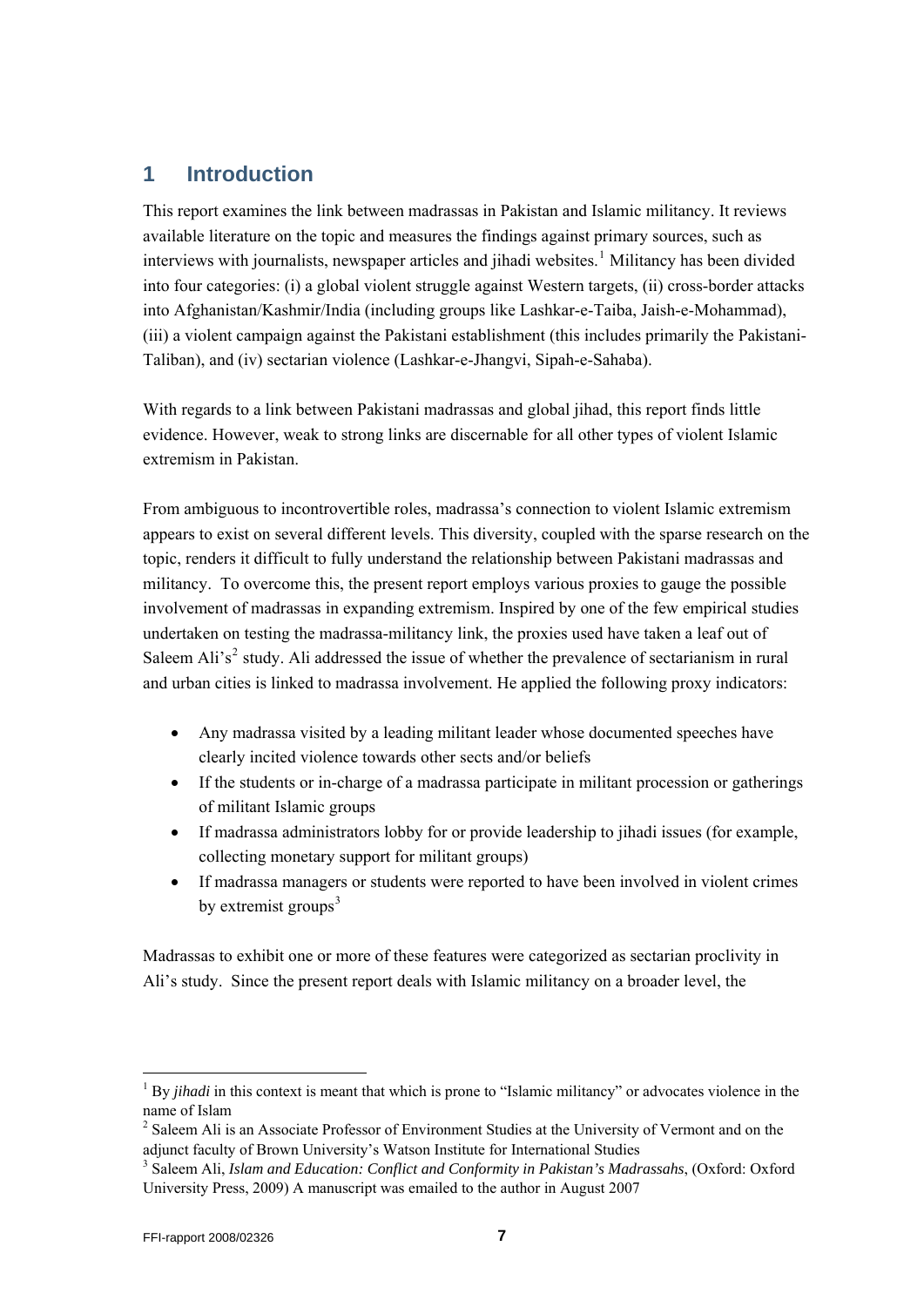admission of "militancy" (in lieu of "sectarian") is made to all proxies. Where possible, the "type" of violent jihad is distinguished.

For present purposes, a fifth proxy is introduced by way of addendum:

• Online Islamic extremist literature and how they relate to madrassas; this involves reading articles posted on jihadi websites or forums, listening to audio lectures/speeches available on their websites or in various Internet chat rooms. [4](#page-7-0)

Where data indulges any of these proxies, the madrassa concerned can be said to have linkages to militancy. As mentioned above, some bonds are stronger than others and it is not within the scope of the current report to rate their tenacity. Also, understanding the skills gleaned from madrassas should provide an indication as to the type of jihad they could serve; for instance, traditional, and the most common type of madrassa in Pakistan, teaches students to rote-learn the Quran and other outdated texts. As a result students carry a very retrograde interpretation of Islam – such "skills" are not of much use to an international terrorist organization that is looking to recruit militants with advanced technological know-how, fluency in English, and so on. On the other hand, for the recruiters of sectarian groups, unskilled and unemployed madrassa students might be ideal candidates.

Understanding what a madrassa "is" and administering the above proxies to available data, then, creates an image of madrassas as serving various different functions that cater uniquely to different tanzeems or organisations, depending on the type of jihad the tanzeem aims to wage. Adherents of global jihad, for example, might – due to lack of facilities – only allow their madrassas to be used as transit points, brief visitations or as safe havens. Those sloganeering to amass recruits for jihad in Afghanistan, like the Rabita chain of madrassas during the anti-Soviet war, published and disseminated specific extremist literature aimed at inducing and mobilising public sentiment. Currently, the Pakistan-based extremist group Jaish-e-Mohammad (JeM) appears to be following a similar line of practice as evidenced by the content of its many magazines – it actively proselytizes violent jihad to a madrassa audience. $5$ 

The Pakistani Taliban, with its factions spread across the Federally Administered Tribal Areas (FATA) and the North West Frontier Province (NWFP), in some cases run their own madrassas; for example head of Pakistani Taliban in Swat, Maulana Fazlullah, led the Imam Dheri madrassa. In other incidences, clergy members of various madrassas have shown affiliation with the Pak-Taliban, and this point shall be discussed further in the following chapters. Finally, there is empirical evidence that sectarian outfits commonly prey on madrassas (those corresponding with their particular Islamic sect) for recruits.

1

<span id="page-7-0"></span><sup>&</sup>lt;sup>4</sup> A thorough analysis of *all* suspect websites that may incriminate madrassa links to certain jihadi organizations is beyond the scope of the present study

<span id="page-7-1"></span><sup>5</sup> This will be discussed in more detail in Chapter 2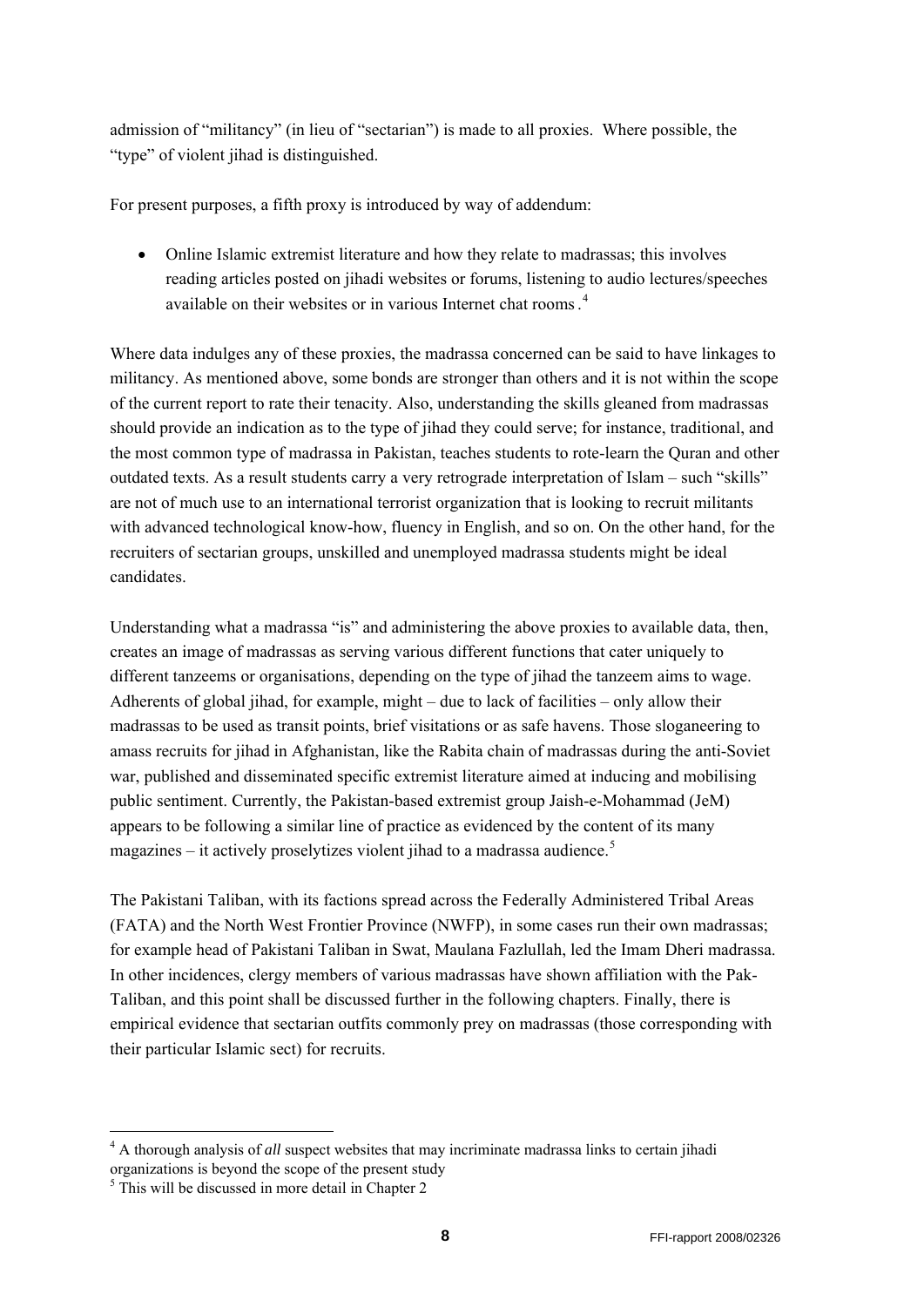<span id="page-8-0"></span>Chapter 2 of this report offers a panoramic view of what a "madrassa" is; its background and evolution and how it pertains to the study of militancy. The context in which this is detailed is exclusive to Pakistan. Chapter 3 delves into an exploration of the link between madrassas and militancy based on the research data available and the author's own preliminary probe into relevant information provided by newspapers and jihadi websites. Here the proxies mentioned are used to assess militancy in connection with madrassas. Different functions of madrassas in encouraging Islamic militancy are discussed. This is accompanied by case studies; such as that of the Red Mosque in Islamabad which was raided by the Pakistani army in July 2007, and the relationship between Jaish-e-Mohammad (extremist group) and Wafaq-al-Madaris-al-Arabia (madrassa organization). Chapter 4 looks at the flip side of the coin by presenting arguments against the conceived link between madrassas and militancy. This section also scratches the surface of some budding theories and lines of approach and gauges their efficacy as possible research avenues for further study. Finally an extract of these three chapters is presented in the conclusion and suggestions for future research are proposed.

## **2 Background**

Ever since 9/11, it has been de rigeur to portray madrassas or religious seminaries as the breeding fields for Islamic militancy; the notion came to be widely inflated by the media but only narrowly supported by empirical data. Some research by international observers and agencies has focused on the role of madrassa curricula, and debate has centred on whether their syllabi incite enmity against "alien" beliefs and motivate youngsters to engage in violent jihad. The common speculation has been that 10% of madrassas in Pakistan were linked to militancy.<sup>[6](#page-8-1)</sup> However, this figure is seeped with suspicion as publicly verifiable information on the topic is lacking.

### **2.1 What is a Madrassa**

A madrassa (plural madaris) is to be distinguished from a Quranic school or a maktab –whereas the latter is a place where Muslim children read and recite the Quran only at a very elementary level, a madrassa offers a more organised institutional structure and different academic levels of religious studies. The bulk of Pakistani madrassas are affiliated with one of the five Islamic school boards, or Wafaq: three Sunni madrassa boards (Deobandi, Barelvi, Ahl-e-Hadith), one for Shia, and one for Jamaat-e-Islami (JI). The madrassas system is supported largely by communities through trusts, endowments, donations and zakar (religious tithes) contributions.

With the exception of a few madrassas managed by the provincial government (Augaf) departments, madrassa education in Pakistan is mainly at the auspices of the private sector; most

<span id="page-8-1"></span><sup>6</sup> Nadeem Iqbal, "Medievalism and Pakistan's Madrassas," *Asia Times Online*, 29 August 2002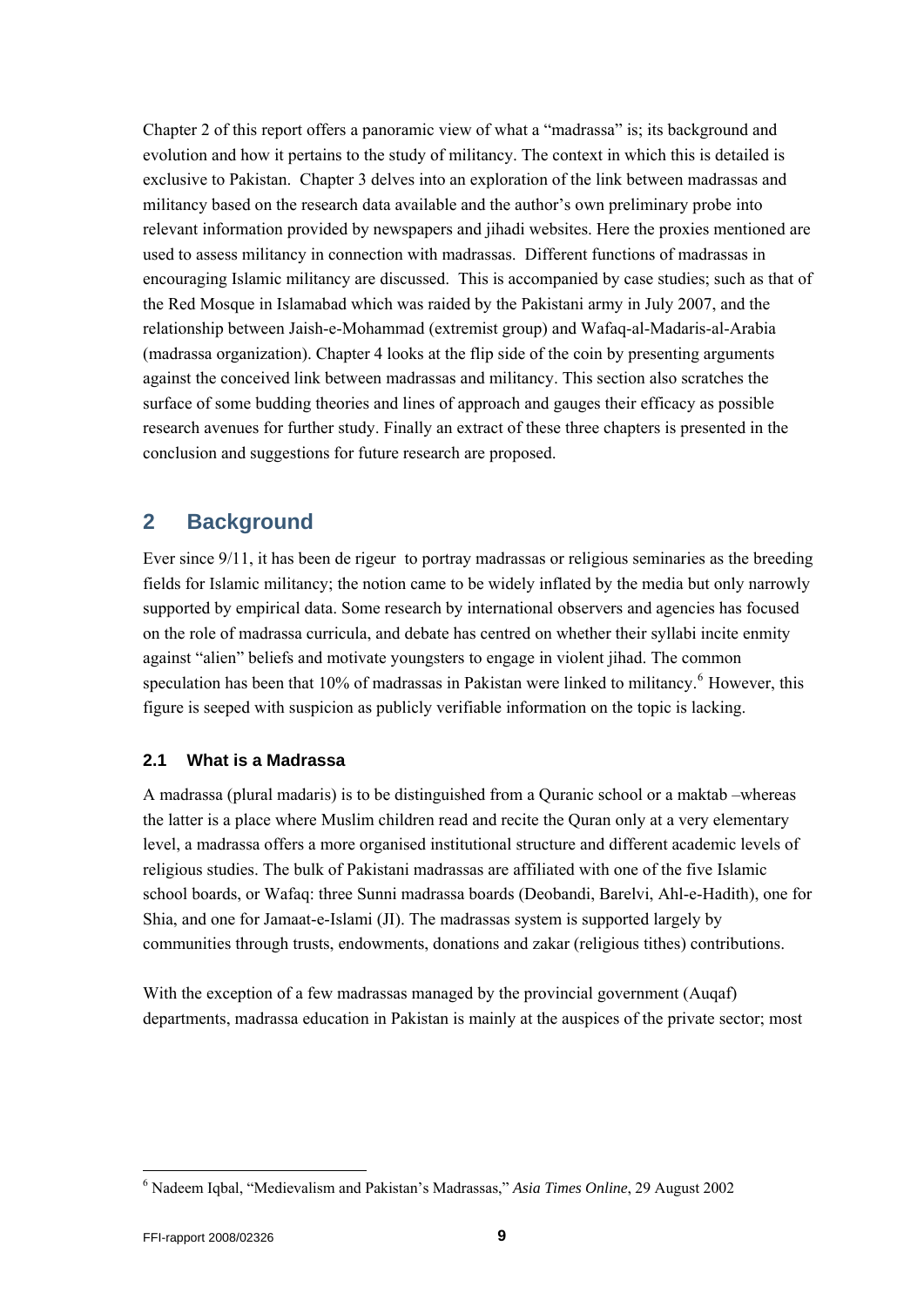are registered with the government as charitable corporate bodies and as such have acquired tax exemption.<sup>[7](#page-9-0)</sup>

The sine qua non of a madrassa is that it teaches – either in full or in part – a specialized curriculum called Dars-e-Niazami which was first introduced by Mullah Nizamuddin Sihalvi (d. 1747), a scholar in Islamic jurisprudence and philosophy in Lucknow, India. A madrassa's primary aim is to prepare students for religious duties. Irrespective of their sectarian tilt most Sunni madrassas impart a typical Dars-e-Nizami course, the template for which consists of 20 subjects divided into two broad categories – al-alum an-naqaliya (transmitted sciences) and al-alum al-q qaliya (rational sciences). <sup>[8](#page-9-1)</sup> The subject areas include grammar, rhetoric, prosody, logic, philosophy, Arabic literature, dialectical theology, life of the Prophet, medicine, mathematics, polemics, Islamic law, jurisprudence, hadith, and tafsir or exegesis of the Quran. Urdu is learnt from the government textbooks.

Levels of education at a madrassa can be furcated into ibtedai (elementary), vustani (middle), and fauqani (advanced). At the lower levels Hafiz-e-Quran (one who can fully memorize the Quran) and Qari (one who can recite the Quran with good pronunciation and in a melodic tone) are produced. The higher levels yield an Alim or an Islamic scholar whose Alim certificate is deemed equivalent to a Master of Arts degree in Islamic Studies or Arabic from a regular university. The option to specialise in hadith, tafsir, or fiqh is available in some madrassas. However, all in all, few madrassas have the facility to teach all subjects and/or degrees, and most textbooks used in the curriculum are grossly outdated – some dating back to the  $7<sup>th</sup>$  century.

The general program of a madrassa study is as follows:

-

<span id="page-9-0"></span><sup>&</sup>lt;sup>7</sup> Christopher M. Blanchard "Islamic Religious Schools, Madrassa: Background," (CRS Report for Congress 2008) Federation of American Scientist, <http://www.fas.org/sgp/crs/misc/RS21654.pdf>, Accessed 14 February 2008

<span id="page-9-1"></span> $8$  The early religious seminaries from the 11<sup>th</sup> century in Baghdad were created with the intent of producing a class of ulema, muftis (counsel), and qazis (judge) who would administer the Muslim empire. Little of the core curriculum from that time has changed and remains divided between "revealed sciences" (namely, Quran, hadith, Quranic commentary, Islamic jurisprudence) and "rational sciences" (that is, Arabic language and grammar, logic, rhetoric).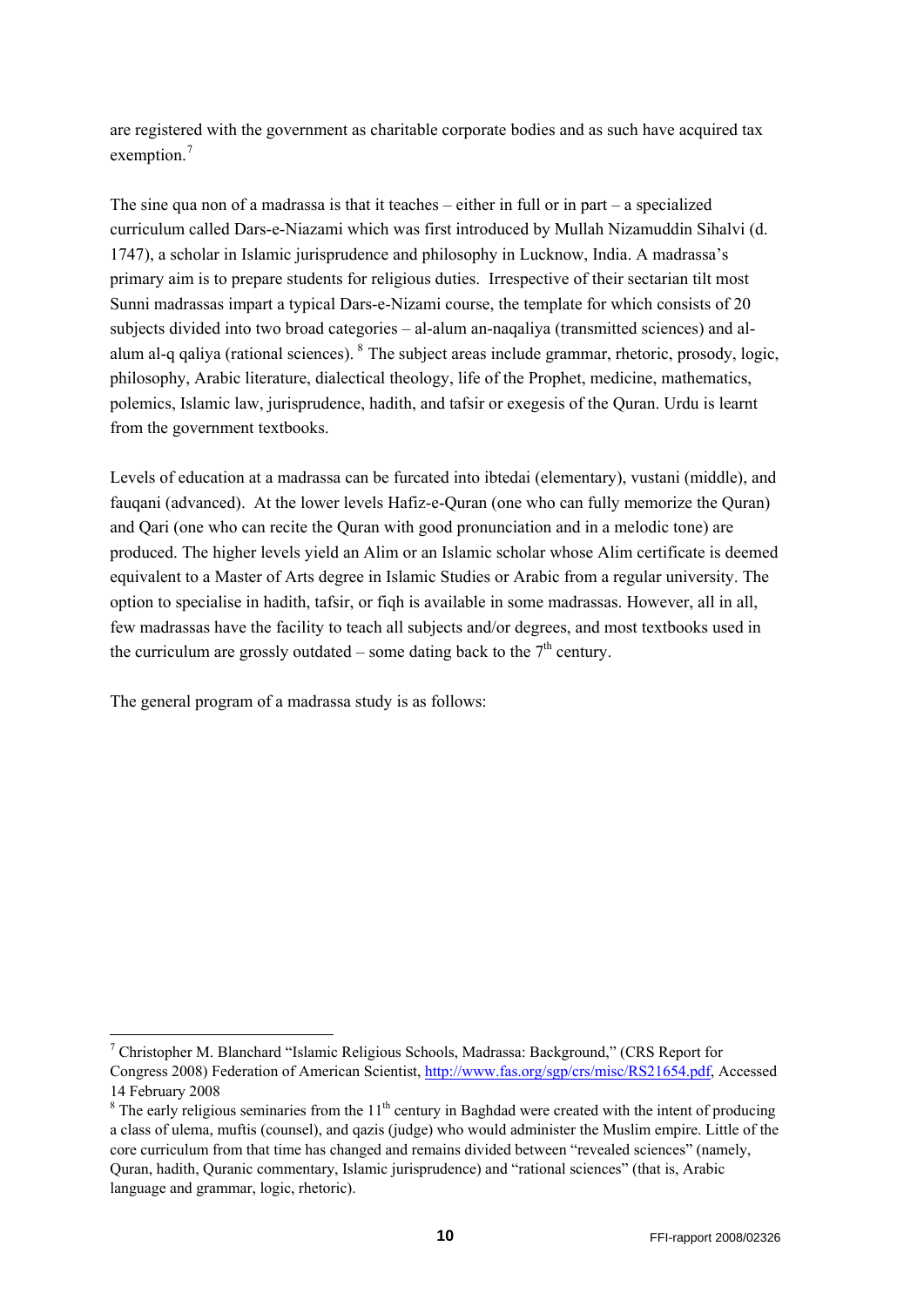| Level (or darja)              | Duration  | Certificate (or sanad)      | In mainstream       |
|-------------------------------|-----------|-----------------------------|---------------------|
| <b>I</b> btedai               | 4-5 years | Shahadatul Tehfeez ul Quran | Primary (5th grade) |
| Mutavasatta                   | 3 years   | Shahadatul Mutavasatta      | Middle (8th grade)  |
| Sanviya Amma                  | 2 years   | Shahadatul Sanviya ul Amma  | Matric (10th grade) |
| Sanviya Khasa                 | 2 years   | Shahadatul Sanviya Khasa    | Intermediate        |
| Aliya                         | 2 years   | Shahadatul Aliya            | <b>BA</b>           |
| Alamiya                       | 2 years   | Shahadatul Alamiya          | MA9                 |
| phil Uloom Arabia vul Islamia |           |                             |                     |
|                               |           |                             |                     |

Source: Christine Fair, "Islamic education in Pakistan", March 2006, United States Institute of Peace website, http://www.usip.org/events/2006/trip\_report.pdf

*Figure 2.1: The general program of a madrassa study.* 

Whereas some scholars recount madrassas in Pakistan to follow more or less a uniform Dars-e-Nizami syllabus, others – such as a recent International Crisis Group (ICG) report – declares this to be a "common misperception," arguing that every madrassa has its own variant of the curriculum which is characteristically sectarian.<sup>[10](#page-10-1)</sup> For instance, it states that the prescribed readings of Deobandi and Barelvi (both Sunni-Hanafi sects) madrassas are mutually conflicting and all subjects are taught using a specific sectarian lens.<sup>[11](#page-10-2)</sup> Indeed Radd or refutation of other sects, sub-sects and "heretical" beliefs and philosophies is an integral part of most madaris. Tariq Rahman<sup>[12](#page-10-3)</sup> cites the example of a supplementary reading list circulated in Deobandi madaris which refutes capitalism, socialism and feudalism, and may be used in arguments by the teachers<sup>13</sup>

[http://www.uvm.edu/%7Eenvprog/madrassah/madrassah-history.pdf,](http://www.uvm.edu/%7Eenvprog/madrassah/madrassah-history.pdf) Accessed 31 August 2007; Mumtaz Ahmad, *Continuity and Change in the Traditional System of Islamic Education: the Case of Pakistan*,

<span id="page-10-0"></span><sup>&</sup>lt;sup>9</sup> This degree is the equivalent of an MA in Arabic and Islamic studies, and is recognized by the government of Pakistan as such.

<span id="page-10-1"></span><sup>&</sup>lt;sup>10</sup> Uzma Anzar, "Islamic Education: A Brief history of Madrassas with Comments on Curricula and Current Pedagogical Practices" (March 2003), University of Vermont,

Craig Baxter and Charles H. Kennedy, eds., (Oxford: Oxford University Press, 2001); Mumtaz Ahmed, "Madrassa Education in Pakistan and Bangladesh" (Spring 2004), Asia Pacific Centre for Security Studies: [http://www.apcss.org/Publications/Edited%20Volumes/ReligiousRadicalism/PagesfromReligiousRadicalis](http://www.apcss.org/Publications/Edited%20Volumes/ReligiousRadicalism/PagesfromReligiousRadicalismandSecurityinSouthAsiach5.pdf) [mandSecurityinSouthAsiach5.pdf](http://www.apcss.org/Publications/Edited%20Volumes/ReligiousRadicalism/PagesfromReligiousRadicalismandSecurityinSouthAsiach5.pdf), Accessed 2 September 2007<br><sup>[11](http://www.apcss.org/Publications/Edited%20Volumes/ReligiousRadicalism/PagesfromReligiousRadicalismandSecurityinSouthAsiach5.pdf)</sup> "Pakistan: Karachi's Madrassas and Violent Extremism," (29 March 2007), International Crisis Group,

<span id="page-10-2"></span>[http://www.crisisgroup.org/library/documents/asia/south\\_asia/130\\_pakistan\\_karachi\\_s\\_madrasas\\_and\\_viol](http://www.crisisgroup.org/library/documents/asia/south_asia/130_pakistan_karachi_s_madrasas_and_violent_extremism.pdf) [ent\\_extremism.pdf](http://www.crisisgroup.org/library/documents/asia/south_asia/130_pakistan_karachi_s_madrasas_and_violent_extremism.pdf), Accessed 18 August 2007<br><sup>12</sup> Dr. Tariq Rahman is Professor of Linguistics and South Asian Studies at the Quaid-e-Azam University in

<span id="page-10-3"></span>Islamabad, Pakistan

<sup>&</sup>lt;sup>13</sup> Tariq Rahman, "Madrassas: Religion, Poverty and the Potential for Violence in Pakistan," (Winter 2005), Islamabad Policy Research Institute, [http://ipripak.org/journal/winter2005/madrassas.shtml,](http://ipripak.org/journal/winter2005/madrassas.shtml) Accessed 23 August 2007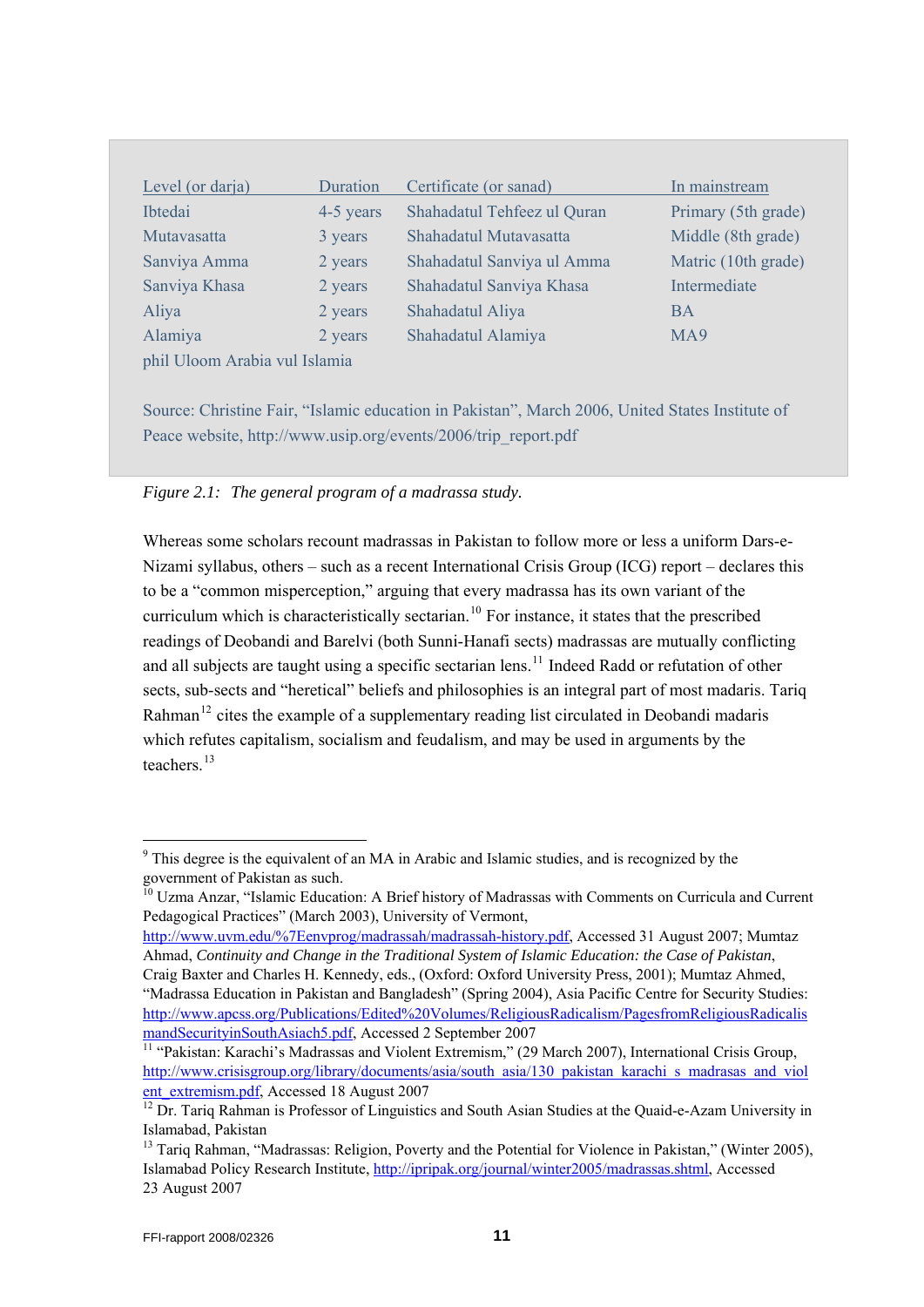<span id="page-11-0"></span>In the average madrassa, Arabic and Persian Dras-e-Nizami texts, along with their explanations, Thus it could be that the Dars-e-Nizami pattern is common across the madrassas spectrum but the quality of oral discourse that is imparted is kept in tuned with an individual madrassa's religious, are rote-learned by the pupils. It is primarily the transmission of oral lectures (held in Urdu or Pashto) that are internalized by the students. It is these lectures, rather than the textbooks, that help shape the students' mindset to a particular religious and sectarian interpretation of Islam. political or jihadist, proclivity.

Violent Islamist texts – that is, those advocating violent jihad against other religious sects, are not traditionally part of the madrassa curricula; however militant pamphlets or magazines are presumably circulated in certain madrassas, especially those openly aligned with a particular militant group. This point shall be discussed later in the report.

revealed that 59% of Pakistani madrassas are affiliated with religious political groups; 82% of the hard-line Deobandi madrassas have political affiliations and the corresponding figures for the In early 2009 survey conducted by the Pakistan Institute for Peace Studies (PIPS) in Islamabad Ahl-e-Hadith, Shia and Barelvi madrassas were 70, 48 and 27 percent respectively.<sup>14</sup>

Islami (JUI) together run over 65% of all madrassas in Pakistan; and one of the largest seminaries is Haqqania madrassa near Peshawar in Akora Khattak, headed by Sami ul-Haq of the JUI-S Indeed in Pakistan, religio-political parties have exerted considerable influence on madrassas; the Jamaat-e-Islami (JI) party, for example, has its own chain of madaris. JI and Jamaat-e-Ulema faction.

#### **2.2 How many madrassas?**

-

Asia<sup> $15$ </sup> puts the number at  $10,000 - 20,000$ , the trail of seminaries extending along the border of Afghanistan, from Karachi to Baluchistan and continuing into the Federally Administered Tribal one million poor students."<sup>[16](#page-11-2)</sup> The former Interior Minister Aftab Ahmad Khan Sherpao stated in At present there is no comprehensive census of madrassas in Pakistan; estimates have ranged from 10,000 to 45,000. A 2004 Congressional Research Service report, "Terrorism in South Areas (FATA) and Provincially Administered Tribal Areas (PATA). According to former President Pervez Musharraf there are "approximately 14,000 madrassas in Pakistan with about 2007 that there existed 13,500 madaris in Pakistan, of which 12,006 were registered under the Societies Registration Act of  $1860$ <sup>[17](#page-11-3)</sup> The Ministry for Religious Affairs has put the figure at 8,202 (in addition to  $6,000$  already registered).<sup>[18](#page-11-4)</sup> Some estimates have been as exaggerated as

<sup>&</sup>lt;sup>14</sup> Muhammad Amir Rana "Mapping the Madrassa Mindset: Political Attitudes of Pakistani Madrassas,"

*Pak Institute of Peace Studies*, (24 March 2009)<br><sup>15</sup> "Terrorism in South Asia", (13 December 2004), Federation of American Scientists,

<span id="page-11-3"></span><span id="page-11-2"></span>

<span id="page-11-1"></span>http://www.fas.org/irp/crs/RL32259.pdf, Accessed 4 February 2008<br><sup>16</sup> Pervez Musharraf, *In the Line of Fire: A Memoir*, (USA: Free Press, 2006)<br><sup>17</sup> "18 Jehadi Outfits Banned: Sherpao," *The News International*, 17 Januar Minister Shaukat Aziz, 95 per cent of Pakistan's supposed 13,000 madrasas have been registered.

<span id="page-11-4"></span> 18 Ali Waqar, "Punjab Madrassas 1,132 'less'," *The Daily Times Pakistan*, 27 July 2007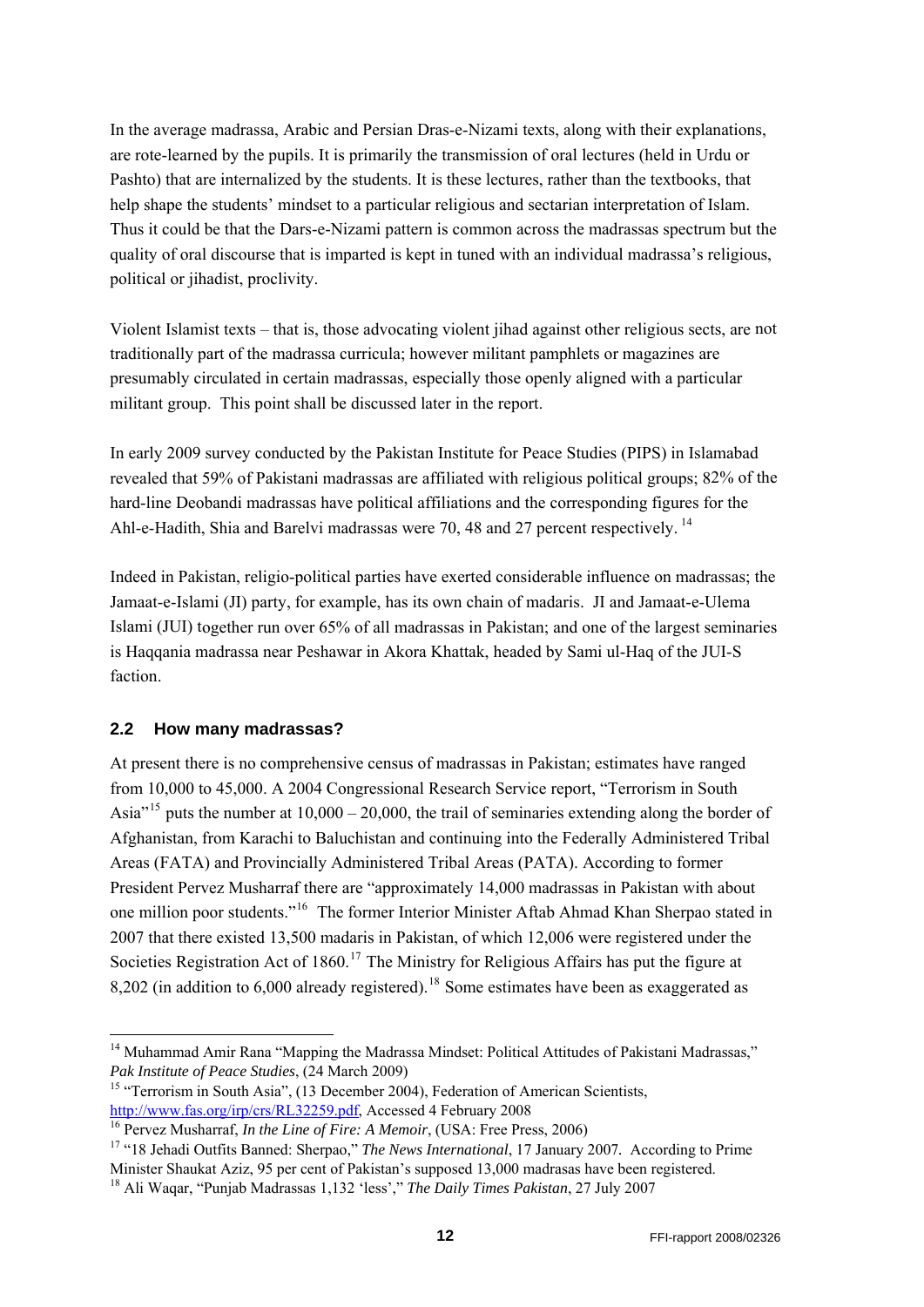or independent agency has conducted a thorough survey of the madrassa sector. Figure 2.2 shows the number of registered madrassas (of difference sects and political affiliation) in Pakistan from 1960 to 2002. 40,000.<sup>[19](#page-12-0)</sup> However, reliable statistical data on the matter persists to lack as no governmental body

|          | Deobandi | <b>Barelyi</b> | Ahle Hadith | <b>Shiite</b> | Л   | Unknown | Total |
|----------|----------|----------------|-------------|---------------|-----|---------|-------|
| 1960*    | 223      | 98             | 55          | 18            | 3   | 55      |       |
| $1971*$  | 292      | 123            | 47          | 15            | 41  | 390     |       |
| 1979*    | 354      | 267            | 126         | 41            | 57  | 900     |       |
| 1984*    | 1097     | 557            | 76          | 76            | 107 |         |       |
| 1988**   | 1840     | 717            | 161         | 47            | 96  |         | 2861  |
| $2002**$ | 7000     | 1585           | 376         | 419           | 500 |         | 9880  |

#### Notes:

\* Total numbers for 1960, 1971, 1979 and 1984 may not be consistent with Table 1 for these figures are derived from the respective Madrassa Boards, and affiliation of a large number of madrassas remain unidentified.

\*\* 1988 figures from GOP, 1988; and 2002 figures are drawn from the report of Sindh Police published in Dawn 16 January 2003.

Source: Ali Riaz, "Global Jihad, Sectarianism and Madrassas in Pakistan", August 2005, Institute of Defence and Strategic Studies (Singapore)

#### *Figure 2.2: Sect-wise classifications of madrassas, 1960–2002*

Christine Fair has argued that it is nearly impossible to ascertain the overall number of madrassas in Pakistan; due to the conflation of madrassas with maktabs which results in a stark overest imate of madaris number.<sup>[20](#page-12-1)</sup> There also exist deficiencies in the way madrassas are registered and stored unwillingness to register itself, and the state's inability to register is as not all madrassas look the same; they can take on all sorts of shapes and sizes from sprawling compounds to dingy, oneby the state; as mostly outdated methods are used. There is also the issue of the madrassa's room quarter areas.

madrassa pupils, too, is riddled with unverified data; most reported figures are speculative at best. To help defuse this divisive issue, Andrabi and colleagues perused through articles in mainstream American and international newspapers, reports by Pakistani and American, as well as international, scholars affiliated with international think tanks and the government.<sup>21</sup> The team In addition to the uncertainty over the exact number of madrassas in Pakistan, the number of

<span id="page-12-0"></span><sup>19 &</sup>quot;Editorial: Pakistan's Madrassa Troubles," *The Daily Times Pakistan*, 14 July 2007

<span id="page-12-1"></span>The National Bureau of Asian Research, Asia Policy no. 2 (July 2007), 107-134 <sup>20</sup> Christine Fair, "Militant Recruitment in Pakistan: A New Look at the Militancy-Madrassa Connection,"

<sup>&</sup>lt;sup>21</sup> Tahir Andrabi et al "Religious School Enrollment in Pakistan: A Look at the Data," (March 2005), The World Bank,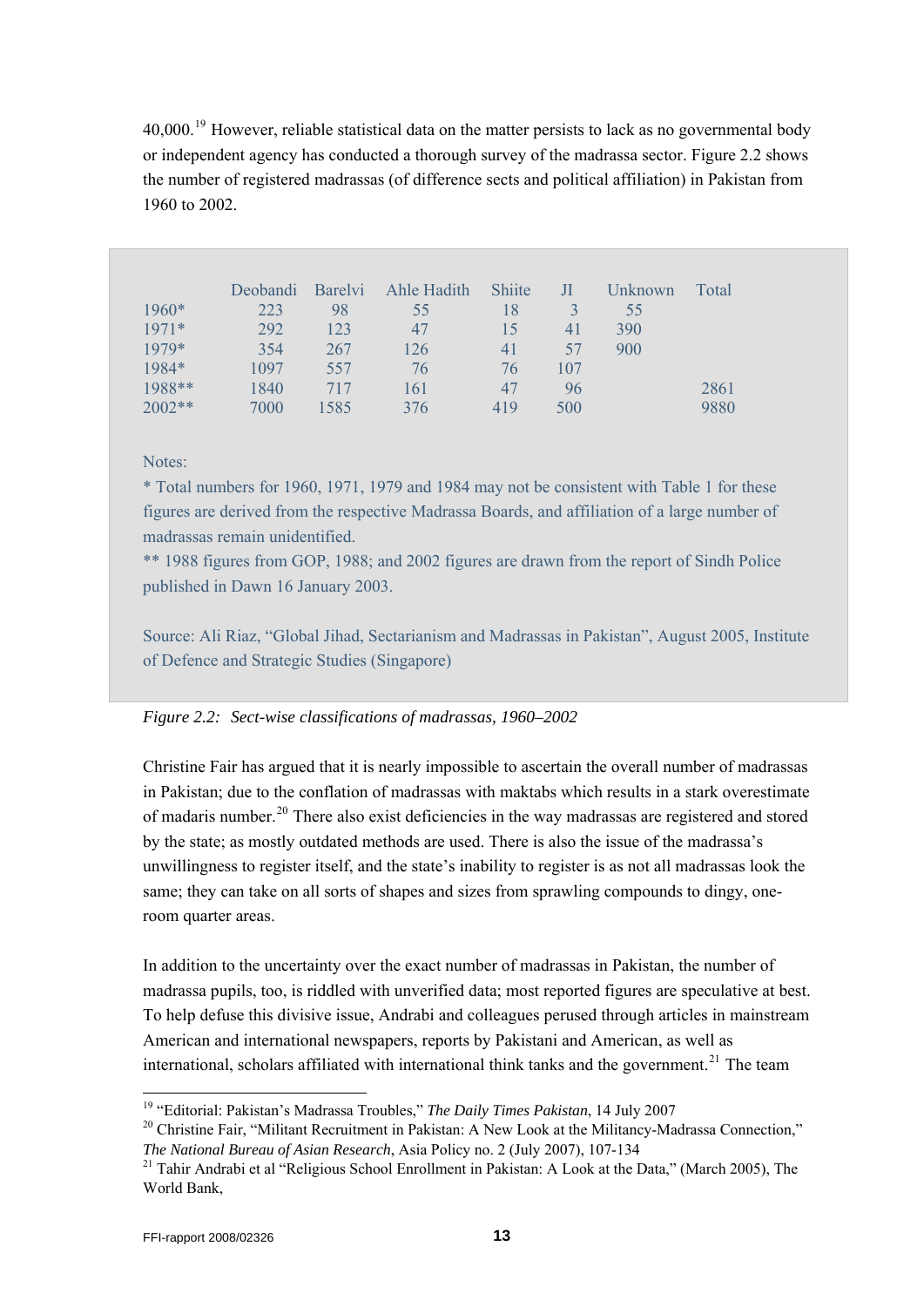found that the enrolment estimate ranged from 500,000 to 1.5 million and that not a single article validated the number of students enrolled using established data sources.

According to Andrabi's team, madrassas in Pakistan account for less than 1% of all enrolments in the country with no substantial increase in madrassa enrolment in recent years.<sup>[22](#page-13-0)</sup> As householdbased surveys exclude group(s) of potential madrassa students, e.g. orphans and homeless children, and are somewhat outdated, Andrabi's team adjusted their estimate accordingly (for the omitted groups as well as population growth), and by accounting for these biases arrived at a figure of 475,000 full-time madaris pupils. This is less than 3% of all full-time enrolments, again exposing the widely held fallacy that madrassas enjoy a high market penetration.

Seminary students make up a higher proportion of the enrolled population along the Pak-Afghan border in the "Pashtun belt", as opposed to other regions in Pakistan. But here, too, that figure barely signifies 7.5% of all enrolled students. A caveat in the Andrabi study is that the data did not encompass various areas of FATA and NWFP where madrassa enrolment could be much higher. Furthermore it remains unclear whether estimates of seminary students include pupils who attend madrassa as part-time or as an extracurricular activity.

Outside the Pashtun belt, madrassa enrolment is thinly and evenly spread throughout the country. Andrabi looked at this cohort of households (1%) and found variations which challenge the previously conceived theories of madrassa enrolment based on household-level attributes, such as income or religiosity. They discovered that among the households, less than 25% send all their children to madrassas, 50% send their children to both madrassas and public schools, and 27% to private schools. The finding is accordant with a 2006 ICG study that interviewed madrassa administrators belonging to the top ten, "high quality" madrassas in Pakistan; they noted that substantial portions of their student bodies came from the middle class and that their families can afford other options – pointing to a demand-side component in parental selection of madrassas.<sup>[23](#page-13-1)</sup> More recently in 2009, statistics revealed a boom in female madrassa where the phenomenon does not appear to be associated with poverty; sections of the Pakistani lower middle class are nowadays showing an increasing appetite for a conservative Islamic value system.<sup>[24](#page-13-2)</sup>

However, the studies do not discriminate between the various types of madrassas or pay heed to the moderate to militant undercurrents of individual seminaries. The Andrabi study was concerned only with the kind of schools utilized, not the kind of education obtained. Violent

-

http://wwwwds.worldbank.org/servlet/WDSContentServer/WDSP/IB/2005/02/28/000112742\_2005022815

<span id="page-13-0"></span><sup>2509/</sup>Rendered/PDF/wps3521.pdf, Accessed 28 August 2007<br><sup>22</sup> Andrabi et al "Madrassa Metrics: the Statistics and Rhetoric of Religious Enrolment in Pakistan," The Leaps Project, [http://www.leapsproject.org/assets/publications/madrassa\\_metrics.pdf,](http://www.leapsproject.org/assets/publications/madrassa_metrics.pdf) Accessed 10 July 2009

<span id="page-13-1"></span><sup>&</sup>lt;sup>23</sup> This also suggests that parents who choose to send their children to madrassas might harbour extremist views: Samina Ahmed, "Testimony on Madrasas and U.S. Aid to Pakistan Before the U.S. House of Representatives Subcommittee on National Security and Foreign Affairs," International Crisis Group, <http://www.crisisgroup.org/home/index.cfm?id=4827&l=1>, Accessed 13 August 2007<br><sup>24</sup> Ibid

<span id="page-13-2"></span>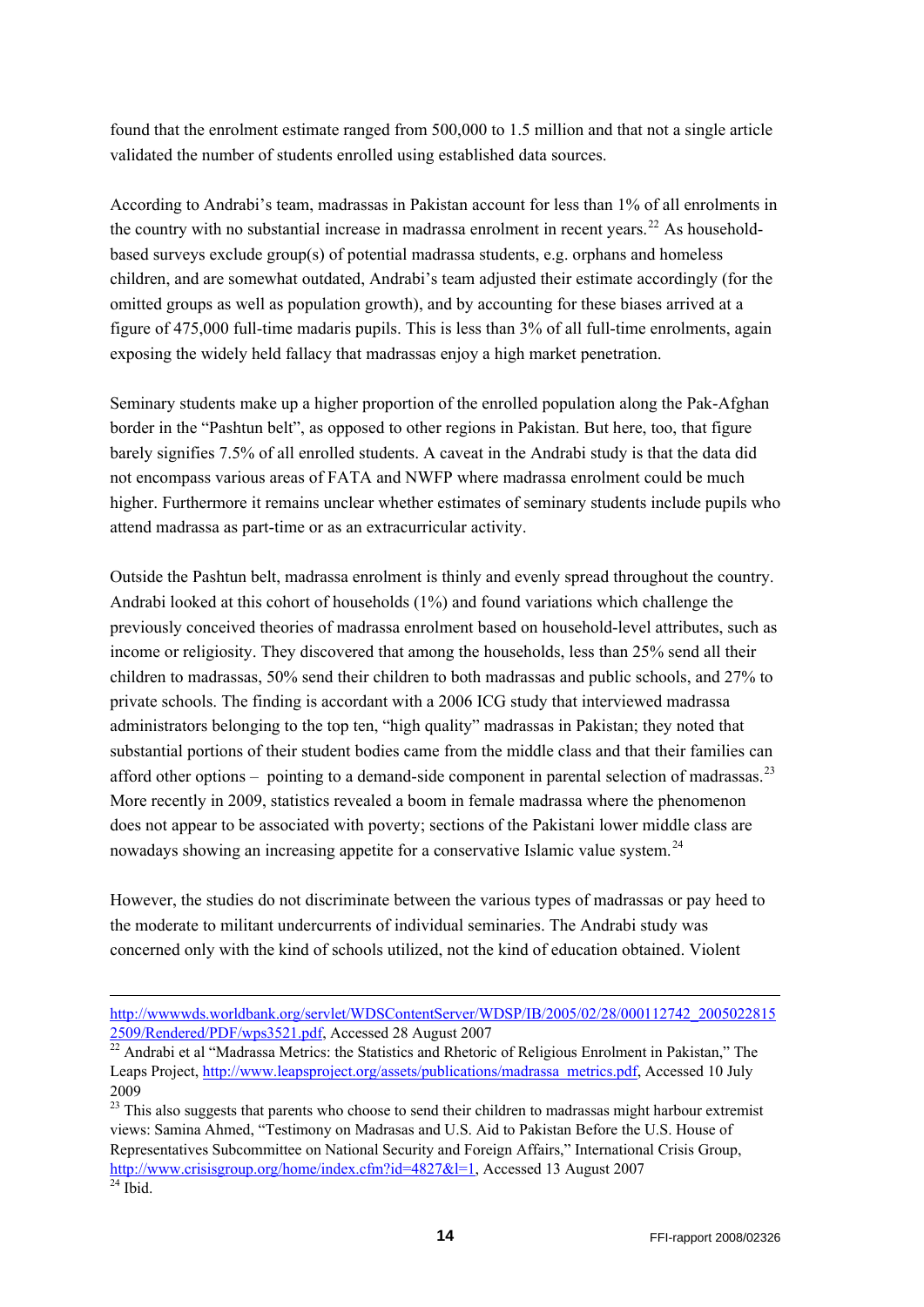<span id="page-14-0"></span>discussed below, research suggests that public schools might also stimulate attitudes supporting violent extremism. Islamist or jiadhi didactics are certainly not the exclusive purview of madaris. Instead, as

### **2.3 History of madrassas in Pakistan**

The aetiology of madrassas in the Indian subcontinent can be traced to the Darul Uloom Deoband Shah Zafar, Islamic scholars founded a madrassa in Deoband (near Delhi) that came to espouse seminary was created in retaliation against the perceived degenerate ways of the old elite. Filled advocated a purification of Islam that would strip from its curriculum any vestiges of European and Hindu influence. which was established in pre-divided India in 1867 – from here originated the modern development of Deobandi schools. After the British exiled the last Muslim emperor, Bahadur Wahhabi-like manners and mien. According to historian William Dalrymple, the religious with puritanical zeal it sought to revert to a literal and orthodox interpretation of Quran, and

It was largely madrassas with such leanings that spread across Northern India and Pakistan in the Markaz-e-Jamiat-Ahle-Hadith – later named Wafaq-al-Madaris-al-Salafia. Shortly afterwards, by the Barelvis grouped under Tanzim-al-Madaris-Arabai, and the Shiites set up Wafaq-al-Madaris Shiite. Jamaat-e-Islami also began establishing madrassas of its persuasion to popularise the hilosophy of Abdul Ala Mawdudi. p course of the 20<sup>th</sup> century. Gradually, competing sectarian movements (Barelyi, Ahl-e-Hadith, and Shiite), as well as Jamaat-e-Islami political party, also sought to establish themselves. In 1955, the Ahl-e-Hadith school of thought brought its madrassas under the umbrella organisation 1959, other sects organised similar boards: the Deobandis created Wafaq-al-Madaris-al-Arabai,

seminaries. According to Kamal Matinuddin, a retired Pakistani general, Zia "established a chain of deeni madaris along the Afghan-Pakistan border [...] in order to create a belt of religiously Afghanistan."<sup>[25](#page-14-1)</sup> In fact, Zia's all-encompassing Islamisation policy allowed for the permeation of religion; Article 227 requires existing laws to be brought into conformity with the injunctions of Islam, whereas Article 228-31 require Islamiyat or Islamic Studies and Quran be taught in all chools. s During his presidency President Zia ul-Haq helped to nourish and flourish these religious oriented students who would assist the Afghan mujahideen to evict the Soviets from religion into all aspects of the educational system, in accordance with what he deemed to be the religious ideology of Pakistan. The very constitution of Pakistan proclaims Islam to be the state

production and radicalization of madrassas in Pakistan. These madaris did not necessarily provide claimed to have had a special chain of seminaries – Rabita madrassas – which gave impetus to the Most historical texts recount the "anti-Soviet jihad" as playing a pivotal part in the mass pupils with weapons or military training but rather encouraged them to join the mujahideen fighting in Afghanistan. For example, Pakistan's politico-religious party Jamaat-e-Islami is

<span id="page-14-1"></span><sup>25</sup> Hassan Abbas, *Pakistan's Drift into Extremism*, (USA: Yale University Press, 2005)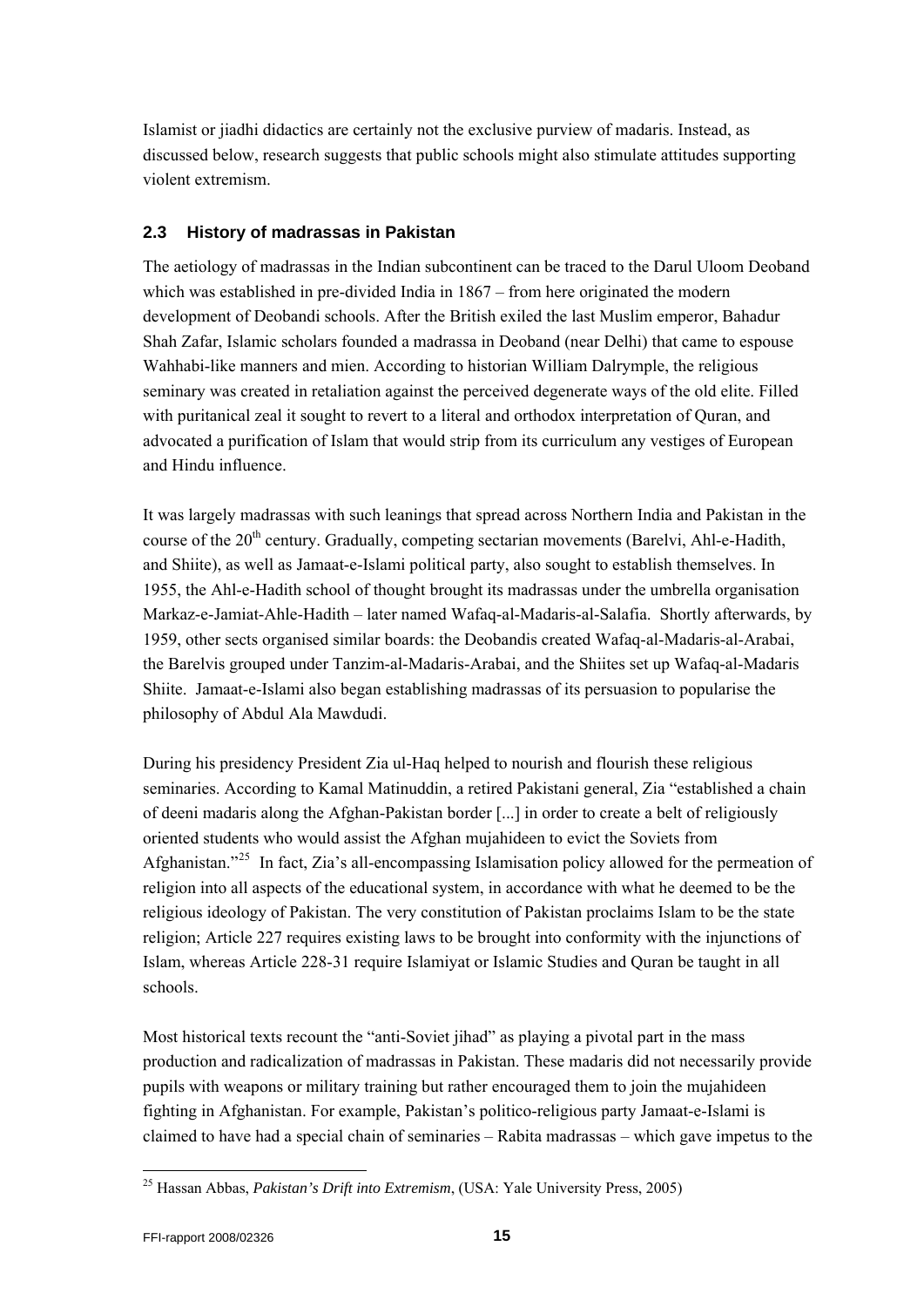jihad against the Soviets through its dissemination of literature extolling the duty and vitues of jihad and its mobilization of public sentiment (ICG, 2002).

When the Soviets invaded Afghanistan in 1979, countless Afghanis fled to neighbouring Pakistan where make-shift refugee camps and madrassas came to serve as the new homes for these displaced people. Meanwhile, under the patronage of Zia ul-Haq, zakat was formalized and money deducted from bank balances and dispersed at the local level to religious institutions like madrassas. The public education system on the other hand headed into a downward spiral with less than 2% of Pakistan's Gross National Product (GNP) going to it, and to this day that figure has not increased.

No organised educational program was offered to the uprooted families from Afghanistan and so, devoid of alternatives most refugees opted for the madrassa as the only viable (or at times, preferred) school to enrol their children in. In addition to free education, madrassas also provided free food and clothing, adding to the appeal of a madrassa as a parallel institute to the government's sub-par public schools. Willian Dalrymple interviewed Javed Paracha, a "dedicated Islamist" who had founded two sprawling seminaries in the NWFP. Mr Paracha emphasised the government's incompetence as a reason for the popularity of alternative forms of schooling and even governance, such as the Taliban:

> "The books are free. The food is free. The education is free. We give them free accommodation. In a poor and backward area like this, our madrassas are the only form of education. The government system is simply not here. [...] There are 200,000 jobless degree holders in this country. Mark my words; a more extreme form of the Taliban is coming to Pakistan. The conditions are so bad. The people are so desperate. They are waiting for a solution that will rid them of these feudal-army elite. The people want radical change. We teach them in the madrassas that only Islam can provide the justice they seek."<sup>[26](#page-15-0)</sup>

The political atmosphere of the region during the late 70s and early 80s was also affected by the burgeoning Iranian revolution – causing tension between Shiites and Sunnis, fuelled by the fear that Shiites may take their movement cross-border. To water down their influence, rich individuals and Islamic charities, mainly from Saudi Arabia and the Gulf states, acted preemptively: pumping money into the stream of madaris subscribing to the orthodox view of Sunni Islam and Wahhabi theology. This factor, coupled with the aforementioned resistance war against the Soviet occupation in Afghanistan and the policy of Islamization led by General Zia, have led to what Olivier Roy has called the "shift from Islamism to neo-fundamentalism"<sup>[27](#page-15-1)</sup> which entailed a "Wahhabization" of curriculum in religious seminaries across Pakistan.

However, the historic role of madrassas as peaceful and egalitarian institutions should not be overlooked. JM Butt has argued, for example, that the initial madrassa movement – sprung in

1

<span id="page-15-1"></span><span id="page-15-0"></span><sup>&</sup>lt;sup>26</sup> William Dalrymple, "Inside Islam's 'Terror Schools'" *New* Statesman, 28 March 2005<br><sup>27</sup> Olivier Roy, "Islamic Radicalism in Afghanistan and Pakistan" (January 2002), United Nations High Commissioner for Refugees (UNHCR)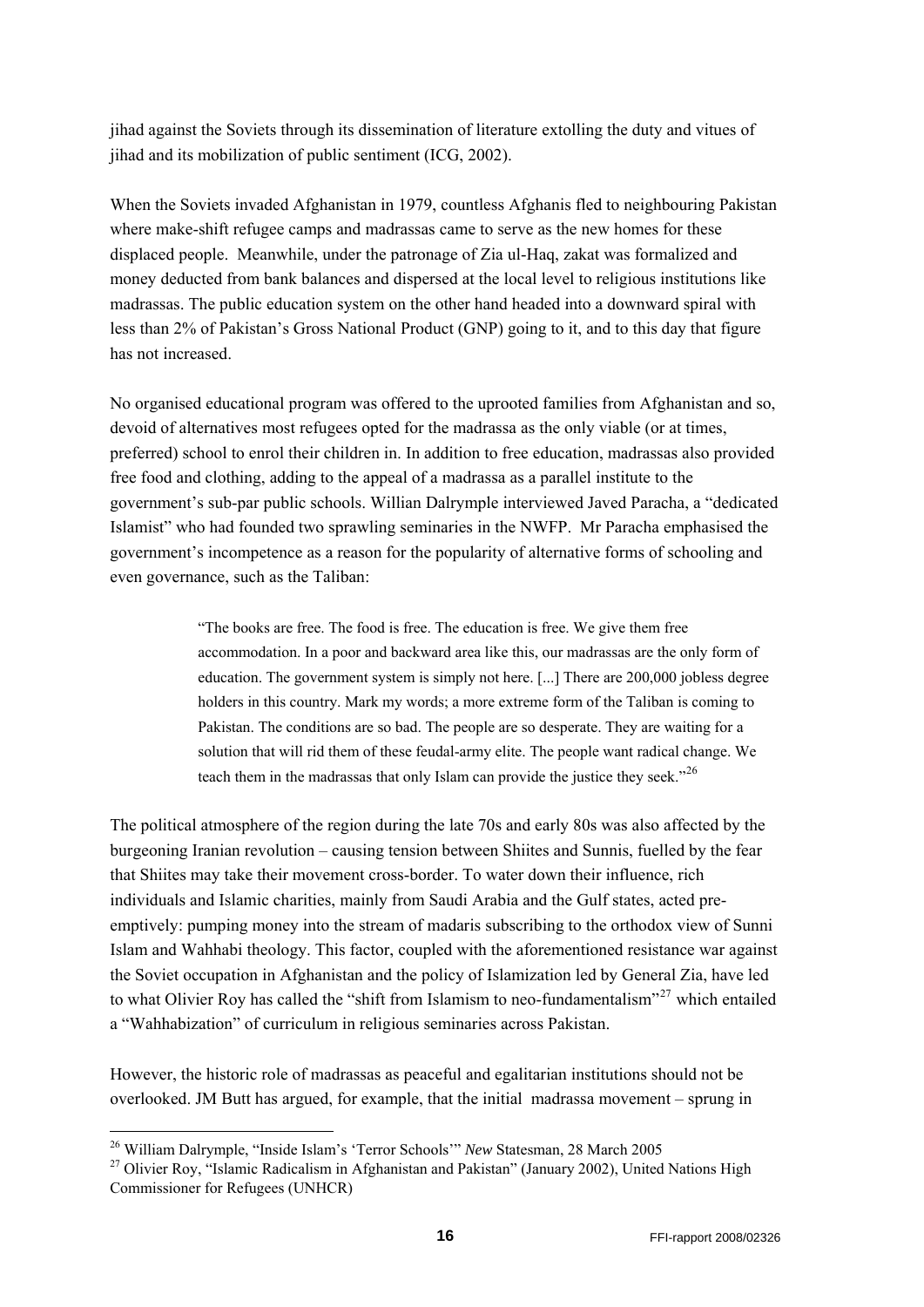<span id="page-16-0"></span>response to the Indian Mutiny of 1857 – was committed to a peaceful endeavour, and the Tabligh movement they spawned was allowed to operate freely in several countries on account of its peaceful message and preaching. He further argues that Deobandi religious scholars have traditionally weighed in against violent forms of Islam, acting as bulwarks against extremism.<sup>[28](#page-16-1)</sup>

William Dalrymple has also brought attention to the role of madrassas as offering hope to the poor; it allows them an opportunity to gain literacy and employment. Where the state apparatus is lacking, madaris have come forward as a parallel system of education that is more viable for the impoverished.[29](#page-16-2) Madaris also function as shelters and orphanages for many young children, runaways and refugees.[30](#page-16-3)

#### **2.4 Why are madrassas relevant for the understanding of militancy?**

In recent times, notably since 9/11, madrassas have continually come under spotlight for being implicitly or complicity involved in acts of terrorism. Is the manpower for militancy to be found in madrassas, and what are the ways in which these seminaries link to terrorism?

Qari Abdullah, a Pakistani-Taliban commander "in charge of child recruitment"<sup>[31](#page-16-4)</sup> and who himself studied at a madrassa (and later joined the jihad in Afghanistan), confessed to using children as young as 5-7 years old for militancy and justified using child soldiers by claiming:

> "Children are tools for achieving God's will... whatever comes your way you sacrifice it, so it's fine... [the children] want to join us because they like our weapons. They don't use weapons to begin with; they just carry them for us."<sup>[32](#page-16-5)</sup>

This emphasises the importance of young children to militant leaders, to carry out their nefarious biddings. Some extremist leaders, dedicated to recruiting child soldiers, have established their own madrassas so to mentally and physically train young boys to militancy. Others find alternative ways to hire child martyrs by preying on different madrassas and its students. The ways in which madrassas promote violent Islamic extremism, then, becomes relevant to the study of militancy.

In March 2009 the Pakistan Institute of Peace Studies conducted field research into the political attitudes of Pakistani madrassa. They interviewed madrassa clergy across various areas and sects, and found that fifty-seven percent of the respondents viewed the war on terrorism as aimed exclusively against Islam and Muslims. A majority – 77% – opposed Pakistan's involvement in

<span id="page-16-1"></span><sup>28</sup> JM Butt, "Controversy: Targeting Madrassas to Curb Extremism," *Daily Times*, 22 September 2005. JM Butt is a British graduate of the Deobandi Darul Uloom and an official Muslim chaplain at Cambridge University, England.

<span id="page-16-3"></span><span id="page-16-2"></span><sup>&</sup>lt;sup>29</sup> William Dalrymple, "Inside Islam's 'Terror Schools'" *New Statesman*, 28 March 2005<br><sup>30</sup> An account of this can be found in a video by Saleem Ali (2006) "Children of Faith: the Madrassa Students of Pakistan",<http://video.google.com/videoplay?docid=-3234950266145914423>

<span id="page-16-5"></span><span id="page-16-4"></span><sup>&</sup>lt;sup>31</sup> Sharmeen Obaid-Chinoy, "Pakistan: Children of the Taliban," (14 April 2009), PBS, [http://www.pbs.org/frontlineworld/stories/pakistan802/video/video\\_index.html](http://www.pbs.org/frontlineworld/stories/pakistan802/video/video_index.html), Accessed 24 May 2009 32 Ibid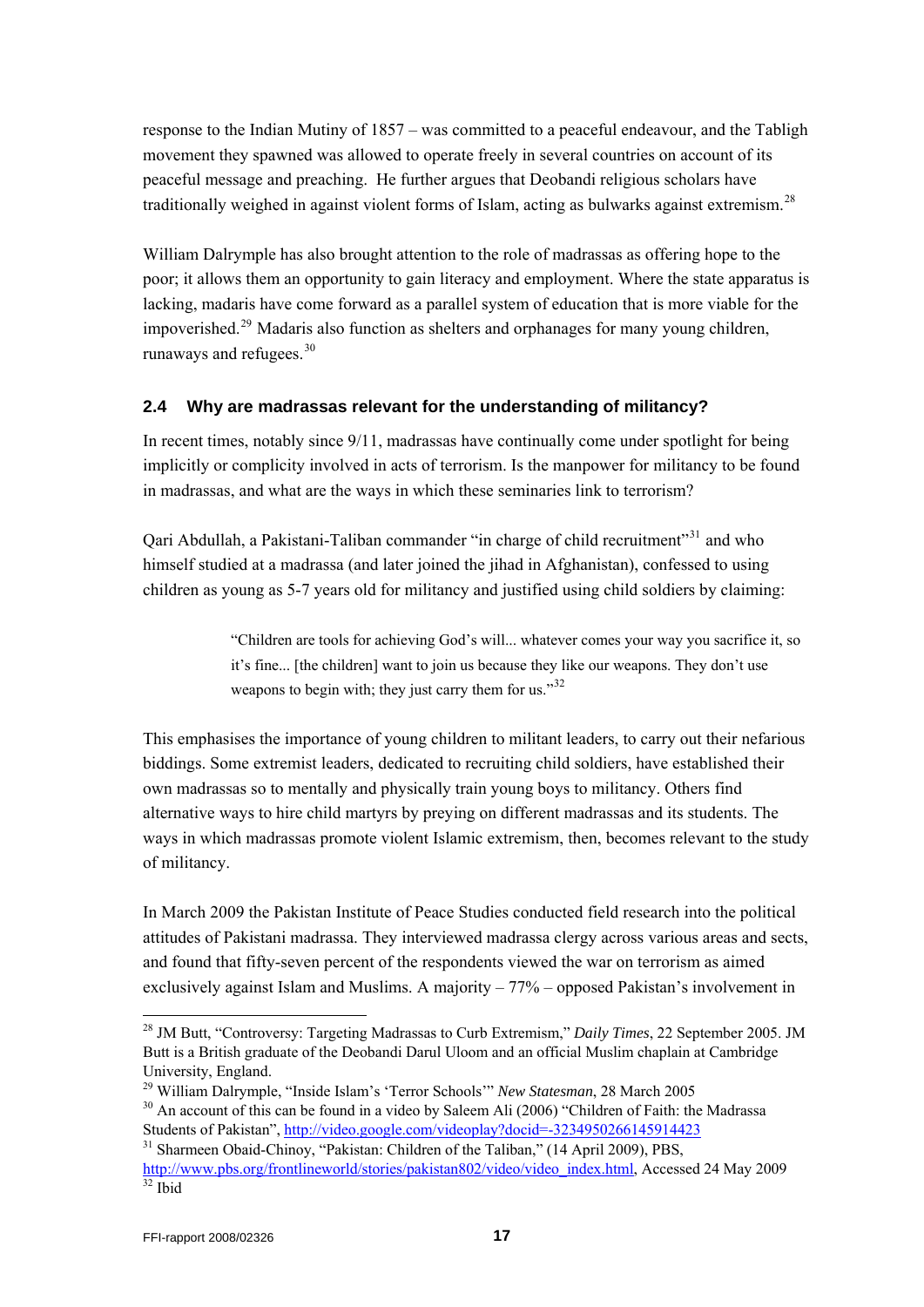the international campaign against terrorism; the Deobandi seminaries suggested that Pakistan deal with terrorism without taking "dictation from the West."<sup>[33](#page-17-0)</sup> More alarmingly, eighteen percent of the madrassas surveyed by the Pakistan Institute of Peace Studies in March 2009 admitted jihadi affiliations (sectarian).<sup>[34](#page-17-1)</sup> If we accept the clergy's confession, the role of madrassas becomes relevant in studying militancy.

The nature of lectures delivered by madrassa teachers, for example the "siege mentality" that Islam and Muslims are under attack by the U.S. and its allies, bears ramifications for the level of susceptibility of madrassa students to radical ideology – the kind of susceptibility preyed upon by extremist ring leaders.

In early 2007, Farhat Taj<sup>[35](#page-17-2)</sup> visited the Jamia Hafsa madrassa in Islamabad where the female students viewed Osama bin Laden and Mullah Omar as their "heroes" and were "ready to become suicide bombers to kill the 'enemies of Islam' in Pakistan and abroad."<sup>[36](#page-17-3)</sup> Such conditions in a relatively modern girl's madrassa in Pakistan's capital city beget the questions: to what extent do violent Islamic ideologies prevail amongst Pakistani madrassas, and, whether or not this radicalised mentality takes expression in violent extremist action?

It has been reported that girls' madrassas in Pakistan are expanding rapidly – there are thought to be over 1,900 registered seminaries for girls – and the phenomenon appears not to be correlated to poverty.[37](#page-17-4) If there are more madrassas for females mushrooming across Pakistan, the question of concern is how many of these emulate the views and violence expressed by the Jamia Hafsa seminary?

A recent analysis of the profiles of suicide bombers who struck the Punjab province of Pakistan revealed that two-thirds of the attackers had attended madrassas.<sup>[38](#page-17-5)</sup> More than half the madrassas in Pakistan are said to be in Punjab, concentrated mainly along the southern rural region of the province.<sup>[39](#page-17-6)</sup> Given the innate religious conservatism of the countryside, coupled with the lack of public schooling in the areas, the influence of madrassas is thus magnified. People living in rural areas often are bereft of ways to distinguish between and ordinary madrassas and that which imparts a violent ideology<sup>[40](#page-17-7)</sup>, so it is not surprising that extremism flourishes in such areas.

1

<span id="page-17-0"></span><sup>&</sup>lt;sup>33</sup> Muhammad Amir Rana "Mapping the Madrassa Mindset: Political Attitudes of Pakistani Madrassas," *Pak Institute of Peace Studies*, (24 March 2009). The survey interviewed madrassa teachers of 172 madaris; the teachers were interviewed with the view that their oral messages play a determining role in shaping the minds.

<span id="page-17-1"></span><sup>34</sup> Ibid

<span id="page-17-2"></span><sup>&</sup>lt;sup>35</sup> Farhat Taj is a Research Fellow at the Centre for Gender Studies at the University of Oslo and a member of the Aryana Institute for Regional Research and Advocacy based in Pakistan.<br><sup>36</sup> Farhat Taj, "Jamia Hafsa must close down", *The Daily Times Pakistan*, 3 February 2007<br><sup>37</sup> "Girls' Madrassas Expanding at a Dramatic Rate,

<span id="page-17-3"></span>

<span id="page-17-4"></span>

<span id="page-17-5"></span>

<sup>3</sup> May 2009

<span id="page-17-6"></span><sup>39</sup> Ibid.

<span id="page-17-7"></span><sup>40</sup> Hassan Abbas "Pakistan can Defy the Odds: How to Rescue a Failing State," (May 2009), Institute for Social Policy and Understanding, [http://ispu.org/files/PDFs/ispu-pakistan\\_can\\_defy\\_the\\_odds.pdf](http://ispu.org/files/PDFs/ispu-pakistan_can_defy_the_odds.pdf), Accessed 12 May 2009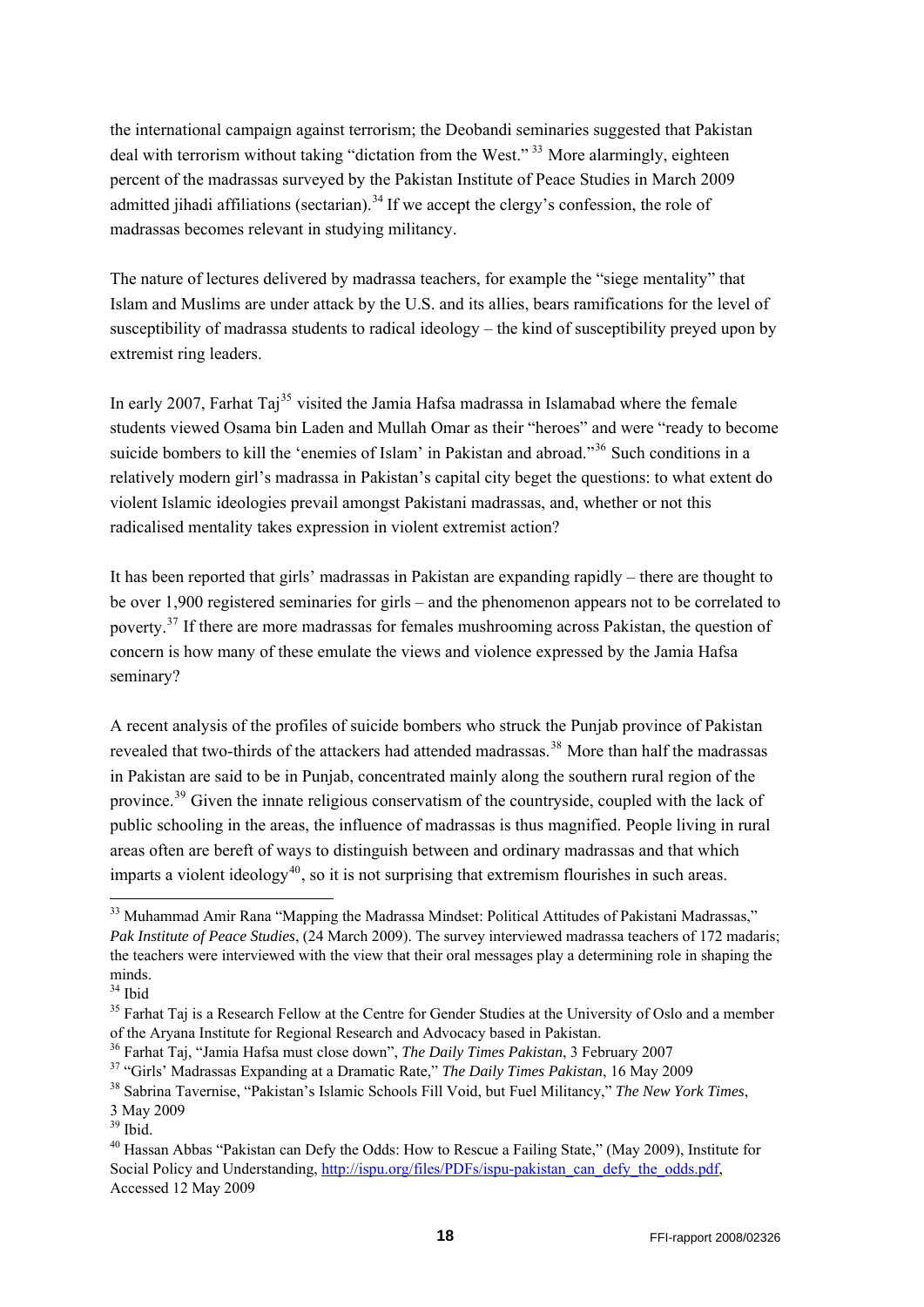Poverty and dearth of employment opportunities also means that these seminaries stand more susceptible to militant propaganda. That is to say, even if a madrassa, by itself, does not manufacture terrorists it is likely to create a narrow worldview – this worldview, combined with their poor socio-economic conditions, can create a mindset and state of desperation that welcomes militancy. However, this depends ultimately on the individual madrassa and the "jihadi" inclinations of its clergy.

Several other incidences have also catapulted madaris to notoriety as nefarious nurseries of militancy: in late 2006, a suicide bomber who attacked a government building in Kabul was found to have been trained, along with his three accomplices, at a madrassa attached to Masjid-e-Noor mosque in Karachi. They were supposedly sent on their suicide mission by the head of Masjid-e-Noor madrassa who was allegedly a member of the militant group Harakat-ul-Mujahideen ( $\text{HuM}$ ).<sup>[41](#page-18-0)</sup>

These examples suggest that madrassas pose a potential danger to Pakistan's domestic security as well as the international community. The word Taliban literally means "students" and the movement clearly has roots in the madrassas of Pakistan. It is widely believed that it was a cohort of madrassa-educated individuals that came of age in 1979 (when Soviets invaded Afghanistan) from whence the Taliban movement initially sprang. The alumni records of Haqqania madrassa in Akora Khattak (near Peshawar) are star-studded with numerous high-profile Taliban members, including cabinet ministers and military commanders. Even in the latter half of the 1990s, Haqqania madrassa in Akora Khattak, whose graduates include Jalaluddin Haqqani, continued to act as a fertile ground for militants: it is known to have regularly sent its students to fight in Afghanistan.<sup>[42](#page-18-1)</sup>

A recent report by the United Nations Assistance Mission in Afghanistan (UNAMA) has claimed that half of the suicide attackers used by the Taliban in Afghanistan are foreigners, the recruitment for whom takes place primarily in madrassas in Pakistan.<sup>[43](#page-18-2)</sup> One of the failed suicide attackers interviewed by UNAMA, "Munir", was a self-professed member of the militant group Harakat-ul-Mujahideen (HuM) and had studied 4 years in Jamia Farooqia seminary in Karachi. When justifying his actions, he explained that his madrassa instructors had declared jihad and suicide attacks to be a religious farz or obligation. In the case of another young boy, "Ghulam", it was not the ideological teachings of his madrassa that evoked his decision to go on a suicide mission – rather, he purports to have been duped by his madrassa headmaster to go to Afghanistan under the (false) promise of receiving a large sum of money if he "exploded himself and killed 'a big commander.'" It is not uncommon for seminary students to be persuaded to go

<span id="page-18-0"></span><sup>41</sup> Carlotta Gall, "Pakistan link seen in rise in Afghan suicide attacks," *The New York Times*, 14 November 2006

<span id="page-18-1"></span><sup>&</sup>lt;sup>42</sup> Olivier Roy, "Islamic Radicalism in Afghanistan and Pakistan" (January 2002), United Nations High Commissioner for Refugees (UNHCR)

<span id="page-18-2"></span><sup>43 &</sup>quot;Suicide Attacks in Afghanistan 2001-2007," (9 September 2007), United Nations Assistance Mission in Afghanistan (UNAMA)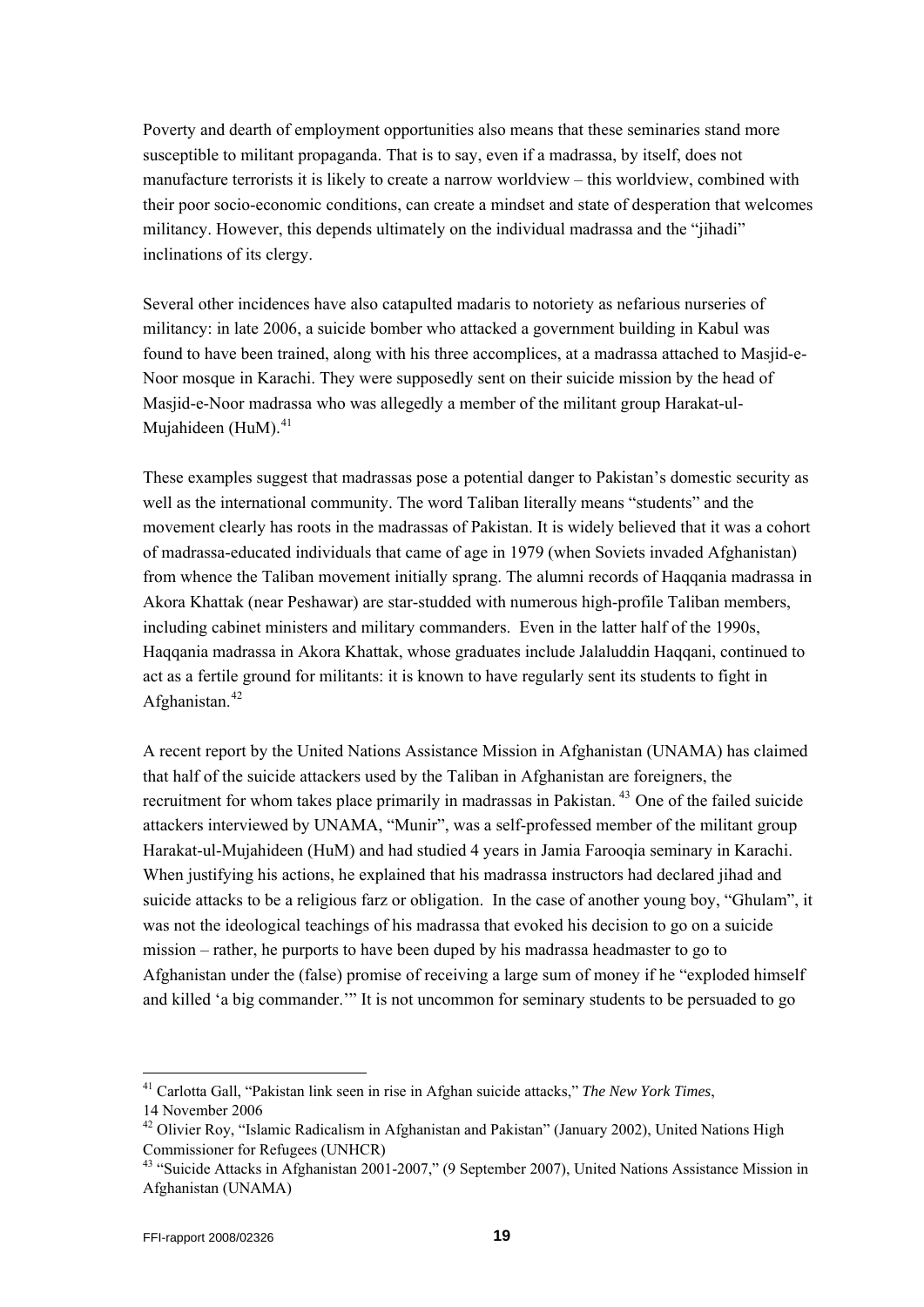on suicide missions to Pakistan under various ruses, most incentive of which is monetary rewards.[44](#page-19-0)

On the logistical front, UNAMA attests to the importance of madrassas in Pakistan – from where suicide attackers in Afghanistan draw their support. It singles out madrassas run by Haqqani in North Waziristan (in Pakistan's tribal area) but does not detail how, or to what degree, they act as harbingers of violence in its neighbouring country.

Pakistani madaris have also been suspected of having links to al-Qaeda. On 30 October 2006, a madrassa in Bajaur (in Pakistan's tribal belt) was destroyed by a major air strike carried out by the Pakistani government at the time. The strike allegedly killed Liaqat Hussain who was second in command of Tehreek-e-Nifaq-e-Sharia-e-Mohammdi (TNSM), one of the active, antigovernment militias in Pakistan, now a member of the Tehrik-e-Taliban alliance.

The madrassa was also famously linked to al-Qaeda leaders such as Ayman al-Zawahiri and Abu Ubaidah al-Misri, who had apparently visited the madrassa and had relations with its leaders. <sup>[45](#page-19-1)</sup> The madrassa was purportedly being used by the Taliban as a militant training camp: ex-President Pervez Musharraf stated in a security conference: "they were militants doing military training. We were watching them closely for the last six or seven days – we knew exactly who they were and what they were doing."[46](#page-19-2)

Arrests of foreign militants in Pakistani madaris further give support to the suspicion that religious seminaries have been participatory in international terrorism. A leading member of Indonesia's Jemaah Islamiyah was apprehended in Jamia Abu Bakr (in Karachi) in 2003. Nineteen other Indonesian and Malaysian students were arrested from Jamia Darasitul Islamia, an Ahl-e-Hadith madrassa run by the outlawed group, Jamaat-ud-Dawa.

These examples demonstrate that madrassas have played, and may continue to play, a role in promoting and perpetuating violent extremism, but the nature and extents of this impact needs to be explored further, and that is why madrassas have increasingly become pertinent to the study of militancy.

-

<span id="page-19-0"></span><sup>&</sup>lt;sup>44</sup> There is the example of 14 year old Rafiqullah who was led to Khost where his handler threatened to kill him if he did not obey his instructions, "Taliban Recruiting Children for Suicide Attacks; 3 Teen Bombers Trained in Pakistan," *Associated Press*, 15 July 2007<br><sup>45</sup> Abu Ubaidah al-Misri was connected with an alleged plot to blow up a transatlantic aircraft; Phillipe

<span id="page-19-1"></span>Naughton and agencies "Missile Strike School 'Linked to al-Qaeda No 2 and Air Plot Man,'" *Times Online*, 31 October 2006<br><sup>46</sup> Phillipe Naughton and agencies "Missile Strike School 'Linked to al-Qaeda No 2 and Air Plot Man,""

<span id="page-19-2"></span>*Times Online*, 31 October 2006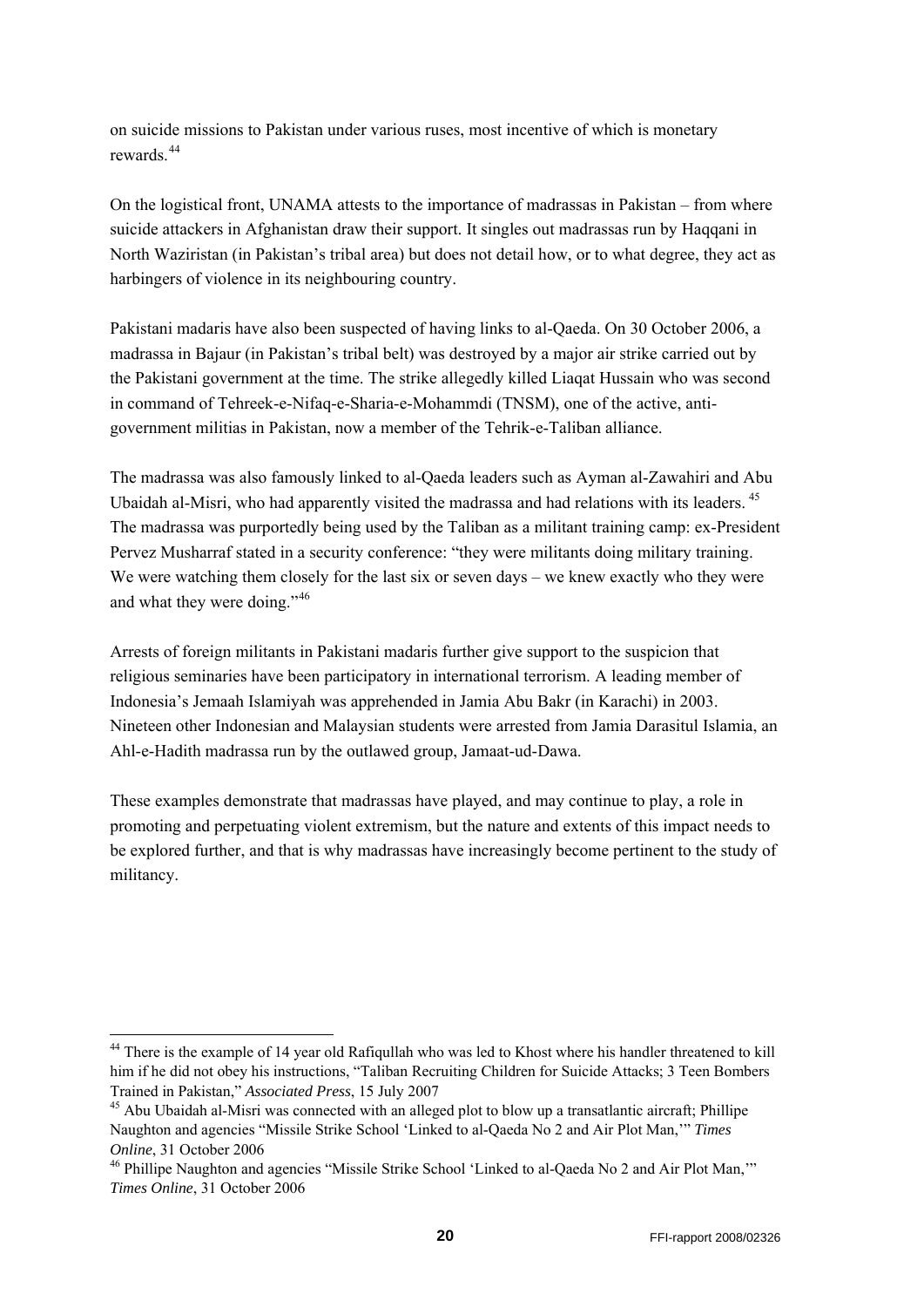## <span id="page-20-0"></span>**3 Madrassas and Militancy**

This chapter attempts to discern trends within certain madrassas that may be indicative of the extent and nature of their involvement in militancy. The analytical framework used is the proxies outlined in Chapter 1.

### **3.1 Madrassas and ideology**

The role of madrassas in propagating violent Islamist ideologies is a key aspect of the madrassamilitancy relationship. Many authors claim this to be the case. According to Vali Nasr madrassas often teach a militant version of Islam through organizing and tailoring school curricula to this effect.<sup>[47](#page-20-1)</sup>

Robert Looney also suggests that the "problem comes down to the type of education the madrassa imparts<sup> $348$  $348$ </sup> – that is, the ideology indoctrinated in the madrassa students. Weeks after  $9/11$ , Hussain Haqqani visited the infamous Darul Uloom Haqqaniya in Akora Khattak where he himself had once been educated. Upon visitation, Haqqani noted that the "quietest version" of Quranic passages taught to him were now being delivered and interpreted in a more radical fashion at the madrassa. Tahir, a 9 year old boy interviewed, gave his interpretation of a Quranic excerpt as follows:

> "The Muslim community of believers is the best in the eyes of God, and we must make it the same in the eyes of men by force. We must fight the unbelievers and that includes those who carry Muslim names but have adopted the ways of unbelievers. When I grow up I want to carry jihad in every possible way."<sup>[49](#page-20-3)</sup>

Similarly, according to Christine Fair, JI's Rabita madrassas are a prime example of a network of madrassas created solely to indoctrinate a specific kind of ideology in its pupils; that is, to "produce jihadi literature, mobilize popular sentiment, and provide a platform from which to recruit and train mujahideen."[50](#page-20-4) Reinforcement of a militant ideology in a madrassa enhances the chances of it being used as recruiting fields for terrorist acts.

The case of "Munir" (from the UNAMA study cited above) also points to the ideological factors inherent to some madrassas that legitimises the madrassa graduates decision to partake in militant acts. Munir was a self-professed member of the militant group Harakat-ul-Mujahideen (HuM)

<span id="page-20-1"></span><sup>&</sup>lt;sup>47</sup> Vali Nasr is a professor at the Naval Postgraduate School, an Adjunct Senior Fellow at the Council on Foreign Relations, and the author of *The Shia Revival: How Conflicts Within Islam Will Shape the Future* 48 Robert Looney, "Reforming Pakistan's Educational System: the Challenge of the Madrassas," *The* 

<span id="page-20-4"></span><span id="page-20-3"></span><span id="page-20-2"></span>*Journal of Social, Political and Economic Studies*, 28 no. 3 (Fall 2003) 49 Husain Haqqani, "Islam's Medieval Outposts", (November/December 2002), *Foreign Policy*, [http://www.foreignpolicy.com/story/cms.php?story\\_id=2459&page=0](http://www.foreignpolicy.com/story/cms.php?story_id=2459&page=0), Accessed 23 August 2007 <sup>[50](http://www.foreignpolicy.com/story/cms.php?story_id=2459&page=0)</sup> Christine Fair, "Islamic Education in Pakistan," (March 2006), United States Institute of Peace, [http://www.usip.org/events/2006/trip\\_report.pdf](http://www.usip.org/events/2006/trip_report.pdf), Accessed 21 August 2007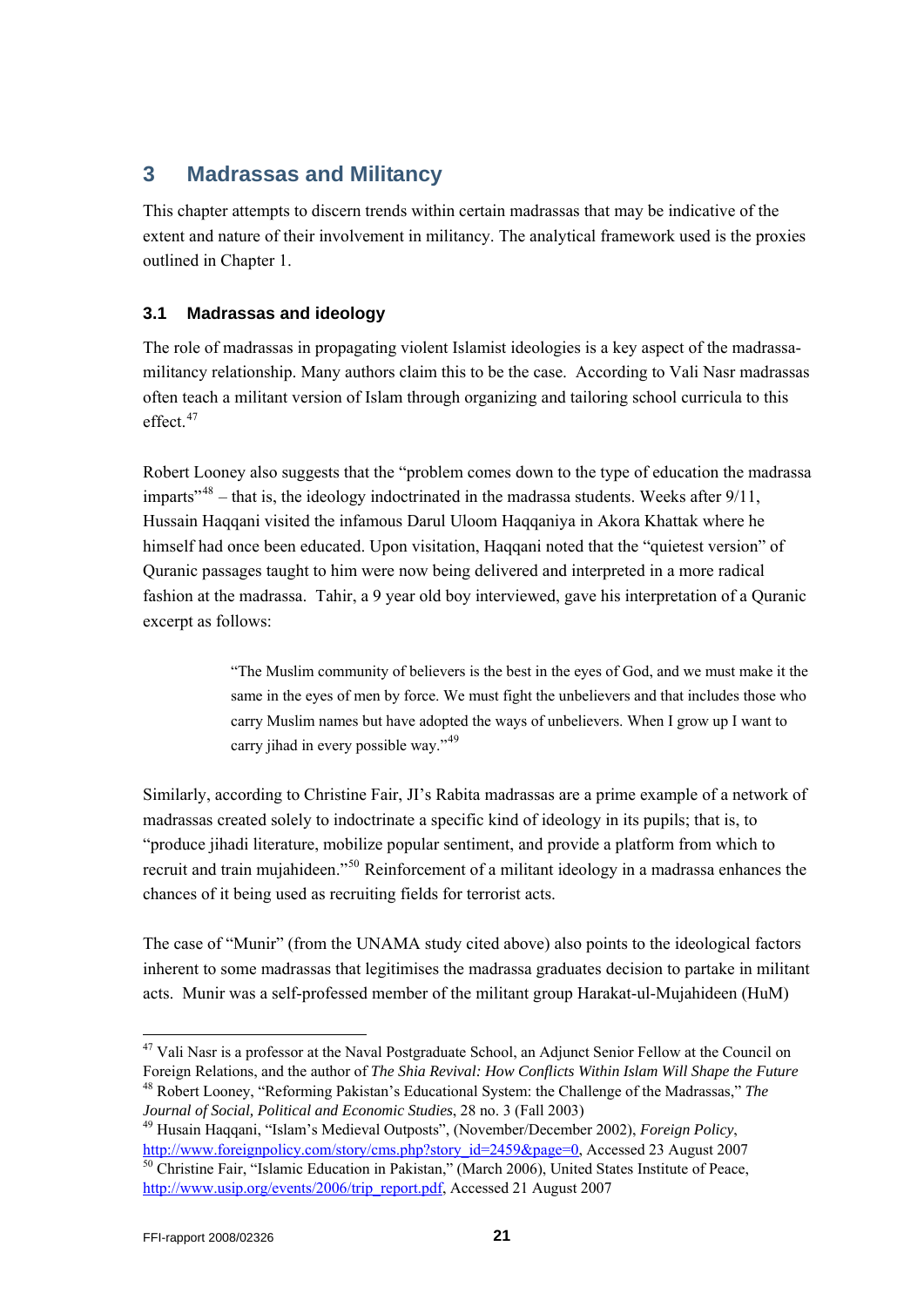and had studied 4 years in Jamia Farooqia seminary in Karachi. When justifying his actions to UNAMA interviewers, he explained that his madrassa instructors had declared jihad and suicide attacks to be a religious duty (or, farz).

Sharmeen Obaid-Chinoy<sup>[51](#page-21-0)</sup> interviewed a student named Shaheed at a madrassa located in the slums of Karachi, who expressed his wish to join the Taliban and carry out a suicide attack "if I get the permission from my parents then inshAllah I will do it... when I look at suicide bombers younger than me, or the same age as me, I get the passion and inspiration from their terrific attacks."  $52$  The head of the said madrassa was also interviewed;  $53$  in response to the question "Who do you think will win this war [between the Pakistani army and the terrorists]", replied:

> "It's in the blood of Muslims to have this passion and character, that no matter how many Muslims die, there will never be an end to this stream of sacrificial lambs [...] Non-Muslims only think about this world, but Muslims think about the after-life; they see this as an opportunity to achieve martyrdom. One who sees death as a blessing and is not afraid of it – who can kill such a man?" $54$

This could be interpreted as a pro-Taliban attitude where the headmaster favours the militants, defending them as honourable Muslims willing to embrace death in the name of religion. Such "ideology" or variants of it are most likely taught at his madrassa, and absorbed by his students – views echoed by Shaheed are a case in point.

Militant ideology endorsed in madrassas is discussed further in Section 3.2.2 (Sectarian and jihadi literature).

However, overall the theory that Pakistani madrassas impart a specific brand of Islamic education that might be conducive to producing terrorists has been implied but seldom tested. Tariq Rahman's work remains one of the rare few of its kind; it compares opinions on jihad, religious minorities and armed conflict of madrassa students and teachers, as well as pupils and instructors at government and private schools.<sup>[55](#page-21-4)</sup> Rahman administered an attitudinal survey of 488 students (from the  $10<sup>th</sup>$  grade) in Urdu medium public schools, English medium private schools, and students in religious seminaries. The same survey was also administered to the students' teachers. In it, he inquired the respondents about their views toward open war with India, toward religious minorities and women, support for jihadi groups, and the utility of peaceful means to resolve

-

<span id="page-21-1"></span>52 Sharmeen Obaid-Chinoy, "Pakistan: Children of the Taliban," (14 April 2009), PBS,

<span id="page-21-0"></span><sup>&</sup>lt;sup>51</sup> Sharmeen Obaid-Chinoy is a Pakistan-born journalist and documentarian

<span id="page-21-2"></span>[http://www.pbs.org/frontlineworld/stories/pakistan802/video/video\\_index.html](http://www.pbs.org/frontlineworld/stories/pakistan802/video/video_index.html), Accessed 24 May 2009 <sup>[53](http://www.pbs.org/frontlineworld/stories/pakistan802/video/video_index.html)</sup> The headmaster gave a diplomatic answer to the interviewer when aware of the camera on him; however when he felt that the camera had moved away, his answers took on a different, possibly more truthful, tone, and reflected in the quotes given here.

<span id="page-21-3"></span><sup>54</sup> Sharmeen Obaid-Chinoy, "Pakistan: Children of the Taliban," (14 April 2009), PBS,

<span id="page-21-4"></span>[http://www.pbs.org/frontlineworld/stories/pakistan802/video/video\\_index.html](http://www.pbs.org/frontlineworld/stories/pakistan802/video/video_index.html), Accessed 24 May 2009 <sup>55</sup> Tariq Rahman, "The Madrassa and the State of Pakistan: Religion, Poverty and the Potential for Violence in Pakistan," (February 2004), Himal South Asian,<http://www.himalmag.com/2004/february/essay.htm>, Accessed 16 August 2007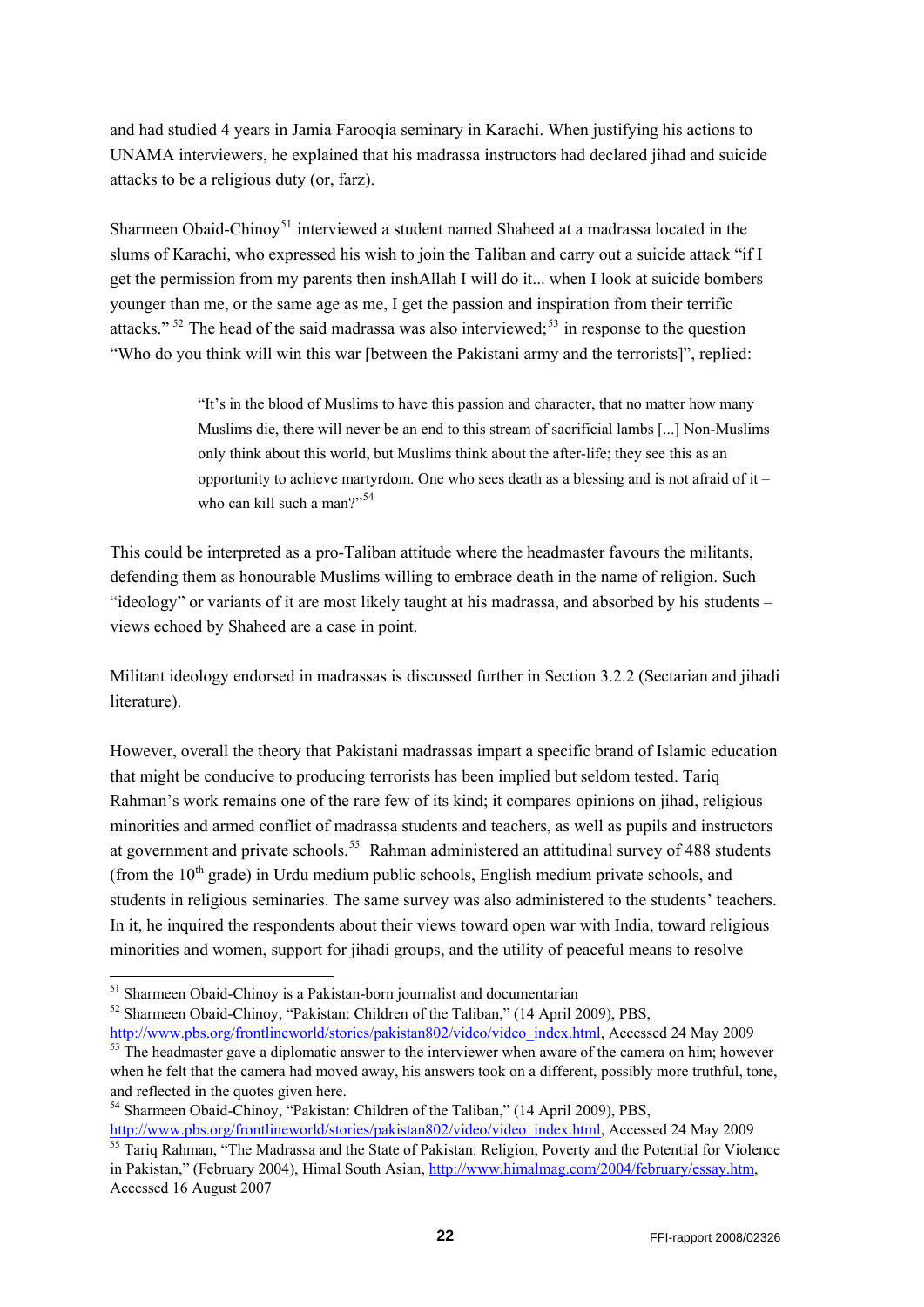conflicts. Rahman found that madrassa students, as compared with public and private school students, are more likely to support war with India and the use of militants in Kashmir, and are less likely to support equal rights for women and minority groups.

When asked whether the students would be ready to give equal citizenship rights to Ahmadis, Hindus and Christians, respectively, 13/17/18% of the madrassa students, 47/47/66% of the Urdumedium and 66/78/84% of the English-medium students responded in the positive. With regard to militancy, 60% of the madrassa students supported the idea of taking Kashmir away from India by open war and 53% thought Pakistan should support jihadi organisations to fight with the Indian army. Corresponding figures for the Urdu and English medium students were 40/26% and 33/22%, respectively (see Table 3.1).

|             | % in favour | $\%$ in favour | $\%$ in favour | % support for | $%$ in favour  |
|-------------|-------------|----------------|----------------|---------------|----------------|
|             | of equal    | of equal       | of equal       | open war      | of Pakistani   |
|             | citizenship | citizenship    | citizenship    | with India to | support of     |
|             | rights to   | rights to      | rights to      | take Kashmir  | jihadi         |
|             | Ahmedis     | Hindus         | Christians     |               | organizations  |
|             |             |                |                |               | to fight India |
| Madrassa    | 13          | 17             | 18             | 60            | 53             |
| students    |             |                |                |               |                |
| Urdu-medium | 47          | 47             | 66             | 40            | 26             |
| students    |             |                |                |               |                |
| English-    | 66          | 78             | 84             | 33            | 22             |
| medium      |             |                |                |               |                |
| students    |             |                |                |               |                |

*Table 3.1: Students and nationalist-religious militancy in Pakistan* 

So, whether these madrassa students make it to the final pool of observed militants or not, it can be inferred from Rahman's observations that madaris do indeed foster support for terrorism. A disturbing outcome of his study showed that public school students do not vary all too significantly from their madrassa counterparts. That is, Rahman's findings support the notion that madrassas are likely to inculcate a more narrow-minded and militancy-inclined ideology in its students – but, it also reveals signs that such ideology might prevail in public schools too. Rahman's results, however, may be somewhat unreliable given the small sample size used, as well as a lack of any statistical testing of output.

Nonetheless, public school involvement in jihadi activity has been implicated by several journalists and scholars as well. Syed Shoaib Hasan during his investigation into claims that pro-Taliban militants were kidnapping school children in Tank (on the edge of Pakistan's tribal belt); through his interviews with local teachers he found that Taliban "convinced" students that it was their religious duty to carry out jihad and that "as many as 30 students from each of the four government schools in Tank had 'enlisted.' A similar number have also joined from private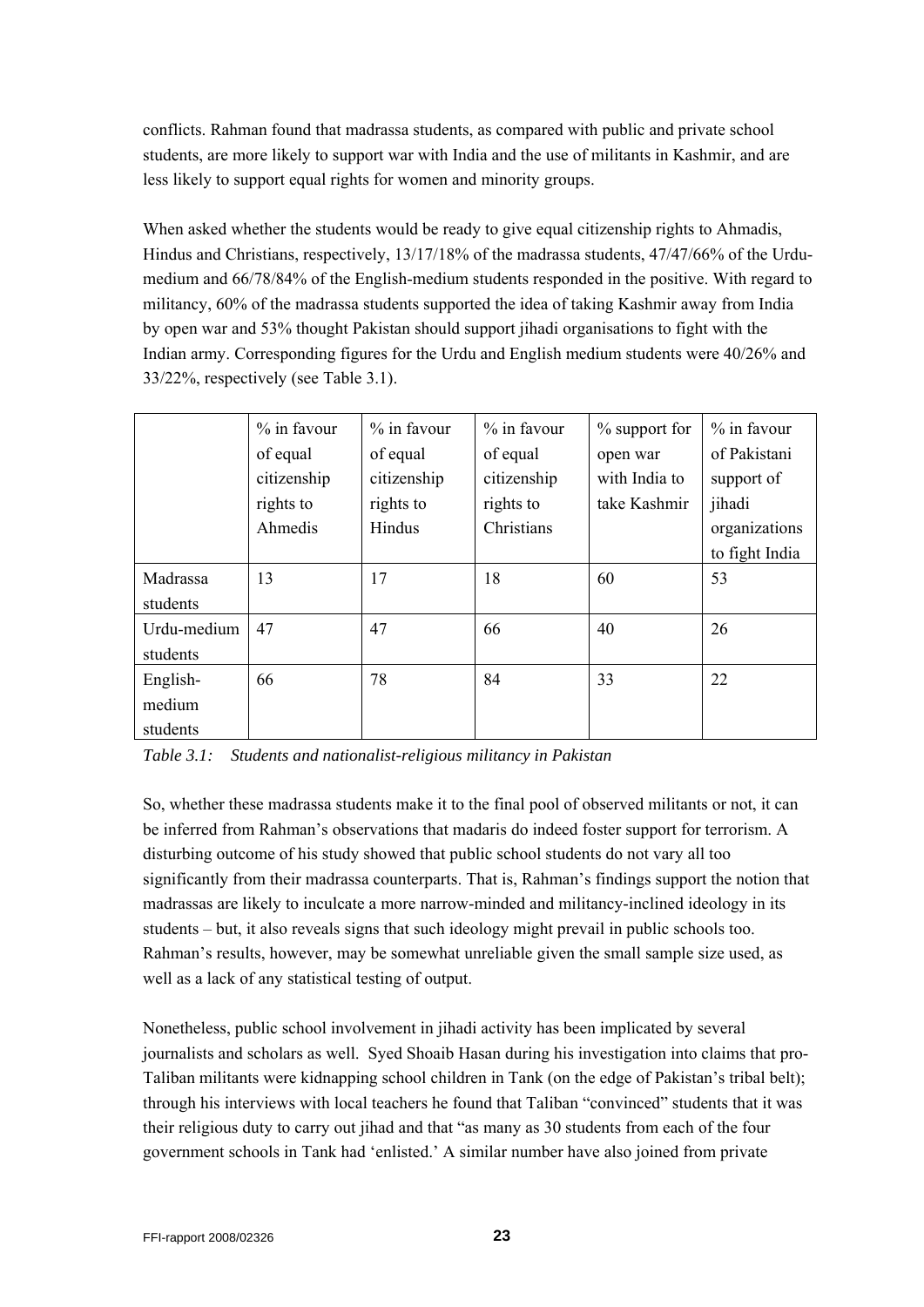schools." <sup>[56](#page-23-0)</sup> There is, however, no mention of how many madrassa students had enlisted so as to render possible a comparison. Nonetheless, it is interesting to note that both public and private schools are also likely to yield young recruits. Similarly, some interlocutors interviewed by Christine Fair in Pakistan and United States maintained that as much as "40 percent of militant manpower actually comes from Pakistan's public schools and higher education institutions."<sup>[57](#page-23-1)</sup>

It should be recalled that Zia ul-Haq's Islamisation policy during the 1970s and 80s ensured that religion ran deep through the veins of the education sector. It was a more conservative interpretation of Islam and "Pakistan as an ideological state" that made its way to the syllabi of most schools. Naeem Shakir has observed the transformation of the education sector under Zia ul-Haq's era (1977-1988) and commented that three generations of Pakistanis were

> "Taught how to become a war hero and how bad guys were non-Muslims. The concept of jihad was propagated at state level through literature and mass media.... Mullahs spread orthodoxy and obscurantism and sectarian violence through the madrassas."<sup>[58](#page-23-2)</sup>

A 2003-2004 report by the Sustainable Development Policy Institute (SDPI) analyzed the curricula and textbooks up to 2002 for the subjects of Urdu, English, Social Studies and Civics in general schools in Pakistan and discovered that "madrassas are not the only institutions breeding hate, intolerance, a distorted worldview, etc. The educational material in the government-run schools do much more than madrassas. The textbooks tell lies, create hatred, inculcate militancy, and much more."<sup>[59](#page-23-3)</sup>

Another analysis by Yvette Claire Rosser of the curriculum of Social Studies revealed that the history of the Indian subcontinent was rewritten in textbooks where the cultural and religious diversity of the region was ignored and a more orthodox version of Islam was used to legitimize Pakistan as a Muslim homeland.<sup>[60](#page-23-4)</sup>

Hence, as public school comprise 70% of Pakistan's enrolled students (according to Andrabi et al, 2005), a positive correlation between public school students and support for militancy would yield a potentially much broader support base for terrorism than currently assumed. Future research may profit from considering the role of public schools, instead of keeping a narrow focus on just madaris (student enrolment for which is less than 1% in Pakistan, as per Andrabi et al, 2005).

-

<span id="page-23-1"></span><span id="page-23-0"></span><sup>&</sup>lt;sup>56</sup> Syed Shoaib Hasan, "Profile: Islamabad's Red Mosque," *BBC News*, 27 July 2007<br><sup>57</sup> Christine Fair, "Militant Recruitment in Pakistan: Implication for al-Qaeda and Other Organizations," *Studies in Conflict & Terrorism*, 27 no. 6 (November 2004), 489-504<br><sup>58</sup> Quoted in Oddbjørn Leirvik "Religion in School, Interreligious Relation and Citizenship: the Case of

<span id="page-23-2"></span>Pakistan," *British Journal of Religious Education*, 30 no. 2, (March 2008), 143-154<br><sup>59</sup> "Sustainable Development Policy Institute: Annual Report 2003-2004," Sustainable Development Policy

<span id="page-23-3"></span>Institute, [http://www.sdpi.org/about\\_sdpi/annual\\_reports/2003-4.pdf](http://www.sdpi.org/about_sdpi/annual_reports/2003-4.pdf), Accessed 5 May 2008 60 Y. C. Rosser, *Religious Fundamentalism in the Contemporary World*, (Oxford: Lexington Books, 2004)

<span id="page-23-4"></span>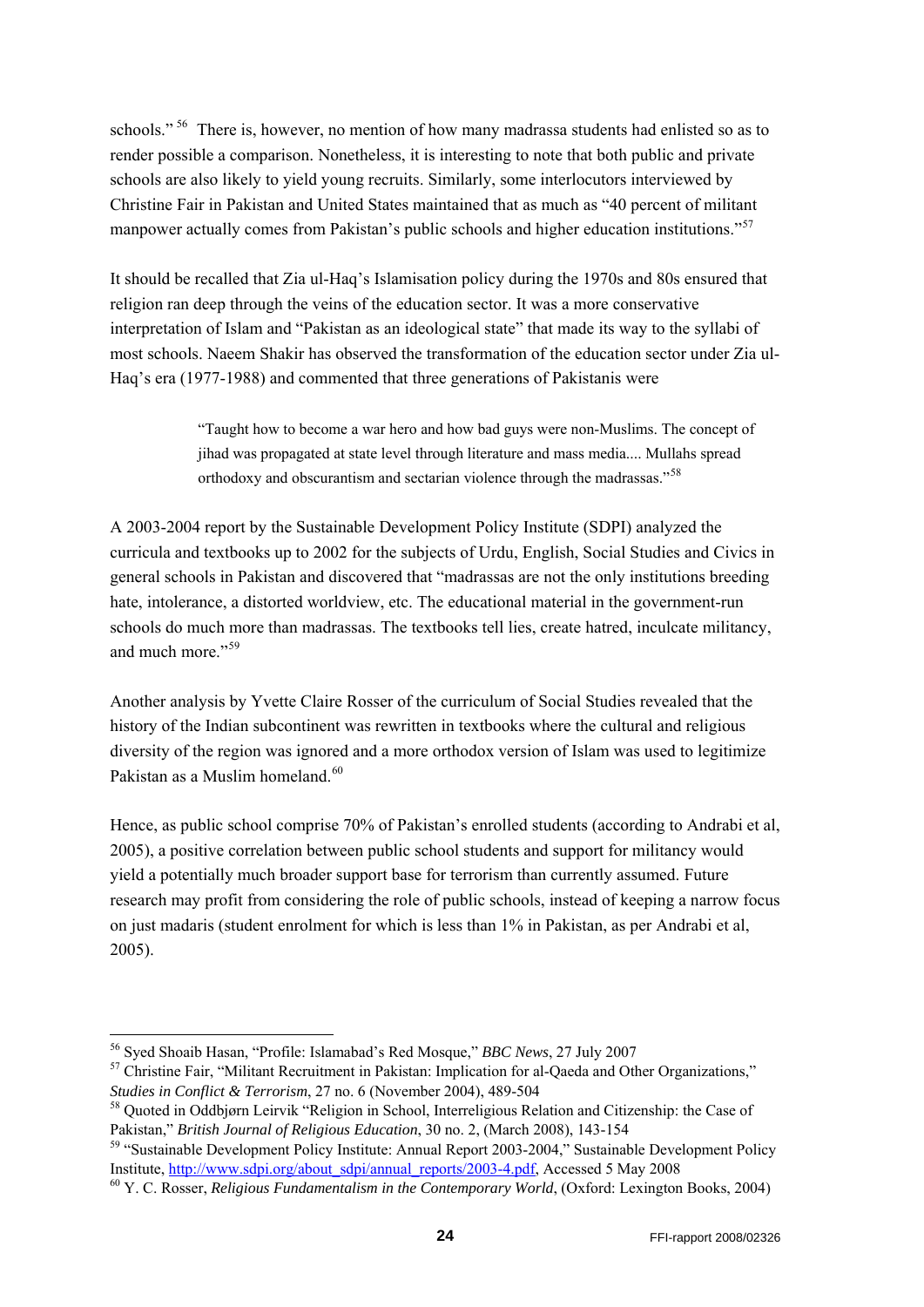<span id="page-24-0"></span>Generally speaking, the kind of ideology taught at madrassas is difficult to ascertain; for example, a young boy recruited by the Taliban in Swat stated in an interview that "they [Taliban] first call us to the mosque and preach to us. Then they take us to a madrassa and teach us things from the Quran..." followed by months of military training where "they teach us how to use Kalashnikov machine guns, rocket launchers, grenades, bombs... they tell us to use them only against the infidels. Then they teach us how to do a suicide attack..."<sup>[61](#page-24-1)</sup>

It is unclear from this whether the ideological conditioning took place at the mosque, madrassa or during the military training. And it remains ambiguous what exactly was taught at the madrassa; reading the Quran of itself does not indicate a motivation towards Islamic extremism. It is a particular kind of interpretation of the Quran that is transmitted in a madrassa that may serve to radicalize children.

The Quran and other books taught in madrassas are in Arabic, a language not understood by most Pakistanis children, and are rote-learned. So the ideology of the madrassa teacher, or its head(s), becomes important as they direct the course of oral lectures taught in class (in a language familiar to the students.) If the headmaster of a madrassa is known to be leaning towards a certain "jihadi" ideology, it is likely that his madrassa promotes that ideology through oral lectures and/or by circulating "jihadi" literature in Urdu or Pashto.

Immense empirical field work would be required to investigate the exact teachings of every madrassa in Pakistan. For the purposes of the present report, the "jihadist" leanings of particular heads of madrassas were analysed on the basis of available online sources. This is discussed in greater depth in the following sections.

#### **3.2 Madrassas as sites for recruitment**

There are strong indications that certain madrassas in Pakistan play an important role in recruiting child soldiers to carry out militant operations. In the village of Kotki in South Waziristan, a fourteen year old boy, Rafiqullah, and two other teenagers were enlisted by Taliban recruiters. They were shown videos of suicide attacks, taught to drive cars and told to cross the border over into the Afghan city of Khost. There, under the duress of his handler, Rafiqullah was coerced to launch a suicide attack. According to Rafiqullah, a man at his madrassa sought out would-be suicide bombers and encouraged them with speeches: "He said, 'Do you want to go to heaven? Then you should launch a suicide attack. The people who live in Afghanistan are not Muslims $\cdots$ <sup>[62](#page-24-2)</sup>

Here, madrassa's role as a recruitment agency for militancy is again highlighted, but with a focus on duping or brainwashing young boys under false pretences rather than inculcating them with a

<span id="page-24-1"></span><sup>61</sup> Sharmeen Obaid-Chinoy, "Pakistan: Children of the Taliban," (14 April 2009), PBS, [http://www.pbs.org/frontlineworld/stories/pakistan802/video/video\\_index.html](http://www.pbs.org/frontlineworld/stories/pakistan802/video/video_index.html), Accessed 24 May 2009 <sup>[62](http://www.pbs.org/frontlineworld/stories/pakistan802/video/video_index.html)</sup> "Taliban Recruiting Children for Suicide Attacks; 3 Teen Bombers Trained in Pakistan," *The Associated* 

<span id="page-24-2"></span>*Press*, 15 July 2007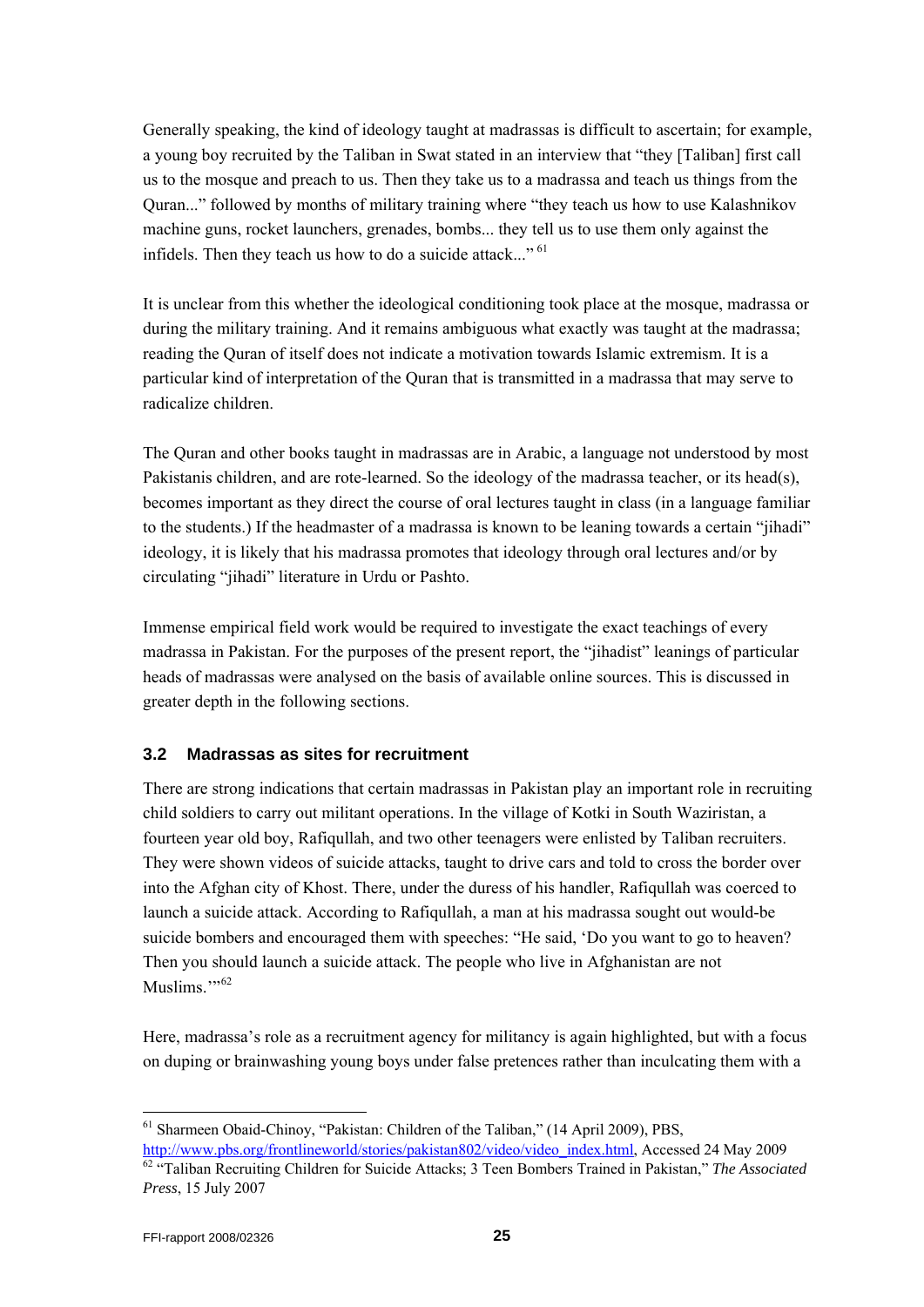deeply ingrained jihadist philosophy that occurs over a longer period of time.

Explaining the rise in number of child fighters streaming into Afghanistan from Pakistan, an Afghan intelligence agent stated to the UN that:

> "These madrassas are far away from their villages, and the boys are sent away for six or seven months at a time. During that time they can brainwash them very easily. They separate them from the group, show them fake films of U.S. soldiers going to the bathroom on the Quran. Those films encourage them to carry out attacks."[63](#page-25-0)

It is interesting to note that certain pupils were "selected" and "separated" from the rest of the group for militant purposes. Why these individuals were chosen over others might reveal something about the criteria militants employ to screen potential candidates, and a better understanding the backgrounds of those chosen could also reveal the socio-economic and psychological factors involved in persuading a particular person to jihadi activities.

Fazlullah, head of TNSM - was reported as saying: Mimicking this trend of ushering (sometimes in a bullying fashion) children into a life of violent jihad are news stories hailing from Swat in the North West Frontier Province of Pakistan. For instance, on 24 March 2008, nine madrassa-going teenagers in Swat were believed to have been kidnapped by suspected militants "for suicide attack training."<sup>[64](#page-25-1)</sup> Again in May 2008, six madrassa students were caught by the Pakistani security forces in Swat in conjunction with plotting suicide strikes. One of the students – allegedly belonging to a madrassa run by Maulana

> "I learnt 18 siparah of the Quran at the madrassa. Then, during the military operation, Maulana Fazlullah and his spokesman Sirajul Haq, compelled me to wear a suicide jacket and target the district courts of Swat."[65](#page-25-2)

Madrassas are evidently an attractive field for militant recruiters, from whence they can pluck future jihadists. Presumably, by feeding on the naivety of madrassa-going children, their destitution, and their easy accessibility, militants have gained the necessary leeway to prey on these young seminarians.

The example of "Ghulam" from the UNAMA study (see above) also portrays a picture of Pakistani madrassas as platforms for conditioning and luring impressionable boys. For "Ghulam", it was not the ideological teachings of his madrassa that evoked his decision to go on a suicide mission – rather, he purports to have been duped by his madrassa headmaster to go to

-

<span id="page-25-0"></span><sup>63 &</sup>quot;Suicide Attacks in Afghanistan 2001-2007," (9 September 2007), United Nations Assistance Mission in Afghanistan (UNAMA)

<span id="page-25-1"></span><sup>&</sup>lt;sup>64 "9</sup> Swat Teenagers Kidnapped 'For Suicide Attack Training," *Daily Times Pakistan*, 24 March 2008<br><sup>65</sup> "30 Madrassa Students Arrested for Child Militancy in Swat," Daily Times Pakistan, 15 May 2008

<span id="page-25-2"></span>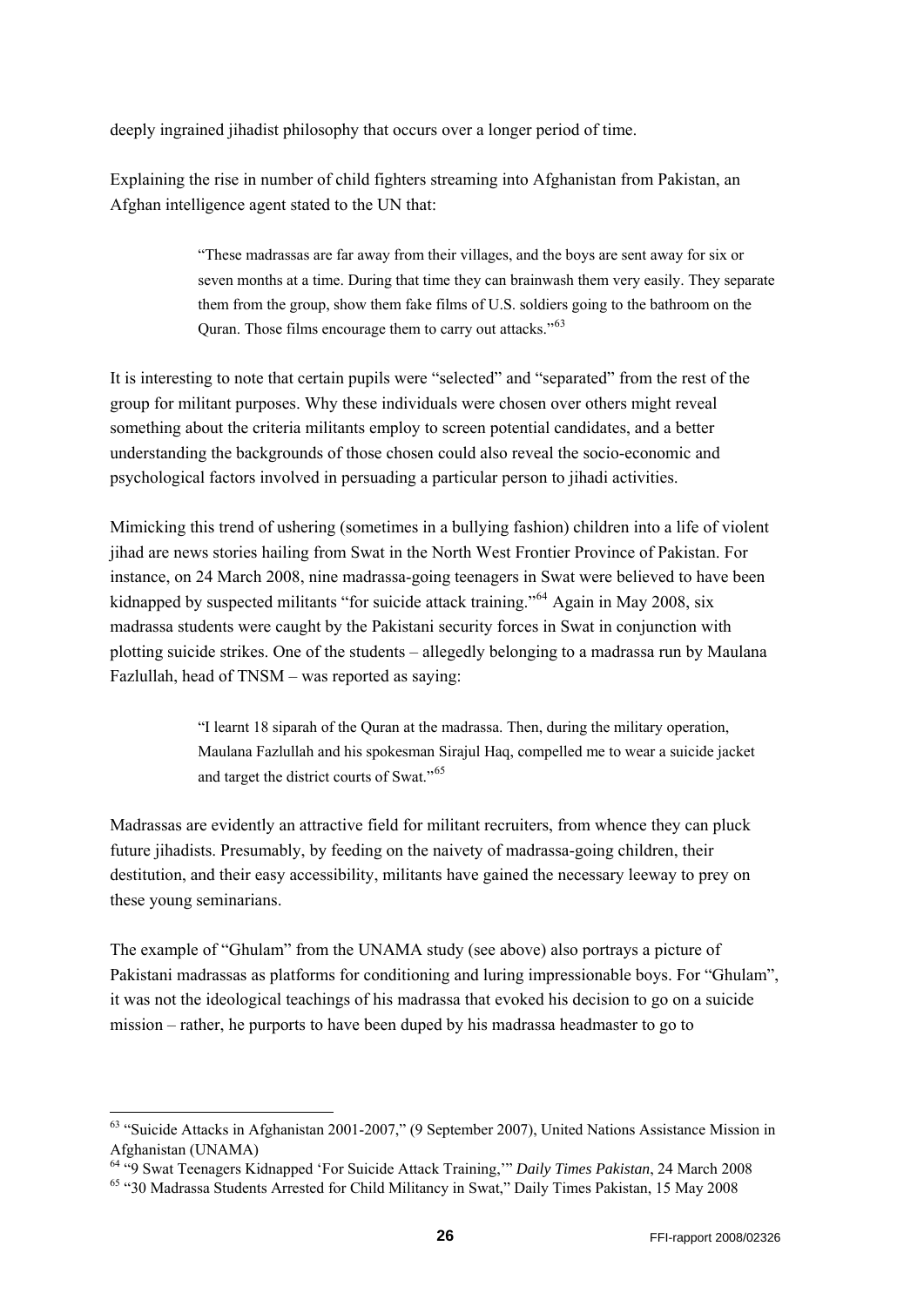Afghanistan under the (false) promise of receiving a large sum of money if he "exploded himself and killed 'a big commander."<sup>5[66](#page-26-0)</sup>

UNAMA officers interviewed 23 persons incarcerated or awaiting trial in connection to suicide attacks in Afghanistan. Two were Pakistani nationals and the remaining 21 were Afghan. A key insight was that most prisoners with education had received it from madrassas. Except for the stories of Munir and Ghulam, the UNAMA report does not relate the cases of other prisoners with links to madrassas. It is therefore difficult to draw parallels between the various madrassaeducated prisoners or make any tentative claims about the way in which madrassas figured in their decision to carry out suicide attacks. As the sample interviewed comprised of individuals allegedly involved in suicide attacks (some of whom backed out from their mission), it cannot be representative of those who did successfully launch their attacks – the latter group could include a decidedly different cadre with disparate, if any, links to madrassas.

To determine where the logistical support for suicide terrorism in Afghanistan comes from, UNAMA interviewed national and international intelligence officers, military and police personnel, as well as local interlocutors, and garnered information from press accounts from Pakistani and international media. The respondents underscored the "importance of madrassas and madrassas staff in Pakistan's settled and tribal Pashtun areas."<sup>[67](#page-26-1)</sup> Haqqani's madaris in North Waziristan were especially mentioned, but no elaboration is offered on the matter that would delineate a clearer picture of their involvement.

A poignant way in which madrassa students are preyed upon by militants is the affiliation of a particular madrassa's clergy to terrorists. On 17 March 2009 police arrested a madrassa teacher of "masterminding" the suicide attacks that took place in Pakistan earlier in the year; a suicide vest, along with "explosives, a Kalashnikov, a computer, 70 cassettes and jihadi literature" were allegedly seized during a raid on his house.<sup>[68](#page-26-2)</sup> The madrassa teacher was suspected of having links to Baitullah Mehsud's group.<sup>[69](#page-26-3)</sup>

The investigation at that point had not revealed whether the madrassa teacher had used his students to carry out the attacks. However it can be speculated that teacher in question used his madrassa as a site from whence to recruit soldiers to perform Baitullah's orders and the weaponry and literature found were used by him to this end.

<span id="page-26-0"></span><sup>66 &</sup>quot;Suicide Attacks in Afghanistan 2001-2007," (9 September 2007), United Nations Assistance Mission in Afghanistan (UNAMA)

<span id="page-26-1"></span><sup>67</sup> Ibid

<span id="page-26-3"></span><span id="page-26-2"></span><sup>&</sup>lt;sup>68</sup> "Police Arrest Alleged Mastermind of Charssada Suicide Attack," *Karachi Dawn Online*, 18 March 2009<br><sup>69</sup> Ibid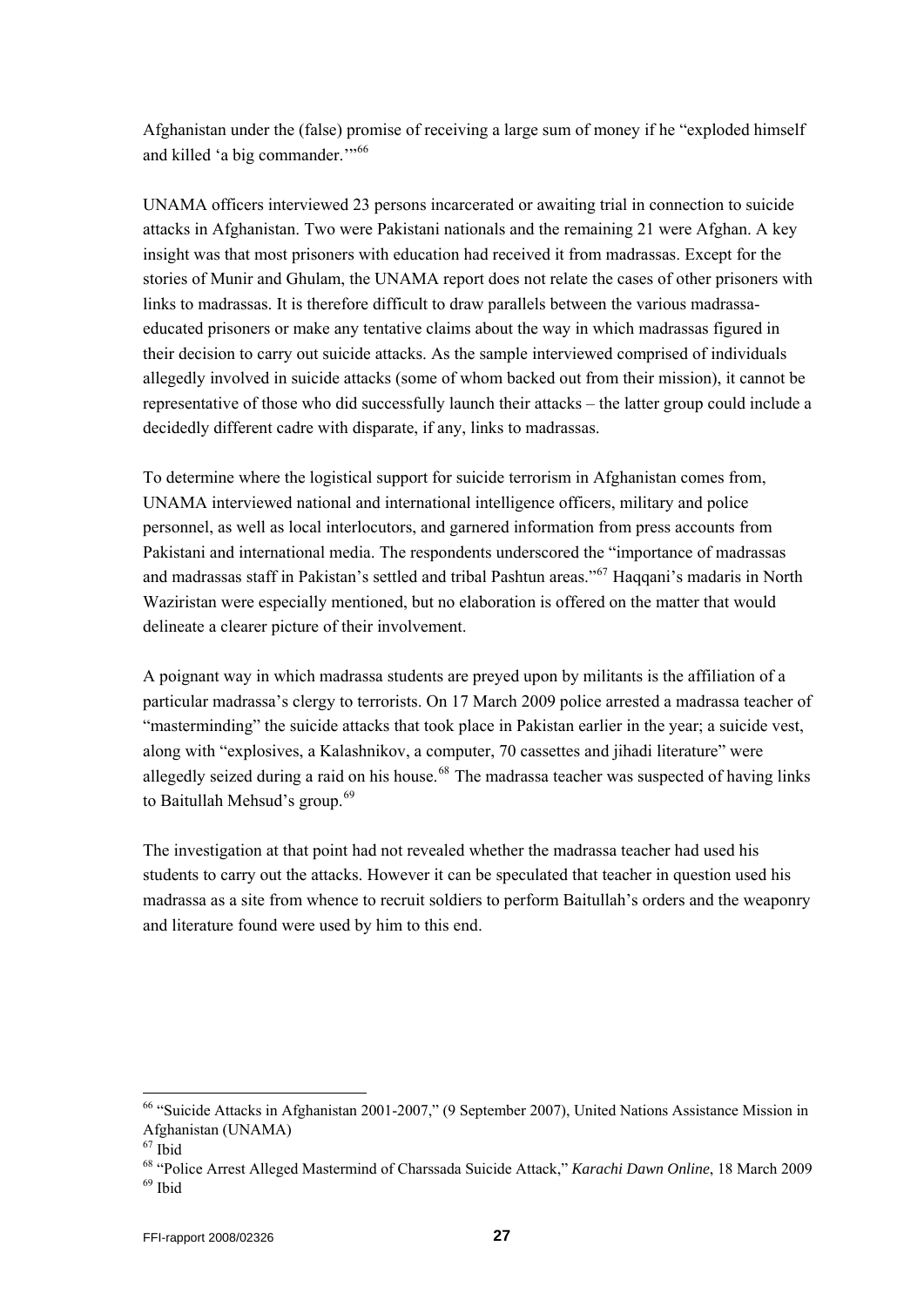#### <span id="page-27-0"></span>**3.3 Sectarianism and madrassas**

-

A survey administered by the Pakistan Institute of Peace Studies in March 2009 found that at least 18% of the madrassas were affiliated with sectarian outfits.<sup>[70](#page-27-1)</sup> Indeed the limited empirical research so far carried out on the connection between Pakistani madrassas and Islamic extremism find a positive relationship between religious seminaries and sectarian violence.

Saleem Ali sought to test the involvement of madrassas in sectarian violence by looking at the cases of rural (Ahmedpur) and urban (Islamabad) cities in Pakistan. [71](#page-27-2) He looked for the linkages between madrassas and regional conflict, based on the recruitment and career placement dynamics of madrassa graduates. Methodological approach employed by Ali was comprehensive: Geographical Information System Based Analysis<sup>[72](#page-27-3)</sup> was used for demographic comparison; primary data collection by establishment surveys of all madrassas in the two regions; interviews were carried out with various stakeholders<sup>[73](#page-27-4)</sup>, as well as focus group discussions with leading religious leaders and government functionaries to revalidate the findings.

Ali's overall findings showed that sectarian violence is more likely to occur in localities where madrassa penetration is highest. By assessing the scale of an individual's jihadi engagement, Ali unpacks the notion of jihad into 3 types: "(i) Jihad to establish theological purity and prevent adulteration of Islamic doctrine (includes sectarian violence); (ii) Domestic jihad (against oppression and/or state reluctance); and (iii) Pan-Islamic jihad (to help fellow Muslims in need and preserve the vitality of Ummah, or the Islamic body of adherents, by establishing Islamic government in historically Islamic lands.) The aim is to establish Islamic government in historically Islamic lands."<sup>[74](#page-27-5)</sup>

Ali found that (i) and (ii) are closely linked to madrassas, whereas the connection between (iii) and madrassas was relatively weak. In Ahmedpur, Saleem found that amongst the three types of jihadi organizations operating in the Ahmedpur area, most fall under category (i), which underlies the link to sectarian violence. Translating Ali's results to fit the jihad prototypes outlined in the present report, we see that madrassa-jihad link between type III (domestic violence against the

<span id="page-27-4"></span> $^{73}$  This included managers and teachers at madrassas and schools, leaders and officials of local government, alumni of madrassas and notable donors from the community, senior government officials dealing with the issue at the Federal and Provincial level, in the Ministry of Interior, Home, Education and Religious Affairs, members of the newly established Pakistan Madrassa Education Board and law-enforcement officials who have records of any complaints of sectarian violence from madrassas. Anonymous interviews with the Criminal Investigation Department and Crises Management Cell (departments responsible for antiterrorism operation) to determine any direct linkages between Madrassa graduates and terrorist/criminal activity were also carried out

<span id="page-27-1"></span><sup>70</sup> Muhammad Amir Rana "Mapping the Madrassa Mindset: Political Attitudes of Pakistani Madrassas," *Pak Institute of Peace Studies*, (24 March 2009)<br><sup>71</sup> Saleem Ali, *Islam and Education: Conflict and Conformity in Pakistan and Beyond*, (Oxford: Oxford

<span id="page-27-2"></span>University Press, 2009)

<span id="page-27-3"></span> $72$  Data on household income, literacy, environmental factors (agricultural productivity, access to water and food)

<span id="page-27-5"></span><sup>74</sup> Saleem Ali, *Islam and Education: Conflict and Conformity in Pakistan and Beyond*, (Oxford: Oxford University Press, 2009)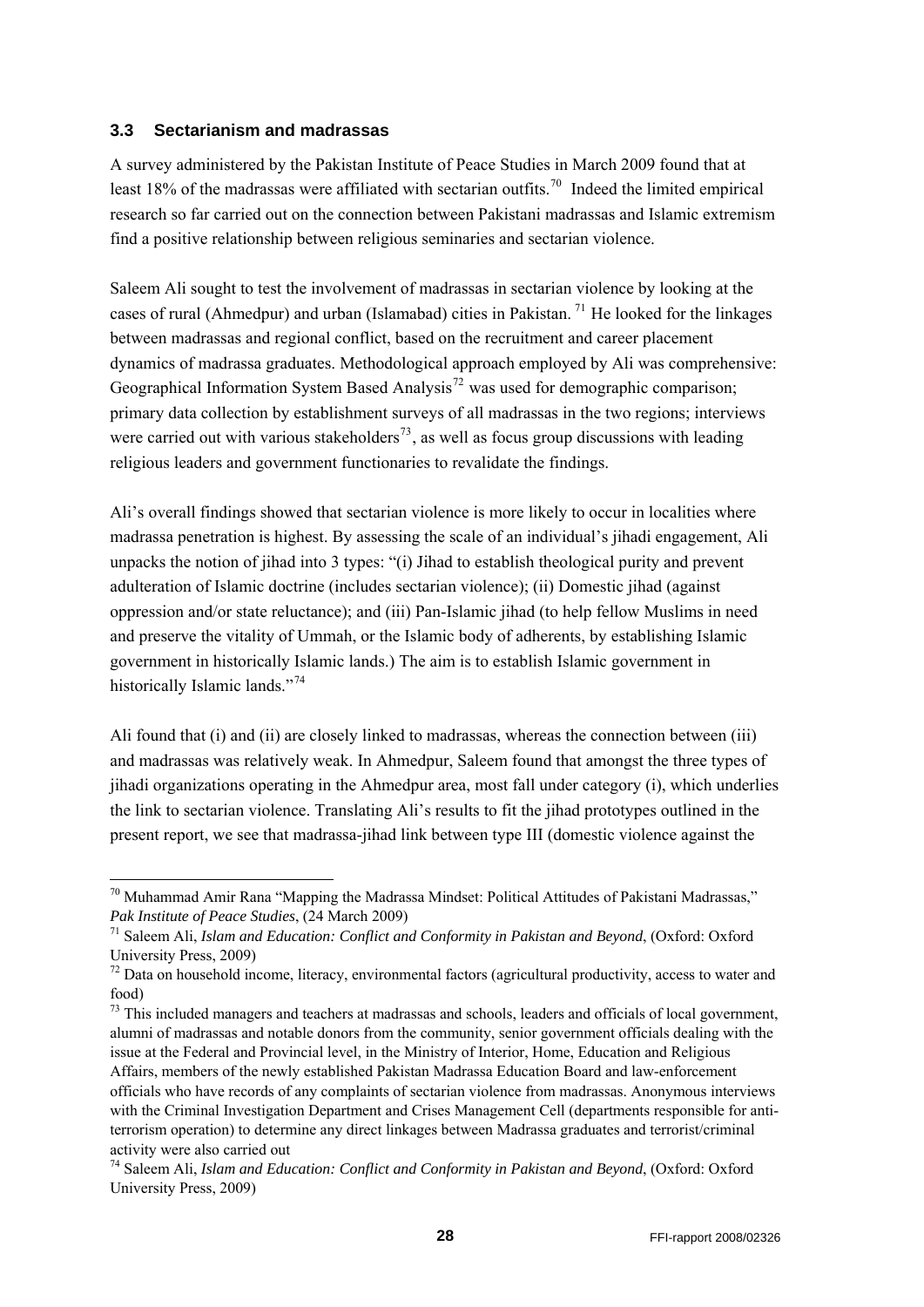| Sect           | <b>Total Madrassa</b> |                |                | Involved in Sect Not Involved in Sect Percentage Involvement |
|----------------|-----------------------|----------------|----------------|--------------------------------------------------------------|
| Deobandi       | 166                   | 133            | 33             | 80%                                                          |
| <b>Barelyi</b> | 166                   | 42             | 124            | 25%                                                          |
| Ahl-e-Hadith   |                       | 0 <sub>3</sub> | 18             | 14%                                                          |
| <b>Shia</b>    | 10                    | 07             | 0 <sup>3</sup> | 70%                                                          |
| Total          | 363                   | 185            | 178            | $51\%$                                                       |
|                |                       |                |                |                                                              |

<span id="page-28-0"></span>establishment) and IV (sectarianism) are supported, while a feeble link is observed for type I jihad (global jihad). $75$ 

Source: Saleem Ali, "Islam and education: conflict and conformity in Pakistan and beyond".

#### *Figure 3.1: Sectarianism in Ahmedpur, Pakistan*

In the case of Islamabad, content analysis of newspapers for the period 2000-2005 revealed that acts of sectarian violence in the city are connected with madrassa proximity and involvement of seminary students. The riots involving mostly Deobandi madrassas on 7th October 2003, when Maulana Tariq Azam was killed, for example, led to grave acts of vandalism and arson of a gas station owned by a US company, a new movie theatre and a Barelvi shrine. According to Pakistani authorities a majority of those arrested were from local madrassas.

A drawback of Ali's study is that it focuses only on two cities in Pakistan and cannot be said to be representative of Pakistan as a whole. It is probable that studying madrassas in the FATA and PATA regions would yield different results, showing a more significant correlation between "Pan-Islamic jihad" and madrassas.

### 3.3.1 Binori Town madrassa

A few madrassas in Pakistan appear to have very close links to violent militant groups; one such example is the Binori Town madrassa which has strong bonds to various terrorist groups, including JeM, HuM and SSP. Amir Rana goes so far as to claim that Jamia Binoria is the "backbone" of banned militant group Jaish-e-Mohammad  $(Jem)$ .<sup>[76](#page-28-2)</sup> An ICG report published in 2007 supports Rana's assertions, claiming that the madrassa has helped establish and sustain these groups.

The Binori Town madrassa is also known to be at the heart of anti-Shiite and anti-Barelvi violence. In the last decade, Shiite and Barelvi militants have assassinated at least four leading scholars of this seminary. The aforementioned ICG study has reported on the link between sectarian militancy and madrassas in the context of Karachi, Pakistani's largest city. A sect by sect survey of Karachi madrassas and militant groups revealed that a considerable number of

<span id="page-28-1"></span> $75$  See Chapter 1 for details on jihad types

<span id="page-28-2"></span><sup>76</sup> Muhammad Amir Rana, *A to Z of jehadi organizations in Pakistan*, (Pakistan: Mashal Books, 2005)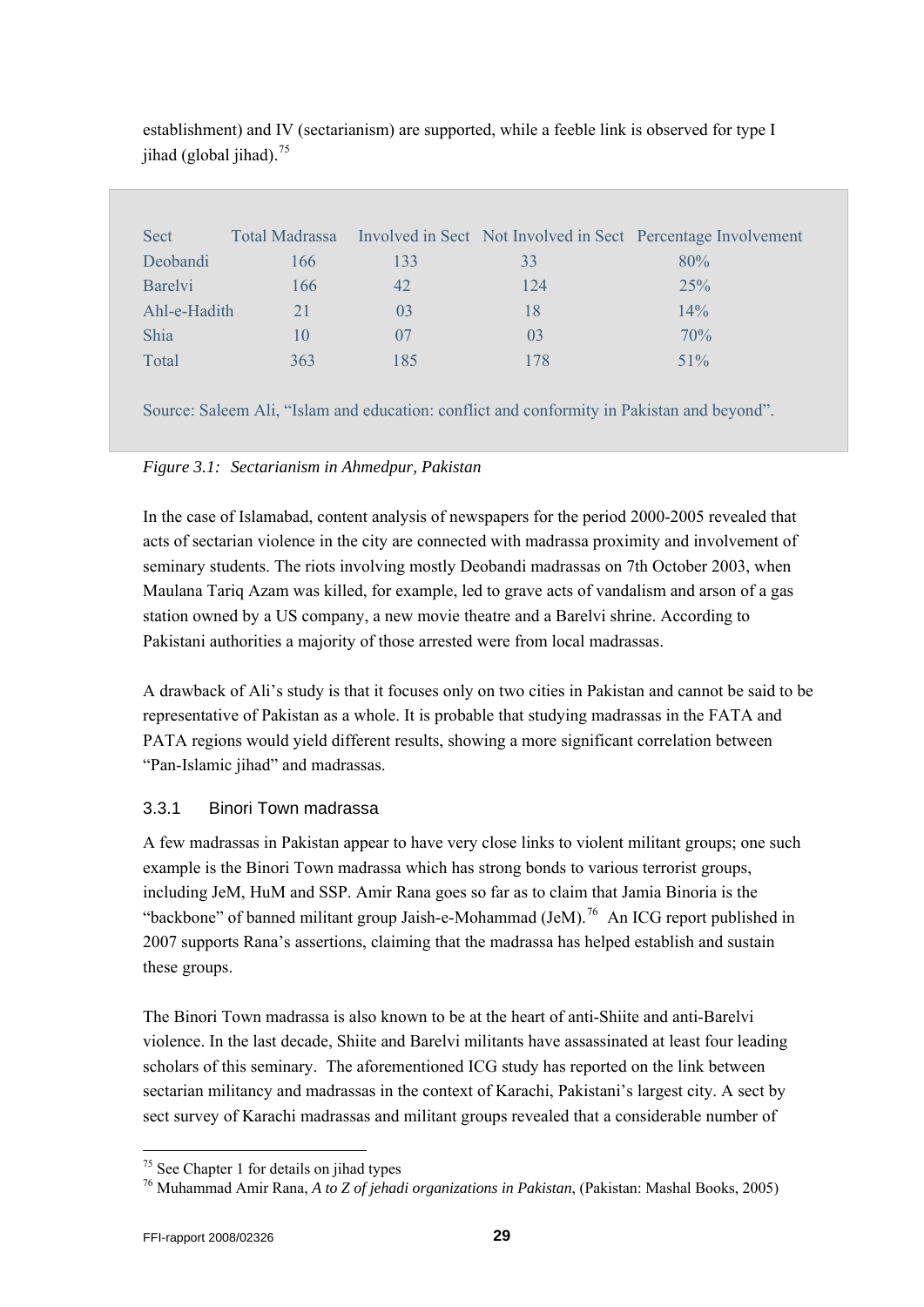madrassas in the city continued to house members of banned militant groups, most infamous of which is the Binori Town madrassa.<sup>[77](#page-29-0)</sup>

The Deobandi extremist organizations, such as Sipah-e-Sahaba (SSP) and Lashkar-e-Jhangvi (LeJ) reportedly have an "umbilical link" with Karachi's jihadi madrassas, according to an ICG report. It also portrays the madrassa as imparting a specific sectarian ideology, again underlining the role madrassa play in perpetuating ideology which breeds extremism. [78](#page-29-1)

Ludhianvi's books, speeches and audio messages can also be found on the JeM website, further highlighting the links between Binori Town madrassa and JeM. Indeed Ludhianvi, Shamzai and Binori Town madrassa-graduate Masood Azhar are alleged to have set up JeM together, pointing to more direct links between the militant organisation and the madrassa. <sup>[79](#page-29-2)</sup> Masood Azhar, leader of JeM, studied at this Deobandi madrassa from 1980–1989 and later lectured in Arabic to foreign students.<sup>[80](#page-29-3)</sup> The madrassa allegedly caters to thousands of students from around the world.<sup>[81](#page-29-4)</sup>

As SSP is known to partake in acts of terror against members of other sects, and JeM for its jihadi activities in Kashmir (and Afghanistan), Binori Town madrassa can be seen as providing a platform for recruitment for both these kinds of jihads. The fact that Binori Town madrassa was found to "house members of banned militant groups" points to an additional role of madrassa as safe havens for terrorists.

The ICG study also found that a Barelvi madrassa chain, Faizan-e-Madina, believed to be militant, carried out jihadi activities geared against members of the Deobandis and Ahl-e-Hadith sects. The madrassa chain is run by Dawat-e-Islami, an off-shoot of which, Sunni Tehrik, is a sectarian militant group.<sup>[82](#page-29-5)</sup>

A problem with the ICG report is that it does not fully explain these linkages between sectarian terrorism and madrassas; for instance, in what ways do the madrassas support militancy? Is the link direct (are these "jihadi" madrassas students and teachers being recruited to partake in sectarian militancy – that is, on an operational level) or indirect (madrassa leaders are offering to house members of the sectarian groups?)

1

<span id="page-29-0"></span> $77$  The team visited madrassas and interviewed madrassa administrators, and journalists and researchers in Pakistan

<span id="page-29-1"></span><sup>78 &</sup>quot;Pakistan: Karachi's Madrassas and Violent Extremism," (29 March 2007), International Crisis Group [http://www.crisisgroup.org/library/documents/asia/south\\_asia/130\\_pakistan\\_karachi\\_s\\_madrasas\\_and\\_viol](http://www.crisisgroup.org/library/documents/asia/south_asia/130_pakistan_karachi_s_madrasas_and_violent_extremism.pdf) [ent\\_extremism.pdf](http://www.crisisgroup.org/library/documents/asia/south_asia/130_pakistan_karachi_s_madrasas_and_violent_extremism.pdf), Accessed 18 August 2007

<span id="page-29-2"></span> $\frac{79}{79}$  Ibid

<span id="page-29-3"></span><sup>&</sup>lt;sup>80</sup> Mariam Abou Zahab & Olivier Roy, *Islamic Networks*, (London: C. Hurst & Co. Ltd., 2004)<br><sup>81</sup> Laurent Gayer "A Divided City: 'Ethnic' and 'Religious' Conflicts in Karachi, Pakistan," (May 2003),

<span id="page-29-4"></span>Centre for International Studies and Research, Sciences-Po

<span id="page-29-5"></span><sup>&</sup>lt;sup>82</sup> "Pakistan: Karachi's Madrassas and Violent Extremism," (29 March 2007), International Crisis Group [http://www.crisisgroup.org/library/documents/asia/south\\_asia/130\\_pakistan\\_karachi\\_s\\_madrasas\\_and\\_viol](http://www.crisisgroup.org/library/documents/asia/south_asia/130_pakistan_karachi_s_madrasas_and_violent_extremism.pdf) [ent\\_extremism.pdf](http://www.crisisgroup.org/library/documents/asia/south_asia/130_pakistan_karachi_s_madrasas_and_violent_extremism.pdf), Accessed 18 August 2007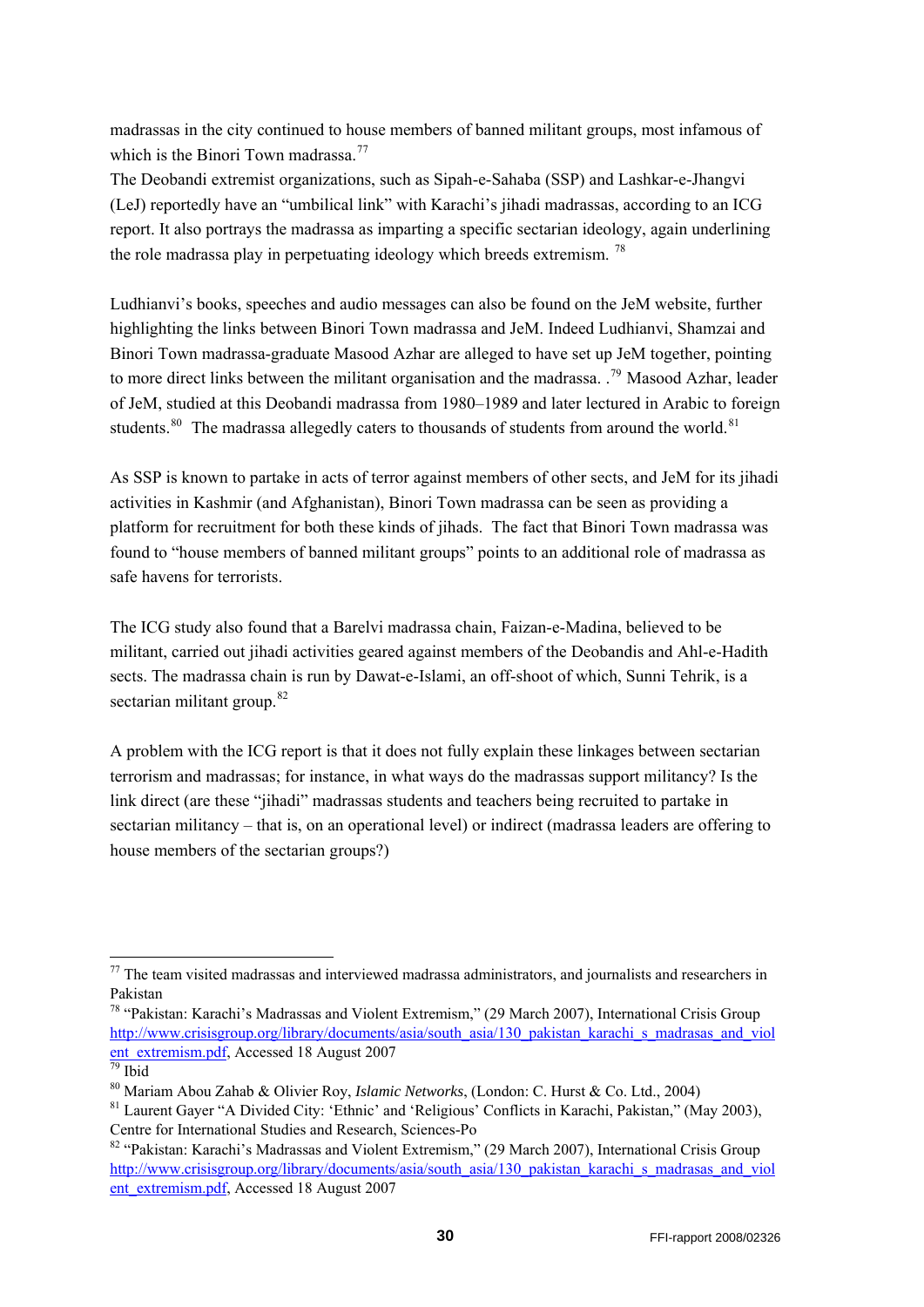#### <span id="page-30-0"></span>3.3.2 Sectarian and jihadi literature

such mentality and attitude that renders madrassa students ideal candidates for sectarian groups seeking cadres. Producing and disseminating hate material is a common practice amongst many madrassas in Pakistan, and a lion share of this literature is targeted against other sects.<sup>[83](#page-30-1)</sup> As the aforementioned work of Tariq Rahman concluded, "opinions against other sects, sub-sects, views seen as heretical by the ulema, Western ideas – may be the major formative influence on the minds of madrassa students."[84](#page-30-2) Through the vilification of other beliefs and stressing the importance of safeguarding the purity of the greater Muslim community, jihad is extolled. It is

Within the Deobandi fraternity of Karachi, Yusuf Ludhianvi, of Binori Town madrassa, is widely the Right Path) critiques and denounces other creeds, like Barelvi, Ahl-e-Hadith, Shiite and so on. single major source of increasing sectarianism in the country."<sup>85</sup> Azam Tariq, head of sectarian group Sipah-e-Sahaba, was a graduate of this madrassa. read. His seminal works, Ikhtalaf-e-Ummat aur Sirat-e-Mustaqeem (Dissent in the Ummah and The Human Rights Commission of Pakistan has described such material as "poisonous and the

were recruited and trained during the jihad against the Soviets; the madrassas were established to producing a pool of manpower willing to fight in Afghanistan. Currently JI boasts about 800 different tactic to attract sympathizers and potential recruits for JI-affiliated groups. Supposedly it exploits its social services infrastructure in the kacchi abadi (slum areas) to attract manpower. avenues (besides madrassas) also deserve attention as providers of an ample supply of jihadists. Jamaat-e-Islami's Rabita madrassas have often been cited as a platform from which mujahideen propagate jihadi literature and foster a pro-jihadi public psyche which would be conducive to madrassas in Pakistan but, according to the interlocutors interviewed by Fair, it employs a This unveils an alternative source of manpower, namely slum areas – suggesting that other

Despite the ban on hate speech through books, newspapers, pamphlets, handbills, and audio and visual tapes, mosques, madrassas and public arenas in Pakistan continue to disseminate jihadi Jamaat ud Dawa's Hafiz Saeed, Jaish-e-Mohammad's Masood Azhar and Qari Hanif Jalandhry<sup>86</sup> messages. Speeches by leaders like Abdul Aziz (former cleric of Lal Masjid in Islamabad),

<span id="page-30-1"></span><sup>&</sup>lt;sup>83</sup> Ali Riaz, "Global Jihad, Sectarianism and the Madrassas in Pakistan", August 2005, Institute of Defense and Strategic Studies,, http://www.idss.edu.sg/publications/WorkingPapers/WP85.pdf, Accessed

<span id="page-30-2"></span><sup>1</sup> September 2007; Christine Fair, "Militant Recruitment in Pakistan: A New Look at the Militancy-Madrassa Connection", *The National Bureau of Asian Research*, Asia Policy no. 4 (July 2007), 107-134 <sup>84</sup> Tariq Rahman, "Madrassas: Religion, Poverty and the Potential for Violence in Pakistan," (Winter 2005), Islamabad Policy Research Institute, http://ipripak.org/journal/winter2005/madrassas.shtml, Accessed 23 August 2007

<sup>&</sup>lt;sup>85</sup> Christine Fair, "Militant Recruitment in Pakistan: A New Look at the Militancy-Madrassa Connection", *The National Bureau of Asian Research*, Asia Policy no. 4 (July 2007), 107-134<br><sup>86</sup> Qari Hanif Jalandhry heads Pakistan's largest madrassa network, *Wifaq-ul-Madaris Al-Arabia* which

belongs to the Deobandi school of thought. He is also one of the leaders of the umbrella alliance of the fi ve main madrassa networks in Pakistan – *Ittehad Tanzeematul Madaris-e-Deenya* (ITMD). Jalandhry runs the *Khair ul Madaris* in Multan. Interestingly, he is also a member of the inter-religious network the World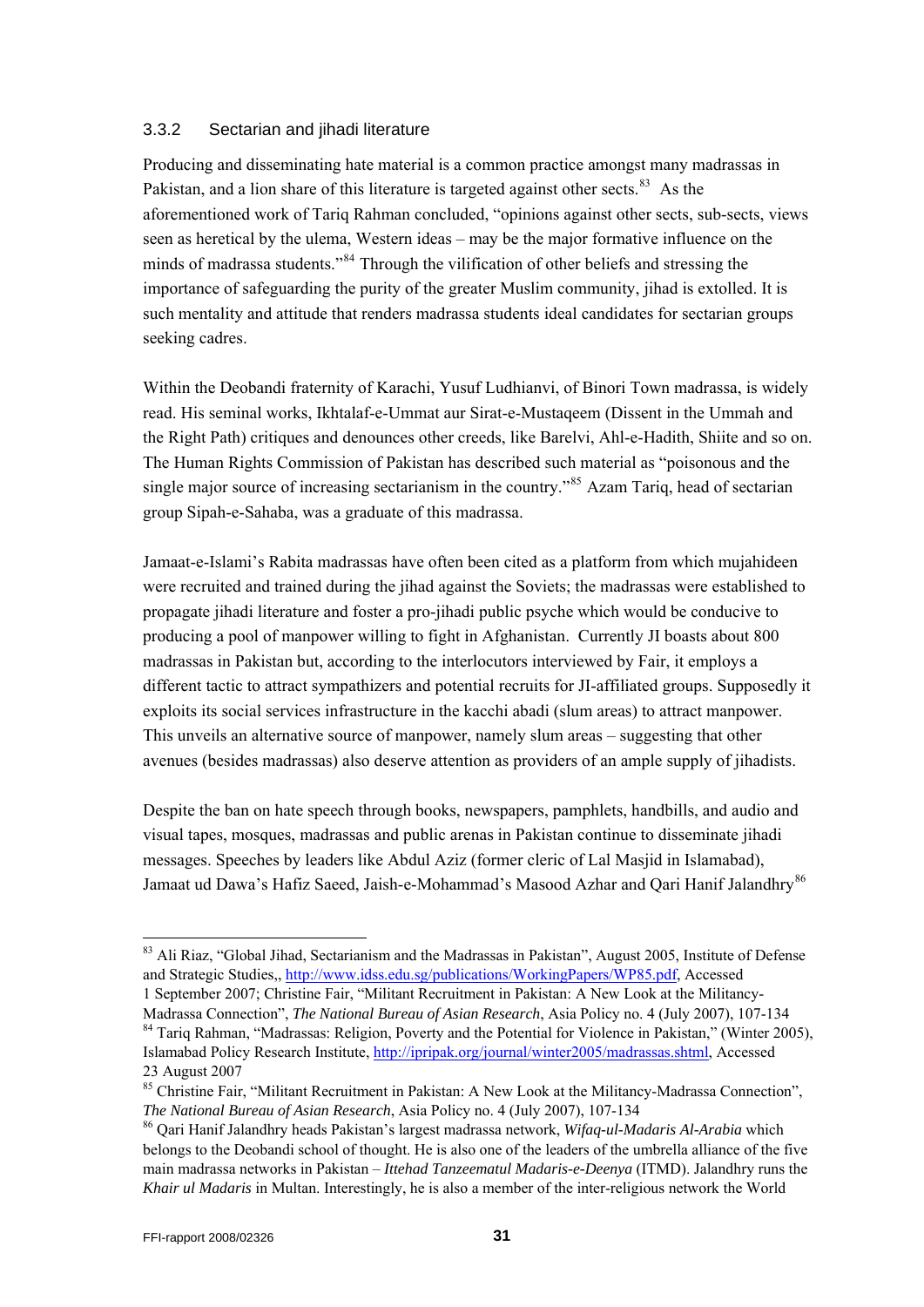of Jamia Khair-ul-Madaris, among others, as well as the ongoing circulation of jihadi weeklies and monthlies, demonstrate the continued active proselytising of extremist views.

Indeed Saleem Ali found the following "Islamist" magazines to be in circulation at the madrassas he studied. These magazines are thought to have helped formulate the madrassa students' ideology in sectarian terms. The sect-by-sect survey of madaris in Karachi by the ICG also testifies to level of hate material that continues to be dispersed in Pakistan: "jihadi media is popular in madrassas", it claims, citing the example of jihadi magazines like Zarb-e-Momin and Islam which continue their circulation.[87](#page-31-0)

| <b>Organization</b>     | <b>Publication</b>                         |
|-------------------------|--------------------------------------------|
| Lashkar-e-Taiba         | Voice of Islam (monthly, English)          |
|                         | Al-Ribat (monthly, Arabic)                 |
|                         | Majallah al-Dawa (monthly, Urdu)           |
|                         | Tayyibat (Urdu publication for woman)      |
|                         | Zarb-e-Tayyaba (Urdu monthly for students) |
|                         | Al-Jihad (Urdu)                            |
| Harakat-ul-Mujahideen   | Sada-e-Mujahid (monthly, Urdu)             |
|                         | Al-Hilal (weekly, Urdu)                    |
| <b>Al-Rasheed Trust</b> | Islam (Urdu)                               |
|                         | Zarb-e-Momin (Urdu and English)            |
| Jaish-e-Mohammad        | Jaish-e-Mohammad (biweekly, Urdu)          |
|                         | Binaat-e-Ayesha (Urdu monthly for women)   |
| Barelyi organisations   | Zarb-e-Islam (monthly, Urdu)               |
|                         | Dawat-al-Islam (monthly, Urdu)             |
| Various organisations   | Jihad Times (weekly, Urdu)                 |

Sources: The list is compiled from a variety of sources, including Saleem Ali, "Islam and education: conflict and conformity in Pakistan and beyond".

|  | Figure 3.2: Jihadi publications in Pakistan |  |
|--|---------------------------------------------|--|
|--|---------------------------------------------|--|

1

Jamaat ud-Dawa's (JD) website consists of archives of sermons, many of which carry a pro-jihadi tone, as well as articles and news items. JD's radio station, Ad-Dawa is freely available to listen to on Inspeak. In a sermon dated 3 August 2007<sup>[88](#page-31-1)</sup>, delivered from one of the JD mosques, Hafiz

Council of Religions – Pakistan (WCR-P) which includes leaders of the 5 *Wafaqs* and Church of Pakistan bishops

<span id="page-31-0"></span><sup>87 &</sup>quot;Pakistan: Karachi's madrassas and violent extremism," (29 March 2007), International Crisis Group, [http://www.crisisgroup.org/library/documents/asia/south\\_asia/130\\_pakistan\\_karachi\\_s\\_madrasas\\_and\\_viol](http://www.crisisgroup.org/library/documents/asia/south_asia/130_pakistan_karachi_s_madrasas_and_violent_extremism.pdf) [ent\\_extremism.pdf](http://www.crisisgroup.org/library/documents/asia/south_asia/130_pakistan_karachi_s_madrasas_and_violent_extremism.pdf), Accessed 18 August 2007<br><sup>88</sup> Jamaat-ud-Dawa's Urdu website, www.jamaatuddawa.org

<span id="page-31-1"></span>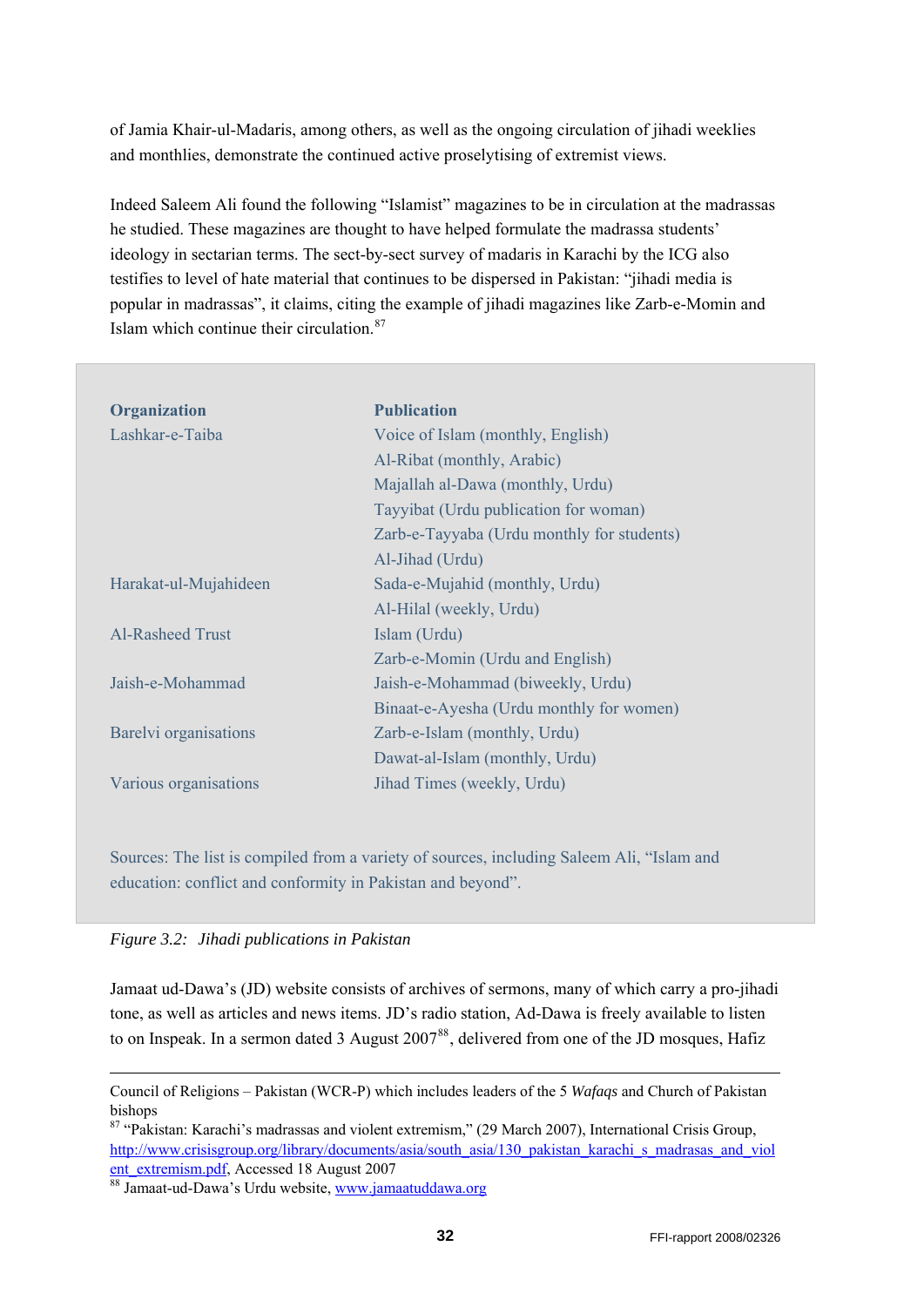terrorism." JD/LeT predominately operates in Kashmir and India but we hear Hafiz Saeed speak of jihad against the "US and its agents (presumably referring to Musharraf's army)" – indicating a Saeed speaks of the virtues of jihad against the "kufr," in particular the US and its "agents" (Pakistan army) and enlists reasons it should be promulgated – one of which is to protect mosques. He also criticises the Pakistani military regime for being "extremists" who "want to destroy madrassas to show the international media that they're a frontline state in fighting type III militancy.

Ayesha, and Musalman Bachay are available online<sup>[89](#page-32-0)</sup> and presumed to be in circulation at various madaris (see Saleem Ali's book cited above). Archives of bayaan (speeches) by its luminaries, as Jaish e Muhammad's (JEM) weekly and monthly magazines – such as al-Qalam, Bannat-ewell as books published by the same, can also be accessed.

frequently to address bayaan (statement/speech) on different topics. Given the decidedly sectarian nature of this chat room, Jamia Ashrafia's presence is indicative of the sectarian nature of the Sipah-e-Sahaba is suspected of being active in a chat room on PalTalk; in this chat room, madrassa lecturers also come to give talks. For instance, Jamia Ashrafia's professors appear madrassa and its managers.

Loudspeakers in mosques and madrassas are also used as a tool to spread extremist messages, along with illegal radio stations.<sup>[90](#page-32-1)</sup> Maulana Fazlullah, head of the TNSM, is renowned for the numerous FM radio channels he broadcasts his jihadi messages from; it has proven to be an effective way to rally support for his militant calls.  $91$ 

Not only that, in Swat's city of Mingora, children are known to started shop selling jihadi CDs that include interviews of young suicide bombers and depictions of decapitations, and these CDs apparently sell very well with the youth.<sup>92</sup>

In Karachi, also, videos glorifying child martyrs are readily available; where young boys are heard chanti ng lyrics like:

> "If you try to find me after I have died, you will never find my whole body, you will find me in little pieces."<sup>93</sup>

<span id="page-32-0"></span><sup>&</sup>lt;sup>89</sup> [www.alqalamonline.com,](http://www.alqalamonline.com/) [www.musalmanbachay.com,](http://www.musalmanbachay.com/) http://www.alqalamonline.com/banat/index.html<br><sup>90</sup> "Misuse of Loudspeakers", *The News International*, 7 January 2007<br><sup>91</sup> Interview with Sved Irfan, correspondent for P

<span id="page-32-1"></span>conflict areas in Pakistan – most notably in the tribal regions and the North West Frontier Province. He also covered the Lal Masjid operation in July 2007. He was interviewed by the author in February and March 2008

<span id="page-32-2"></span><sup>&</sup>lt;sup>92</sup> Sved Irfan Ashraf "Will they Grow up to be Militants?" (2 May 2009), Aryana Institute for Regional Research Advocacy (AIRRA), [http://www.airra.org/analysis/Willtheygrowuptobemilitants.html,](http://www.airra.org/analysis/Willtheygrowuptobemilitants.html) Accessed 21 May 2009

<sup>93</sup> Sharmeen Obaid-Chinoy, "Pakistan: Children of the Taliban," (14 April 2009), PBS website, [http://www.pbs.org/frontlineworld/stories/pakistan802/video/video\\_index.html](http://www.pbs.org/frontlineworld/stories/pakistan802/video/video_index.html), Accessed 24 May 2009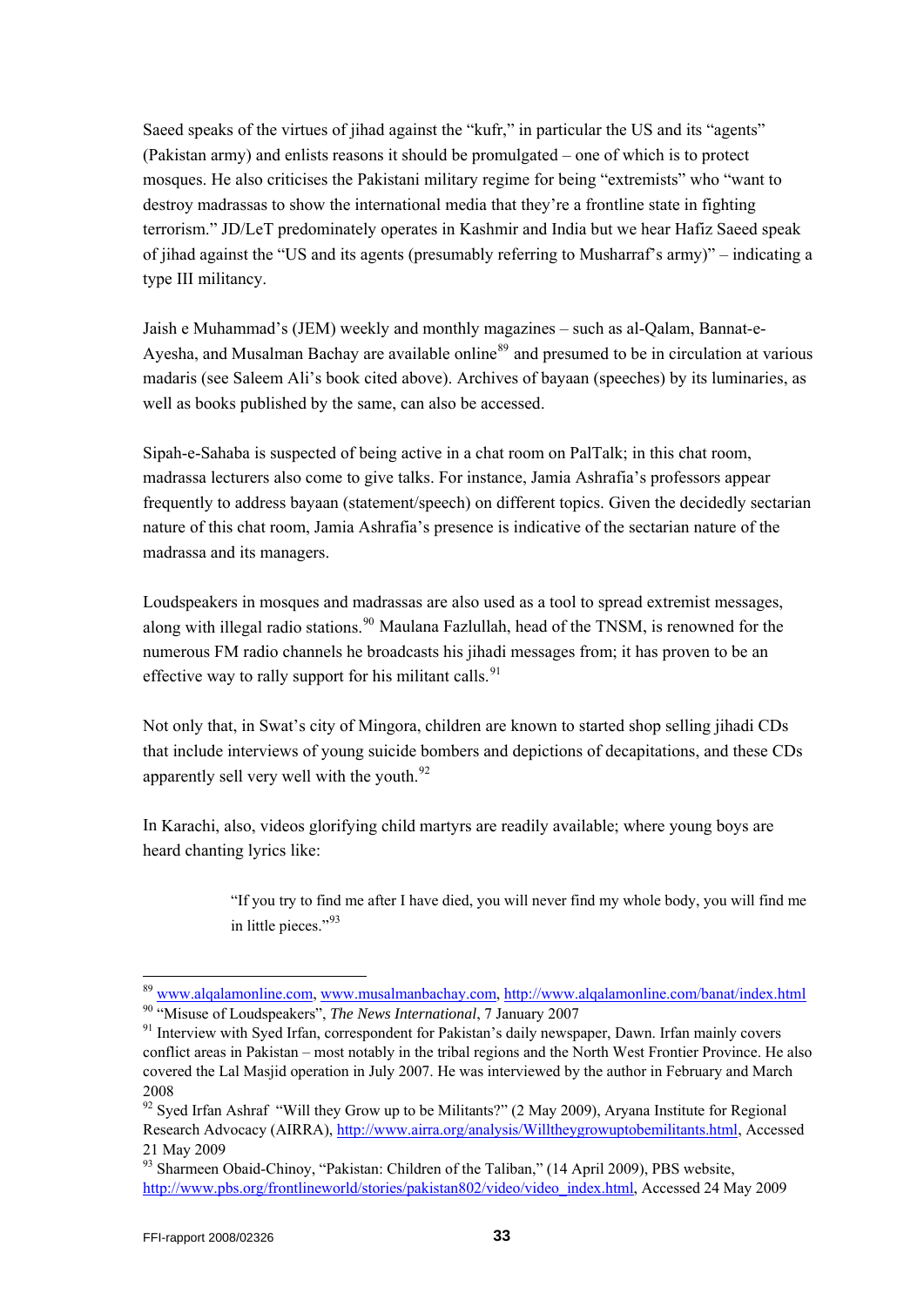<span id="page-33-0"></span>In fact many jihadi songs, or "taranay" in Urdu, are sung by young boys<sup>[94](#page-33-1)</sup>, indicating the extremist's effort to appeal to a younger population, and/or, their confidence in achieving a higher success rate with this target group.

#### **3.4 "Aiding and abetting" militancy**

A considerable portion of research which has looked at the madrassa-militancy link has inferred a more variegated role of madrassas in generating religious extremism. With regards to transnational links between religious extremists in Pakistan and the Taliban and al-Qaeda, Mariam Abou Zahab and Olivier Roy noted that madrassas provide a convenient "organizational base." In the militant world, "everything rests on personal connections, the connections of the madrassas, chance meeting in training camps and community of interest.<sup>"[95](#page-33-2)</sup> Hence, madaris play a critical role, as do mosques and public proselytizing events, by serving as important gathering places where tanzeems, current militants, religious ideologues, and potential recruits can interact.

A crucial example is that of the 26 April 2008 JeM conference in Bahawalpur's Eid Gah mosque, gathering prominent JeM members (including columnists for JeM magazines), and representatives from various madrassas across Pakistan, as well as madrassa students, and members of al-Rehmat Trust.<sup>[96](#page-33-3)</sup> A key guest and speaker was Maulana Makki from Saudi Arabia. A sizable audience was present at this congregation and efforts were regularly made by speakers to sway the crowd into chant jihadi slogans. Such congregations in mosques are likely to provide the kind of platform needed by militant organizations to mingle and network with fellow jihadists and financiers, and to influence more people with their ideology, thereby attracting new recruits. Here we see JeM using a mosque as a platform from where to influence and possibly recruit jihadi hopefuls. However, the crowd composition at the conference is not known – along with a significant madrassa contingent, it could include numerous laypersons (rickshaw drivers, shopkeepers, businessmen, and so on). As the conference was freely advertised across the city of Bahawalpur, it would not be surprising to see a diverse audience present on the occasion.

In addition to their conventional role, seminaries have also acted as transit points for foreign militants who are eager to join the Taliban or al-Qaeda.In June 2006, Umer and Hamid Hayat were arrested in Lodi, California for alleged ties to al-Qaeda and military madaris in Pakistan. Hamid Hayat claimed to have attended an al-Qaeda camp in Pakistan, run by JUI leader Maulana Fazlur Rehman, where he learned to "kill Americans."<sup>[97](#page-33-4)</sup> This madrassa could be eyed as one supporting jihad type I aimed at Western targets, and the role of the madrassa as a militant camp where the suspects were trained to "kill."

1

<span id="page-33-2"></span><span id="page-33-1"></span><sup>&</sup>lt;sup>94</sup> <http://ghazwah-urdu.sitesled.com/Tranay/new.tranay.htm><br><sup>95</sup> Mariam Abou Zahab & Olivier Roy, *Islamic* Networks, (London: C. Hurst & Co. Ltd., 2004)<br><sup>96</sup> JeM appears to be working under the aegis of this Trust: audio

<span id="page-33-3"></span>Noor, a Jaish-e-Mohammad website

<span id="page-33-4"></span><sup>97</sup> This case example is given by Moniza Khokhar, "Reforming Militant Madaris in Pakistan," *Studies in Conflict & Terrorism*, 3 no. 4 (April 2007), 353-365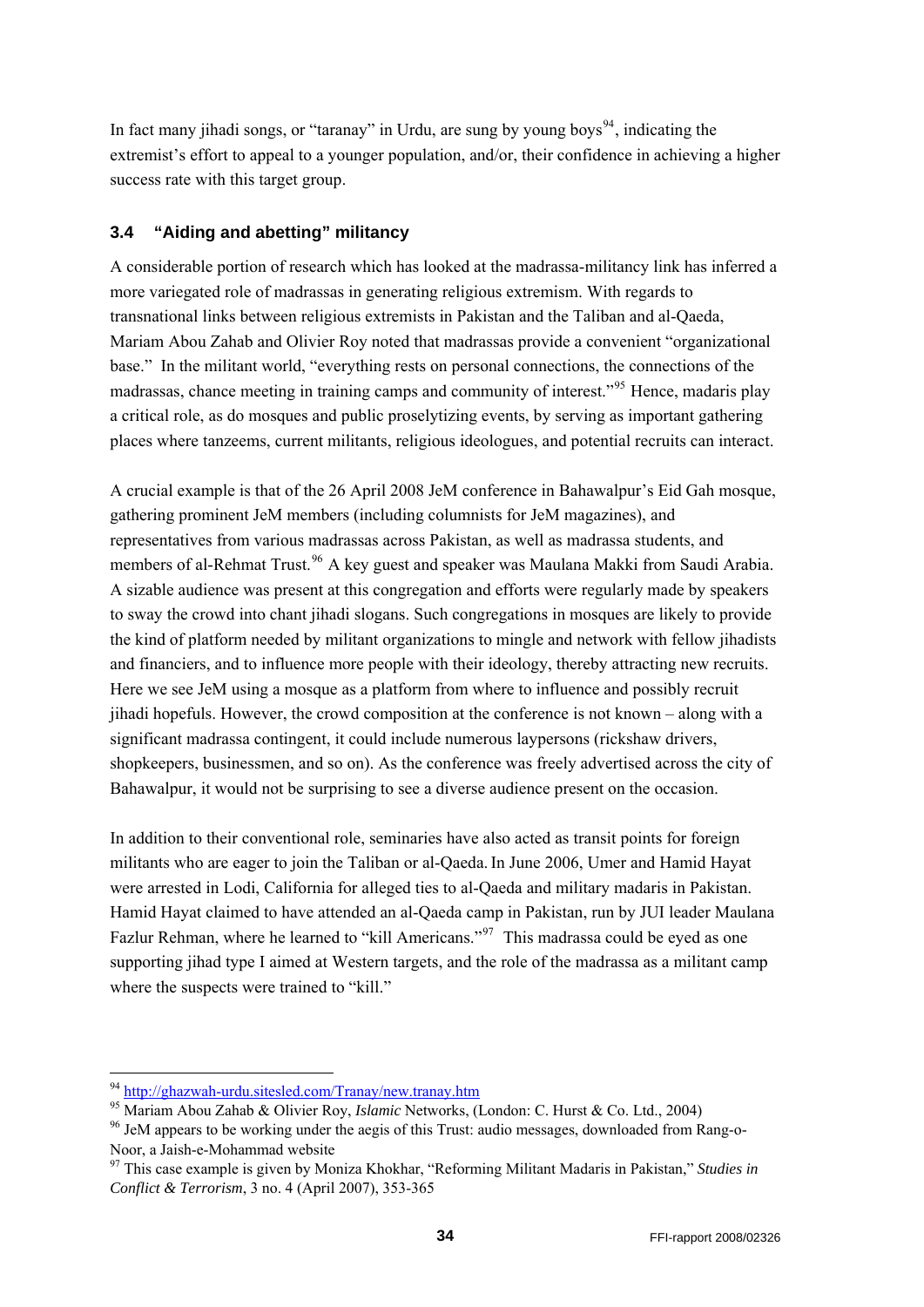In 2003, Rusman Gunawan<sup>[98](#page-34-0)</sup> was apprehended from Karachi's Jamia Abu Bakr madrassa, and 19 Indonesian and Malaysian students were arrested from Jamiar Darasitul Islamia, an Ahl-e-Hadith madrassa run by Jamaat-ud-Dawa – drawing on the presence of "al-Qaeda cells" in the capital of Pakistan's Sind province. There are thought to be up to 21,000 foreign national students in the madrassas of Sind.<sup>[99](#page-34-1)</sup> Furthermore, in the Chaman district of the Balochistan province, multitudes of Afghan men are suspected of "attending madrassas while awaiting orders to fight in Afghanistan."<sup>[100](#page-34-2)</sup>

These examples serve to illuminate yet another dimension of the role madrassas play in "aiding" militancy; in addition to conditioning its students with an ideological mindset befitting the religiously narrow template offered by Pakistani extremist groups and acting as a fertile fields from whence terrorists can "pluck" would-be bombers, madrassas are also complicit in oiling the more global militant machinery by playing cordial hosts to members of foreign terrorist networks.

Another way in which madrassas act as "transit points" is highlighted by a young Taliban member from Swat who details how "they [Taliban] first call us to the mosque and preach to us. Then they take us to a madrassa and teach us things from the Quran ... [and then] they teach us how to use Kalashnikov and machine guns, rocket launchers, grenades, bombs... Then they teach us how to do a suicide attack<sup>"[101](#page-34-3)</sup> Here we see madrassas role as an intermediate stage in the creating of a suicide bomber. The "things" taught at the madrassa are presumably important for preparing the boys for the military training that follows.

During and after the military operation on Lal Masjid in July 2007, Maulana Fazlullah used the airwaves to rally a large group of armed people at his Imam Dheri madrassa. According to a Peshawar correspondent for Dawn newspaper in Pakistan:

> "He [Fazlullah] used to sit there [at the site of his madrassa] mostly addressing his followers (students were not admitted as the Madrassa as it was in process of completion) about issues related to Islam with stress on Jihad. His Juma Khutba and addresses on his illegal FM station was the main source of his links with the people. He used to adderss a sizable portion of 1.6 million people of Swat. Secondly he did not teach from any syllabus... the life of the Holy prophet is explained out of context to attract the people with the help of fiery speeches and other means."<sup>[102](#page-34-4)</sup>

Fazlullah's Imam Dheri madrassa, despite being under construction, was presumably used as a site to gather supporters and discuss "issues related to Islam with stress on jihad" and also a site from where to rally his followers who would carry out his instructions.

<span id="page-34-1"></span><span id="page-34-0"></span><sup>&</sup>lt;sup>98</sup> Younger brother of al-Qaeda lieutenant Hambali and leading member of Indonesia's Jemmah Islamiyah <sup>99</sup> Laurent Gayer "A Divided City: 'Ethnic' and 'Religious' Conflicts in Karachi, Pakistan," (May 2003), Centre for International Studies and Research, Sciences-Po<br><sup>100</sup> Dina Temple-Raston, *The Jihad Next Door*, (PublicAffairs, 2007)

<span id="page-34-4"></span><span id="page-34-3"></span><span id="page-34-2"></span><sup>&</sup>lt;sup>101</sup> Sharmeen Obaid-Chinoy, "Pakistan: Children of the Taliban," (14 April 2009), PBS website, [http://www.pbs.org/frontlineworld/stories/pakistan802/video/video\\_index.html](http://www.pbs.org/frontlineworld/stories/pakistan802/video/video_index.html), Accessed 24 May 2009 <sup>102</sup> Excerpt from a phone interview with Syed Irfan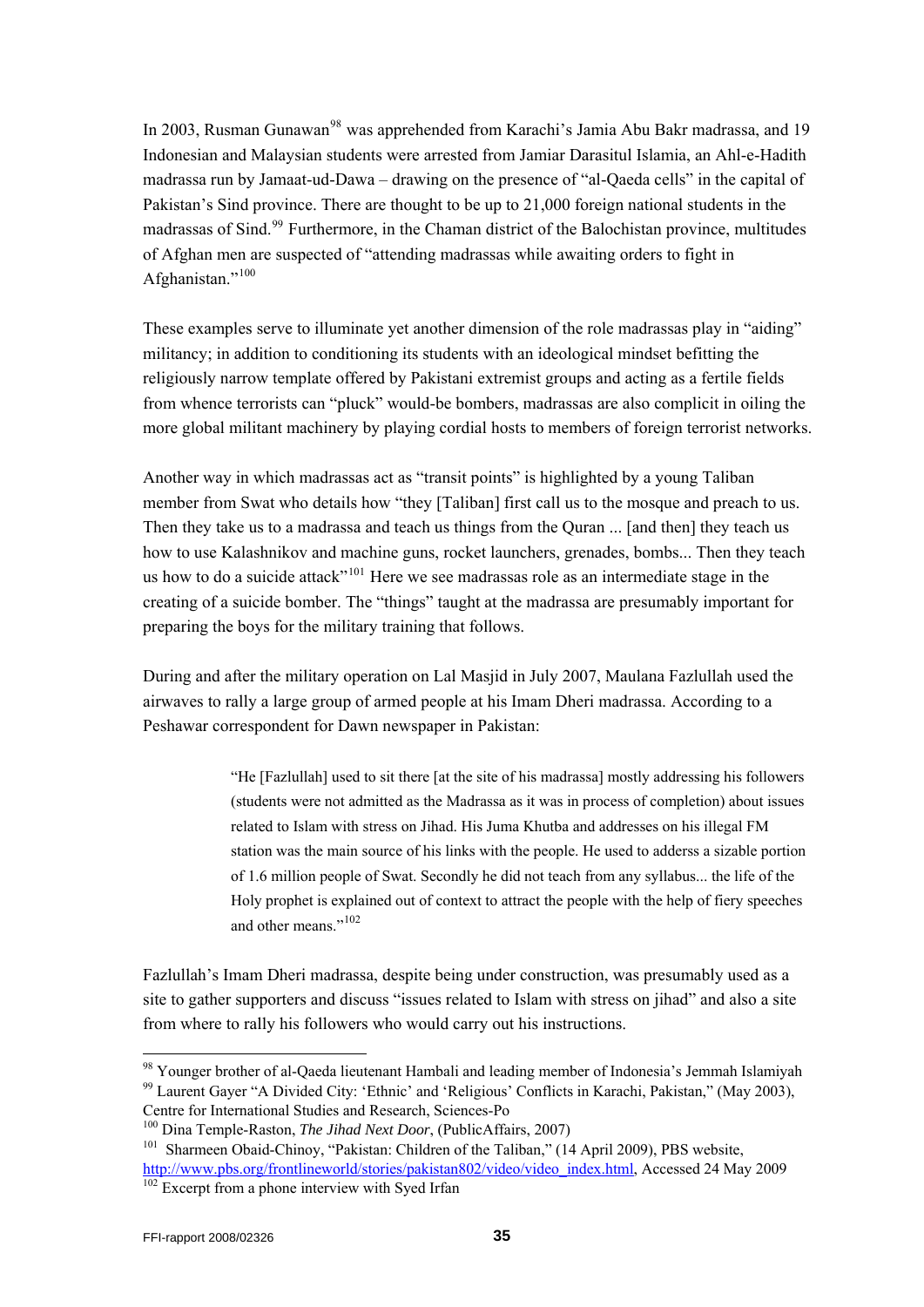<span id="page-35-0"></span>It is important to note here that it was not Fazlullah's madrassa (or its curricula) that was used to impart a specific ideology; rather the "fiery speeches", which he delivered orally – using the madrassa grounds as a symbolic podium from whence to educate his audience – enabled him to influence the masses and garner support for his militant missions.

In May 2008, security forces reportedly found "eight piles" of improvised explosives and suicide jackets at Fazlullah's madrassa, and where at least 30 students were suspected of being trained to become "child militants."<sup>[103](#page-35-1)</sup> This again signifies the outreach of madrassas; their ability to extend beyond a pedagogic role and assume both logistical and recruitment role for militant organisations.

An additional role of madrassas involves fatwa or religious edicts: is not uncommon for madrassas leaders to have issued edicts against other groups, giving an imprimatur to violence. For example, within North West Frontier Province, Sind, and Baluchistan, their statements have played a key role in turning localized Shia-Sunni disputes into acts of terror.

#### **3.5 The case of Lal Masjid**

-

Men allegedly belonging to Jamaat-ud-Dawa (widely considered to be the front organizatino for the banned Lashkar-e-Tayyaba) were amongst those to have surrendered during the Lal Masjid raid in July 2007.<sup>[104](#page-35-2)</sup> Along with Jaish-e-Mohammad (JeM), members of Harakat-ul Jihad-i-Islami (HuJI) were also purportedly found in the Red Mosque during the army siege in July 2007, pointing to links between the madrassa and some of Pakistan's most prominent militant groups.<sup>[105](#page-35-3)</sup> Masood Azhar, leader of JeM, had also launched diatribes against Musharraf from the seat of the Lal Masjid prior to the raid. This somewhat satisfies the first proxy point: militant leader visiting a madrassa and delivering speeches from its pulpit.

A more direct involvement of a Lal Masjid affiliate in carrying out terrorist acts lies in the case of the suicide blast that hit Sargodha (Punjab) on 1 November 2007 – directed at the Pakistan Air Force (PAF) base.<sup>[106](#page-35-4)</sup> Abid Hunzala was found to be the perpetrator behind this attack. This fulfils the  $4<sup>th</sup>$  proxy for inferring militancy to madrassas – namely, "madrassa managers or students were reported to have been involved in militant crimes". Abid was enrolled in Lal Masjid at the time of the raid against it, and was educated in a madrassa in Islamabad in his early life after which he went to fight in Afghanistan (post-9/11).<sup>[107](#page-35-5)</sup> Head of terror cell to have executed the PAF base attack, retired army Major Ehsan-ul-Haq, confessed to the Crime Investigation Department that the group had used Hunzala as the suicide bomber to attack the PAF target.<sup>[108](#page-35-6)</sup>

<span id="page-35-2"></span><span id="page-35-1"></span><sup>&</sup>lt;sup>103</sup> "30 Madrassa Students Arrested for Child Militancy in Swat," *The Pakistani Daily Times*, 15 May 2008<br><sup>104</sup> In July 2007 the Pakistani government under the instruction of President Pervez Musharraf conducted

<span id="page-35-3"></span><sup>&</sup>quot;Operation Silence" on the Red Mosque and its adjacent madrassa Jamia Hafsa in the heart of Islamabad <sup>105</sup> "Red Mosque: Militants Nest that Surprised Pak," *Khaleej Times*, 10 July 2007<br><sup>106</sup> سرگودها: فضائیہ کی بس پر خو

<span id="page-35-4"></span>

<span id="page-35-5"></span>

<span id="page-35-6"></span>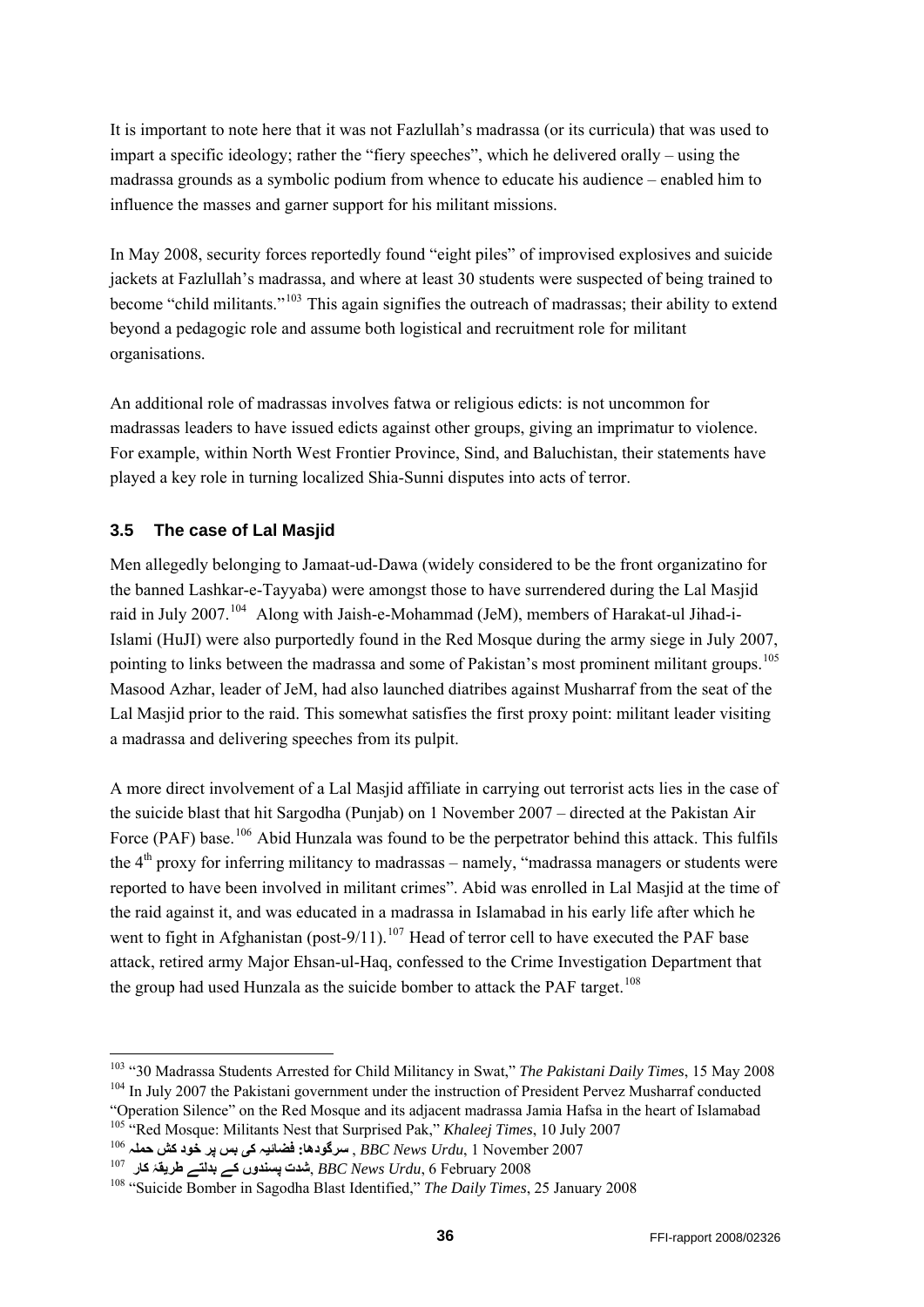It is then tempting to assume that Abid Hunzala set foot on his path of radicalisation first in a madrassa which led him to become a soldier in Afghanistan, and later Lal Masjid radicalised him further to the point of committing himself to a suicide strike. However this conjecture should be treated with caution since Abid carried out the suicide attack after the Pakistani army's attack on the Red Mosque where he was studying at the time – and it could be the military raid per se, rather than the teaching or ideology of the madrassa that pushed him to undertake suicide strike.

madrassa's lobbying for sectarian issues (proxy 3).  $^{112}$ Lal Masjid and its adjacent madrassa, Jamia Hafsa, started showing their militant stripes when its students, in the aftermath of the assassination of Azam Tariq, organized riots and acts of public vandalism.<sup>[109](#page-36-0)</sup> Azam Tariq was the former leader of Sipah-e-Sahaba Pakistan (SSP),<sup>[110](#page-36-1)</sup> and the bemoaning and mobbing by Lal Masjid students at his passing can be said to be symptomatic of the mosque's sympathy, even affiliation with, militant groups. Furthermore, the Shariat plan (i.e. introduction of Islamic law) that was being ardently endorsed by Lal Masjid bears a close resemblance to that of Sipah-e-Sahaba.<sup>[111](#page-36-2)</sup> To an extent this could be said to exhibit the

After the Lal Masjid siege it was alleged that Abdul Aziz (its head cleric) and his brother, Abdul Rashid (the deputy cleric), worked on the directive of al-Qaida's second in command, Aymen al-Zawahiri: senior officials claimed to have found letters inside the Lal Masjid written from Zawahiri to Abdul Aziz and Abdul Rashid.<sup>[113](#page-36-3)</sup> These claims have not been corroborated; what is clear, however, is that al-Zawahiri and other al-Qaida leaders dealt extensively with the Lal Masjid episode in their speeches. Using both visual and verbal aides, al-Zawahiri condemned the military's raid on the mosque, dubbing Musharraf and his army the "Crusader's hunting dogs" – and calls upon the Pakistani people to stand up against Musharraf's regime and partake in jihad.<sup>[114](#page-36-4)</sup>

Rearing its radical head in the first half of 2007, warning and threats by Abdul Aziz came to surface: he threatened that if Sharia law was not implemented by the government the seminary students will take it upon themselves to cleanse Islamabad of "immoral activities". He intensified

<span id="page-36-0"></span><sup>&</sup>lt;sup>109</sup> Suzanne Koster, "The Red Mosque and the Talibanisation of Pakistan", (10 July 2007), Militant Islam Monitor, http://www.militantislammonitor.org/article/id/3040, Accessed 10 August 2007

<span id="page-36-2"></span><span id="page-36-1"></span><sup>&</sup>lt;sup>110</sup> Sipah-e-Sahaba is a rabid anti-Shia terrorist group<br><sup>111</sup> The Lal Masjid personnel also pushed for their cause by distributing fliers across Islamabad, listing four key demands: "immediate reconstruction of the demolished mosques in Islamabad, immediate declaration of Shariat in Pakistan by the government, immediate promulgation of Quran and Sunnah in the courts of law and removal of the un-Islamic clauses of the Women Protection Bill, immediate discontinuation to declaring jihad as terrorism by the government as it is the great sacred religious duty of Muslims;" Noreen Haider, "Grabbing Attention," *The News*, April 2007<br><sup>112</sup> The Lal Masjid had historic ties to anti-Shia activism. The mosque's "godfather", and father of Abdul

Aziz and Abdul Rashid, Maulana Abdullah was known for his anti-Shiite sentiments and was allegedly assassinated by a Shiite militant in the late 1990s

<span id="page-36-3"></span><sup>113</sup> Nelson and Ghulam Hasnain, "Bin Laden's Deputy Behind the Red Mosque Bloodbath", *Times Online*, 15 July 2007

<span id="page-36-4"></span><sup>114</sup> Ayman al-Zawahiri's,audio message, "The Aggression Against Lal Masjid", [http://www.w-n](http://www.w-n-n.net/showthread.php?t=30045)[n.net/showthread.php?t=30045](http://www.w-n-n.net/showthread.php?t=30045), Accessed 17 July 2007. The same message is to be found in the Urdu jihadi magazine, *Hittin*, Issue 2, p. 28-31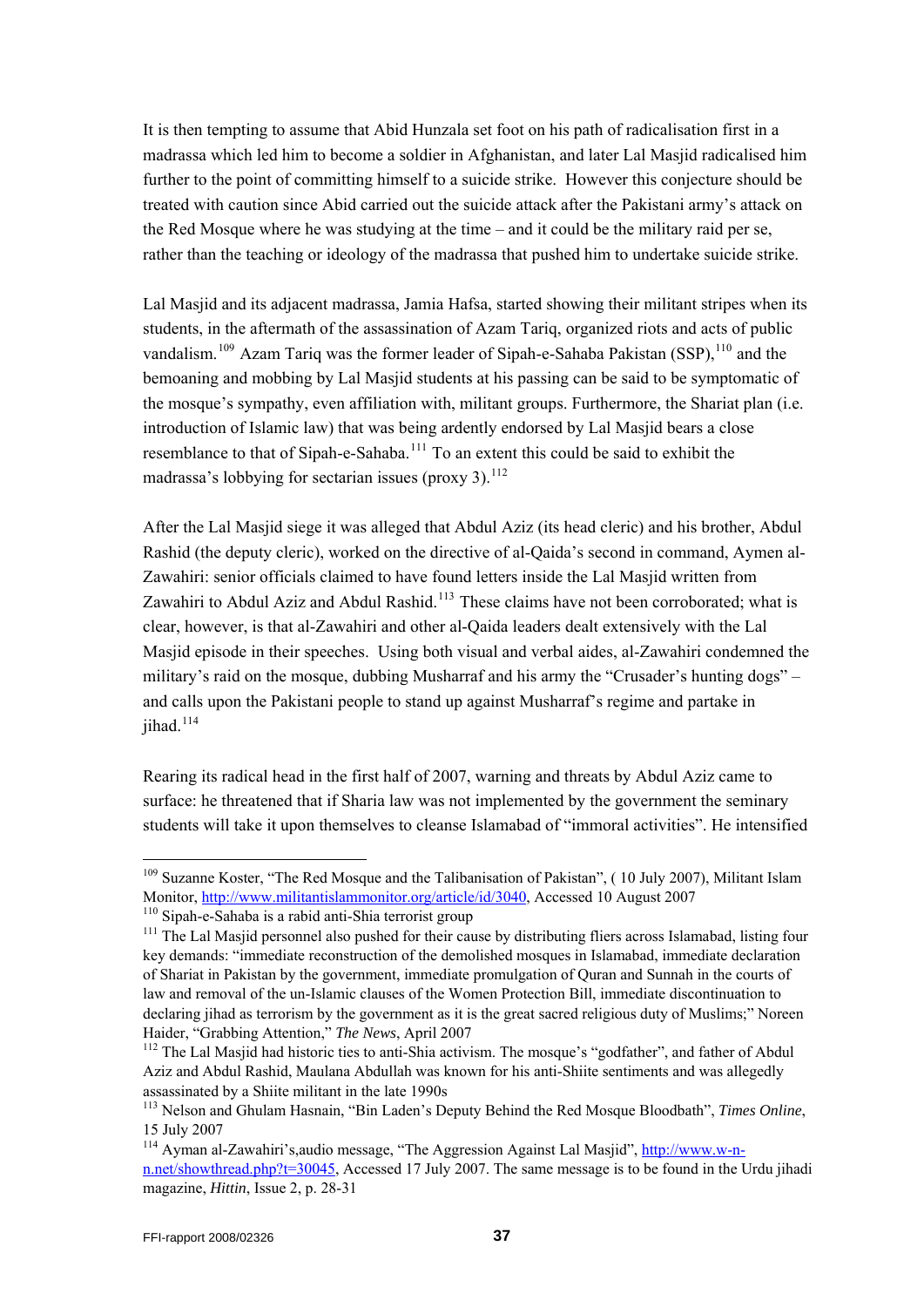<span id="page-37-0"></span>his stance by announcing, in addendum, that the government will pay the price (in suicide attacks) if it dared to launch an operation against the mosque or madrassa: via their illegal FM station, a threat was broadcasted on 12 April 2007:

> "There will be suicide blasts in the nook and cranny of the country. We have weapons, grenades and we are expert in manufacturing bombs. We are not afraid of death....<sup>[115](#page-37-1)</sup>

This threat was later reiterated when the clerics claimed that there were over 100,000 suicide bombers on standby in Pakistan, including 10,000 in the Lal Masjid and its madrassas.<sup>[116](#page-37-2)</sup> Umme Hassan, the head of Jamia Hafsa madrassa, also gave vitriolic, anti-government speeches from the seat of her seminary compound. In one of the video clips of her speech before a large gathering of burga-clad students she announces that "we women have entered the jihad battle."<sup>[117](#page-37-3)</sup> Although these proclamations and threats are worrisome in their own right, it is difficult to say whether they were followed through. For example, there have not been many cases of burqa-clad suicide bombers!

#### **3.6 The case of Jaish-e-Mohammad and the Wafaq al Madaris**

On 26 April 2008, the militant organisation Jaish-e-Mohammad (JeM) held a conference in the Pakistani city of Bahawalpur. Audio recordings of the conference available on the group's website reveal a young madrassa student to be one of the speakers. Mohammad Umar Ibrahim was introduced as the nephew of Masood Azhar (leader of JeM) and a student at the Jamia Masjid Usman-o-Ali.<sup>[118](#page-37-4)</sup> This particular madrassa apparently co-hosted the conference<sup>[119](#page-37-5)</sup> – indicating a direct participation of madrassa administrators and students in militant gatherings (proxy 2) and active lobbying for a militant organisation's (JeM) issues (proxy 3).

Preceding Mohammad Umar's speech, the presenter proudly declared that: "...like women, children too have been fighting. Ghazwa Badr etc are proof of this. …. I invite Mohammad Umar Ibrahim to come present his jazbah jihad (passion for jihad) to you all…" The student's "jazbah jihad" was presumably meant to endorse similar jazbah in other students present in the audience. In a vehement and vitriolic tone the boy extolled the Masood Azhar's new book entitled "Fath-ul-Jawwad"<sup>[120](#page-37-6)</sup> which he addresses as the "book of Allah and his tafseer (exegisis)" – the tafseer which the "infidel world has united to eradicate":

-

<span id="page-37-1"></span><sup>115</sup> Quoted in Pervez Hoodbhoy, "Pakistan – The Threat from Within," *Pakistan Security Research Unit*, Brief no. 13 (23 May 2007)

<span id="page-37-3"></span><span id="page-37-2"></span><sup>&</sup>lt;sup>116</sup> "Over One Lakh Suicide Bombers in Pak: Cleric," *Rediff News*, 31 May 2007<br><sup>117</sup> The same clip was used in several jihadi videos by different militant groups, including the Islamic Movement of Uzbekistan (IMU)

<span id="page-37-4"></span><sup>&</sup>lt;sup>118</sup> Further investigation is required to learn more about this madarassa but its affiliation with JeM was made apparent in the conference

<span id="page-37-5"></span><sup>&</sup>lt;sup>119</sup> The presenter, whose name was not revealed, announced Jamia Masjid Usman-o-Ali to be his madrassa and Mohammad Umar as one of his students

<span id="page-37-6"></span> $120$  The book offers detailed exegesis of certain passages from the Quran and Hadith which justify violent iihad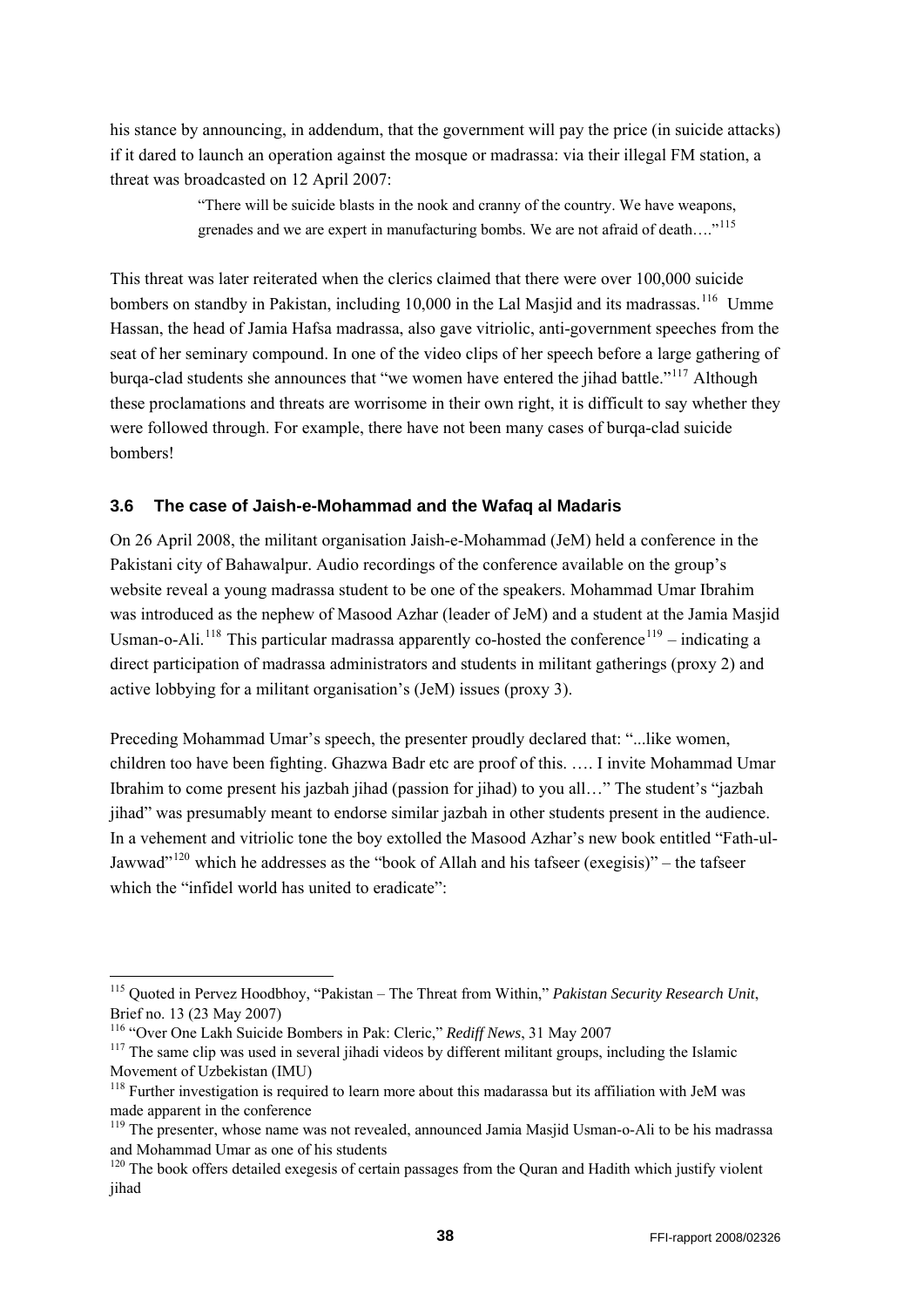"[The book] will stay until doomsday and when Mahdi's army unleashes its terror on the enemy, Fath-ul-Jawwad will be in their hands to help them understand jihad. [...] What purpose does Fath ul Jawwad serve? Jihad has been yanked out of our hearts, and Babri Mosque looks on accusingly... look at the streets Kabul... our historic jazbah (passion) needs to be revitalized. Now Fath ul Jawwad has arrived and will perch this Ummah back on jihad, and will strike such a blow that the infidel powers will be ruined forever, inshAllah."

The very presence of a madrassa student on a platform such as this suggests that madrassas are important to militant organisations. Using an illustrious – due to this relation to Masood Azhar – madrassa student to promote jihad before a presumably madrassa-dominated audience appears to be a strategic tool aimed at inspiring other madrassa students to join the jihadi cause.

The case of the JeM conference seems to fulfil proxies 2 and 3. Moreover, a browse through JeM's website reveals its magazine for children, aptly titled "Musalman Bachay" (Muslim Children) and contains propaganda material explicitly directed at a younger audience (male and female), including madrassa-goers (see excerpt in Figure 3.3). This satisfied proxy 5 pertaining to online jihadi websites and their association to madrassas – and, taken in conjunction with the speech by Masood Azhar's nephew, it seems clear that the JeM targets as its support (and recruitment) base madrassa students.

#### From the March 2009 edition of *Musalman Bachay*:

In one story, penned by Masood Azhar, Commander Sajjad Khan's "exemplary sacrifice" for Masood is portrayed as an Islamic ideal to be sought; that is "to take the noose from around the neck of your Muslim brothers in distress, and put it around yourself."

Another article entitled "I will be a mujahid" relates the tale of Nauman, a student who, when asked by his 5th grade Urdu teacher what he aspired to be when he grew up, replied "Master sahib! I will be a mujahid."

And later: "Mother, as you already know I want to be a mujahid like Usman bhai and kill the enemies of Islam."

For one year he sent Hindus to hell" whilst providing "protection to his mothers and sisters." Eventually, Nauman, the "seeker of martyrdom" would find eternal peace in killing 20 kufr.

Nauman's life/death is glorified; being a "mujahid" assumes a higher status than that of "doctor" or "engineer" (which a few other students in the story claimed to aspire to, but it didn't win them the teacher's praise.)

#### *Figure 3.3: Excerpts from Musalman Bachay*

Christine Fair who has conducted rounds of field interviews (2001-2004) in Pakistan on the issue of madrassas and militancy, finds that religious organizations such as Jamaat-e-Ulema-Islamia (JUI), control various mosques and madrassas which sympathize with extremist groups such as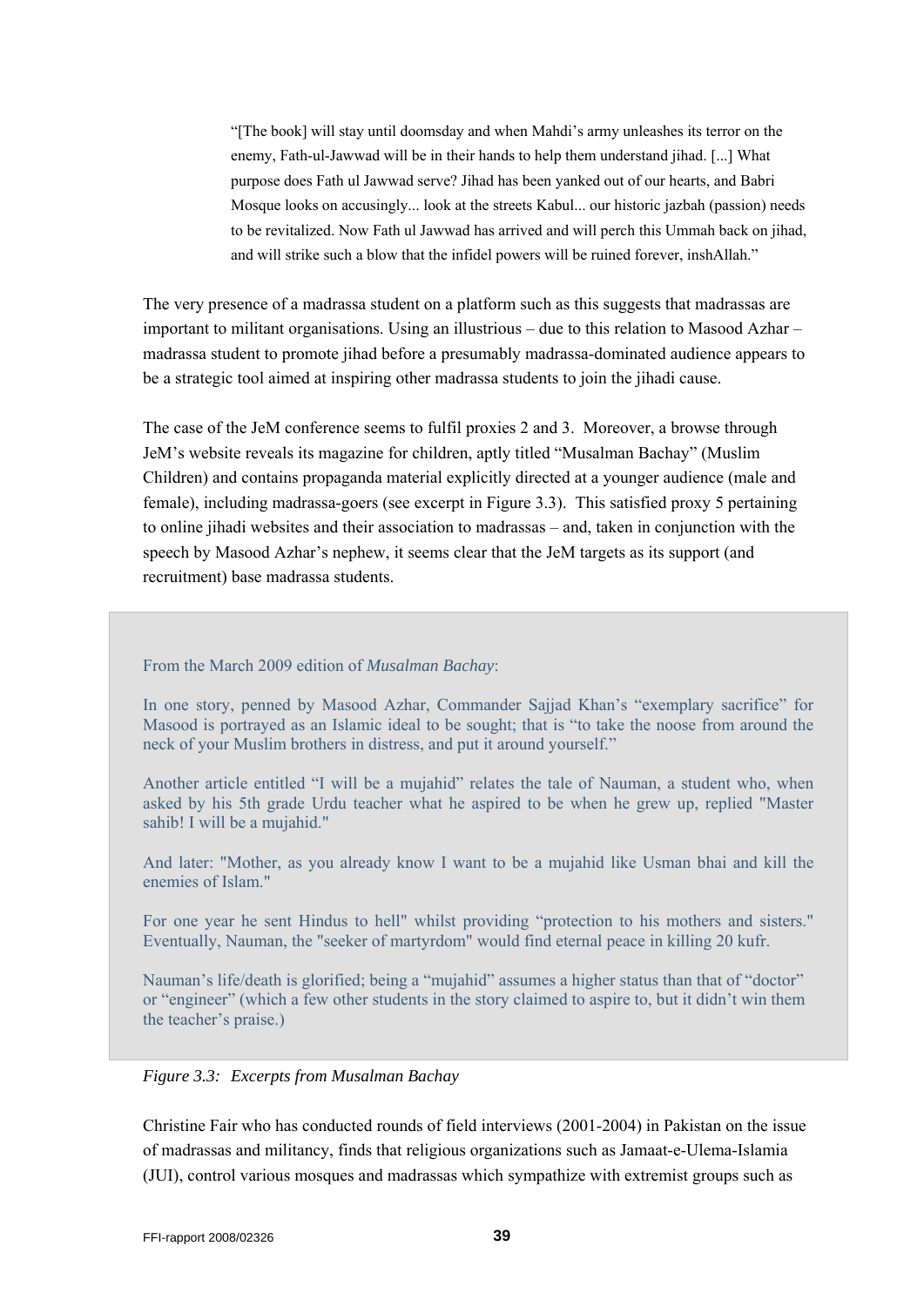HuM, JeM, and SSP; Imams of a given mosque may target various households to convince parents to send their children to particular madrassas for "indoctrination." Once ensconced at the madrassa, they may be recruited by extremist groups to enjoin a militant camp.<sup>[121](#page-39-0)</sup>

Another tactic might involve holding congregations at the mosque where specific speakers come to deliver sermons that are aimed at stirring emotions and enticing audience members to join their mission. Lisa Curtis explains this madrassa-militant link thus: "Madrassas and associated militant groups have an interdependent relationship in which the militant groups provide armed backing for the madrassas, and the madrassas in return provide motivated recruits for the militant organizations."[122](#page-39-1) The above-mentioned JeM gathering is a case in point.

According to an ICG report from 2007 Jamaat-e-Islami's network of madrassas, Tanzeem Rabita al-Madaris, 97 of which are located in Karachi with 8,000 students, have "long maintained links with jihadi organizations."<sup>[123](#page-39-2)</sup> After interviewing JI officials, the researchers learnt that certain JI madrassas – such as Markaz Uloom-e-Deeniya's Alfalah Academy, Jamiatul Ikhwan and Jamia Darul Islam – provided recruits for Hizbul Mujahideen and claimed to have had their "mujahid" students martyred in Afghanistan, Kashmir and Bosnia. However, as per a leader of the JI's student wing Islami Jamiat-e-Taleba (IJT), JI's jihadi manpower came from disparate sources, including universities: "the jihadi movement of the 1980s had found more recruits from colleges and universities than madrassas."[124](#page-39-3)

The claim the Deobandi madrassa union, Wafaq al-Madaris (of which Qari Jalandhry is the head) and Jalandhry's Khair-ul-Madaris seminary ("the national centre for Deobandi instruction") in Multan, allegedly provide support to the SSP and JeM.<sup>[125](#page-39-4)</sup> Like Binori Town madrassa, Jalandhry's madaris also support both the SSP and JeM, indicating an interest in both type II and IV jihads.<sup>[126](#page-39-5)</sup> According to Mariam Abou Zahab, SSP is "merely the sectarian wing of JeM"<sup>[127](#page-39-6)</sup> – rendering it of little surprise that there is considerable overlap between the two groups.

Ayesha Siddiqa maintains that there is no general causal link between madrassas and militancy, and that attention should be given to the nuances within a particular madrassa that may render it more militant – such as who the "godfather" of the madrassa is and how "inclined" he is to

-

<span id="page-39-0"></span><sup>&</sup>lt;sup>121</sup> Christine Fair, "Militant Recruitment in Pakistan: Implication for al-Qaeda and Other Organizations," *Studies in Conflict & Terrorism*, 27 no. 61 (November 2004), 489-504

<span id="page-39-1"></span> $122$  Lisa A. Curtis, "U.S. Aid to Pakistan: Countering Extremism Through Educational Reform," (8 June 2007), The Heritage Foundation, [http://www.heritage.org/Research/AsiaandthePacific/upload/hl\\_1029.pdf](http://www.heritage.org/Research/AsiaandthePacific/upload/hl_1029.pdf), Accessed 17 August 2007

<span id="page-39-2"></span><sup>&</sup>lt;sup>123</sup> "Pakistan: Karachi's Madrassas and Violent Extremism," (29 March 2007), International Crisis Group, [http://www.crisisgroup.org/library/documents/asia/south\\_asia/130\\_pakistan\\_karachi\\_s\\_madrasas\\_and\\_viol](http://www.crisisgroup.org/library/documents/asia/south_asia/130_pakistan_karachi_s_madrasas_and_violent_extremism.pdf) [ent\\_extremism.pdf](http://www.crisisgroup.org/library/documents/asia/south_asia/130_pakistan_karachi_s_madrasas_and_violent_extremism.pdf), Accessed 18 August 2007<br><sup>124</sup> Ibid <sup>125</sup> "The State of Sectarianism in Pakistan," (18 April 2005), International Crisis Group,

<span id="page-39-3"></span>

<span id="page-39-4"></span>[http://www.crisisgroup.org/library/documents/asia/south\\_asia/095\\_the\\_state\\_of\\_sectarianism\\_in\\_pakistan.](http://www.crisisgroup.org/library/documents/asia/south_asia/095_the_state_of_sectarianism_in_pakistan.pdf)

<span id="page-39-5"></span>ndf, Accessed 16 January 2008<br><sup>126</sup> The emerging pattern here seems to be that madrassas supporting SSP also show affinity with JeM<br><sup>127</sup> Mariam Abou Zahab, "Sectarianism in the NWFP and the Tribal Areas: Local roots and P

<span id="page-39-6"></span>Connections," Speech delivered during a seminar in Oslo, Norway on 20 March 2009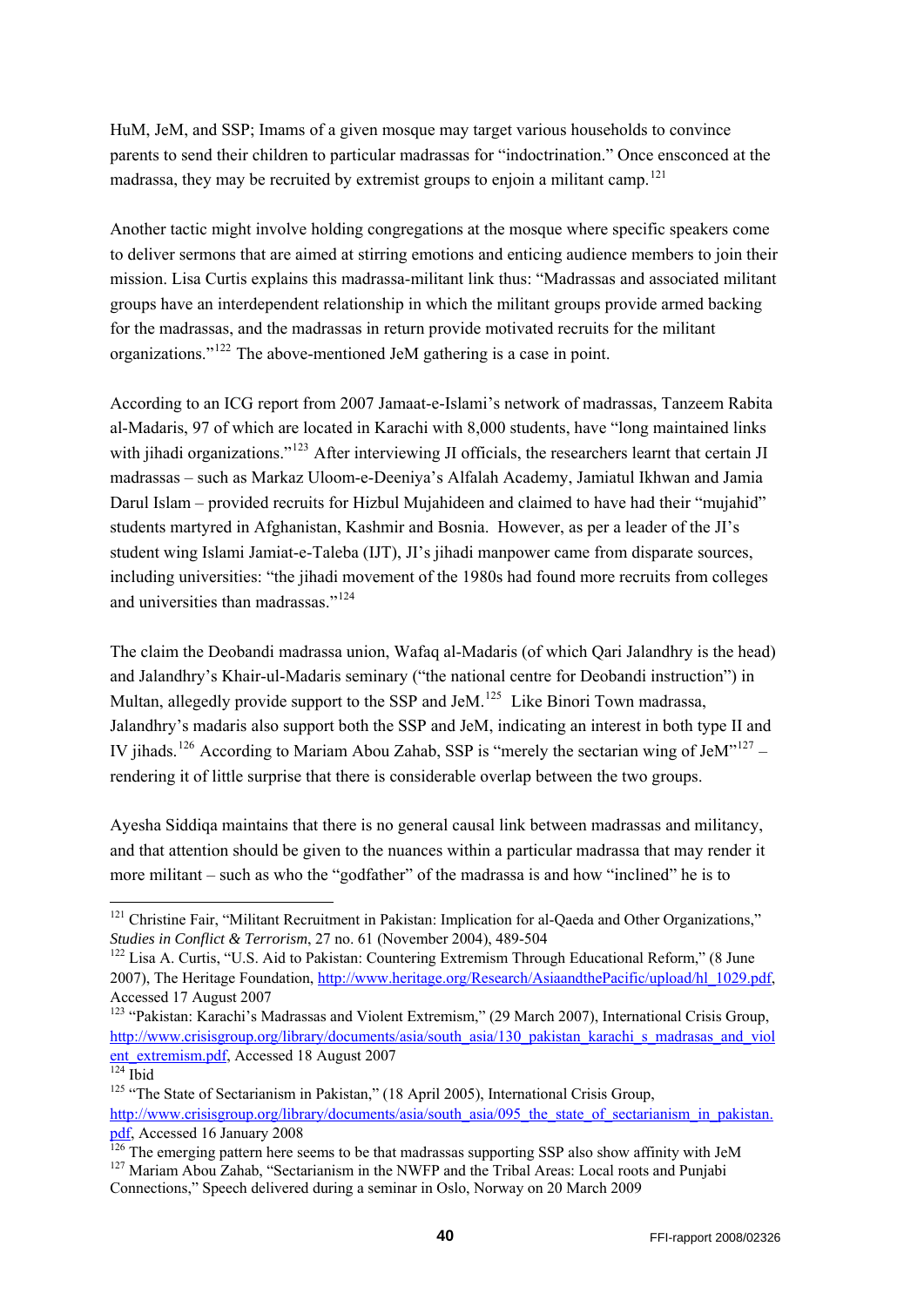radicalism.[128](#page-40-0) Bearing this in mind, let us look at the case of Qari Mohammad Hanif Jalandhry, head of Wafaq al Madaris al-Arabia.

In a workshop entitled "Learning about the Other and Teaching for Tolerance in Muslim Majority Societies" held in November 2005 in Istanbul, Qari Hanif Jalandhry was nominated as the Muslim participant from Pakistan. Jalandhry offered a somewhat defensive and polemical perspective by criticizing the very title of the workshop, arguing that historically it is Christians who have been "intolerant" whereas "Muslims on the whole are much more tolerant than any other religion, race or class."[129](#page-40-1) Moreover, he fended the blasphemy law and legislation against the minority group, Ahmediya.

Qari Hanif Jalandhry echoed identical views at the JeM conference in Bahawalpur in April of this year.<sup>[130](#page-40-2)</sup> Jalandhry was a key speaker at this congregation, indicating his support for, and high standing within, the JeM network. He defended Islam as a peaceful religion and the "infidels" as the real terrorists:

> "Those who bombed Hiroshima and Nagasaki, and those who killed countless Muslims in Bosnia, and those bombing Iraq, Afghanistan, Kashmir, Palestine, taking innocent lives – they are not Muslims, they are your people, O infidel."<sup>[131](#page-40-3)</sup>

He emphasizes that it is part of Western propaganda to present Islam as a religion of violence and war, whereas it is Islam that "preaches amman (peace and harmony) even in the times of war: [we] do not attack the enemy's women, children, elderly or any innocent person, and do not attack the enemy's place of worship. But you [infidel] take the lives of all these people. If anyone is bleeding right now it is the Muslims."[132](#page-40-4)

Part of his underlying message is that "terrorism has no links to jihad" and those linking the two are not of "our faith" and have ulterior motives for perpetuating such propaganda. Jalandhry advocates jihad by de-linking it from terrorism, hence legitimising it and making it more acceptable to his audience. As the conference was a tribute to Masood Azhar's latest book, Fathul-Jawwad, Jalandhry, like the speakers before him, spends a considerable amount of time lauding the book and all its merits. Recurrently, Jalandhry turns to the crowd for sloganeering, encouraging them to "raise your voices and tell me who started the war against Iraq? Against Palestine? Against Afghanistan? Over 700,000 Muslims were killed in Bosnia – who instigated that?" He often addresses the crowd as "mujahideen".

<span id="page-40-0"></span><sup>128</sup> Ayesha Siddiqa-Agha is an independent security analyst on Pakistan and the author of *Military Inc.: Pakistan's Military Economy*. She was phone-interviewed by the author on 12 February 2008<br><sup>129</sup> Quoted in Oddbjørn Leirvik, "Religion in School, Inter-Religious Relations and Citizenship: the Case of

<span id="page-40-1"></span>Pakistan," *British Journal of Religious Education*, 30 no. 2 (March 2008), 143-154<br><sup>130</sup> Recording of Jalandhry's speech from a conference organized by JeM, downloaded from Rang-o-Noor,

<span id="page-40-2"></span>a Jaish-e-Mohammad website; <http://www.rangonoor.com/biyanaat.htm> 131 <http://www.rangonoor.com/biyanaat.htm>132 Ibid

<span id="page-40-4"></span><span id="page-40-3"></span>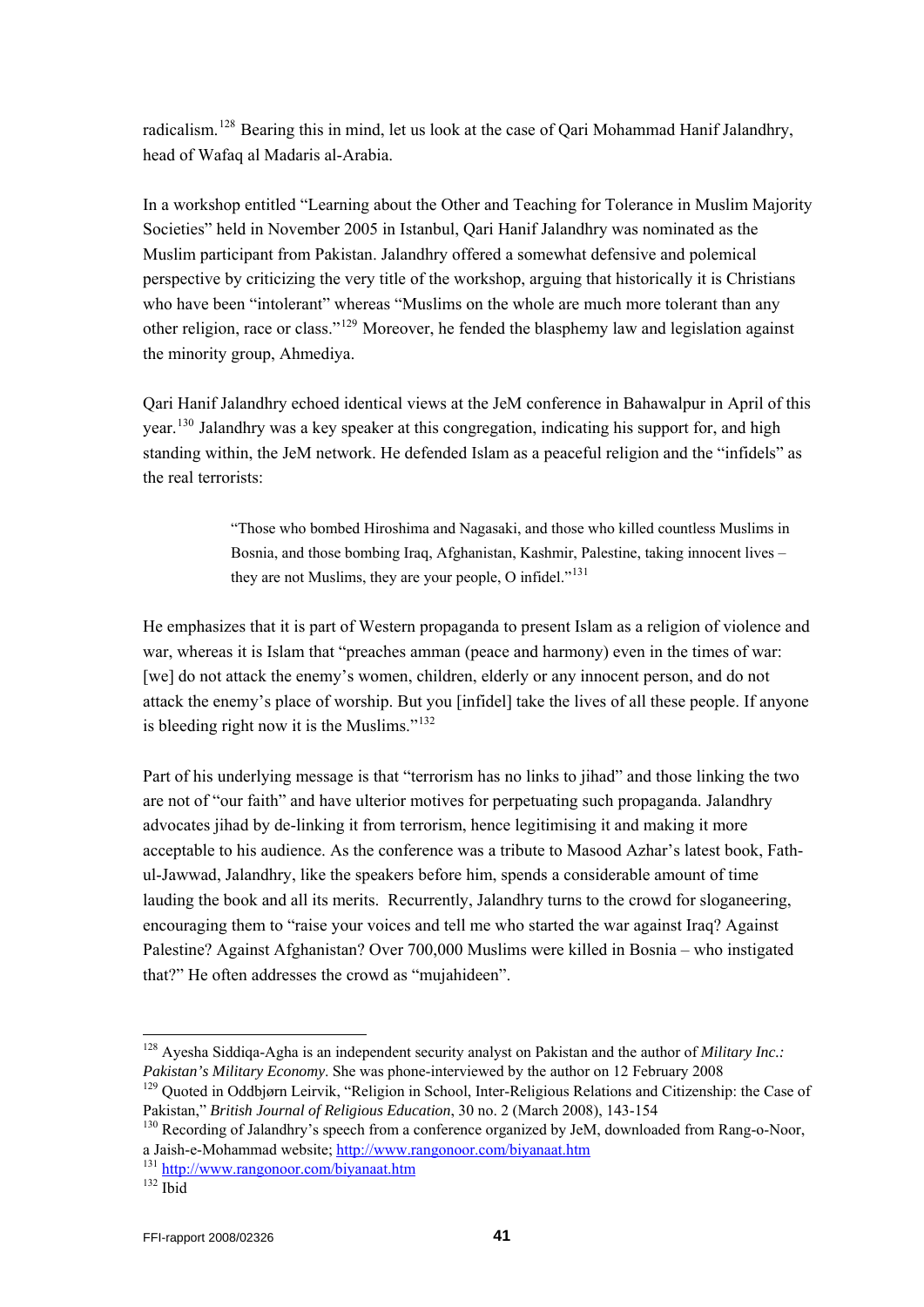He calls upon the crowd to raise their hands and voices in agreement over whether the government should release all religious leaders (including Lal Masjid's Abdul Aziz), all jihadi people who were arrested under the "wrong policies of the government", and most urgently, Dr Abdul Qadeer Khan should be released.

On another occasion during his speech, whilst defending madrassas against "Western" allegations of being terrorist breeding grounds, he addresses the crowd thus: "Answer me! What is taught at the markaz you study in?" This may indicate that a majority of the audience members are likely to be madrassa students or associates who are being convinced of the righteousness of jihad.

With regards to teaching jihad at his madrassas, Jalandhry bluntly professes:

"… Jihad is the foundation of our faith and I swear before you all that madaris will stay till doomsday and the jihadi education will also stay on till the end of time, and jihad will stay on forever. I said [to Western journalists] that we teach jihad and will teach it forever. Because jihad is part of the Quran and Sunnat, and no one has the right to take it out of the Quran, not even the Prophet himself."

Most likely due to his own status as a high level madrassa administrator, the Qari spends a great deal of time discussing the virtues of madrassas:

> "They are the centre of dawa and tableegh, the centre of Islam and jihad! … Madrassas are guardians of Islam and Wafaq-ul-Madaris [the Deobandi board of madrassas of which Jalandhry is head] is guardian of these guardians. Wafaq-ul-Madaris is a huge umbrella organisation and under its belt are operating 12,000 madaris from Karachi to Peshawar, Quetta to Gilgit, with 17 'lakh' students."<sup>[133](#page-41-0)</sup>

Qari clearly exaggerates the size of Wafaq-ul-Madaris, and he ends his speech with "Strengthen the madaris, strengthen wafaq, and heighten your jazbah ittehad and jihad!" This is followed by loud crowd cheers for "Wafaq-ul-madaris al Arabia."

Jalandhry clearly advocates a strong emphasis on the passion for jihad, or jazbah jihad. Jalandhry's speech also contains hints of a tendency towards what Saleem Ali has called "Pan-Islamic jihad": he relates to how Geert Wilder's Fitna talks about the: "increase in mosques, madrassas and halal shops in Europe" and how

> "they [Europeans] are afraid Islam will take over and inshAllah it will. In every household Islam has to enter. Tomorrow belongs to the Muslims. … We've defeated one superpower [Soviet] and now we, the bearded maulvis, will destroy the other superpower [US]."

He uses the mujahideen's victory during the anti-Soviet jihad to encourage his followers to

<span id="page-41-0"></span>-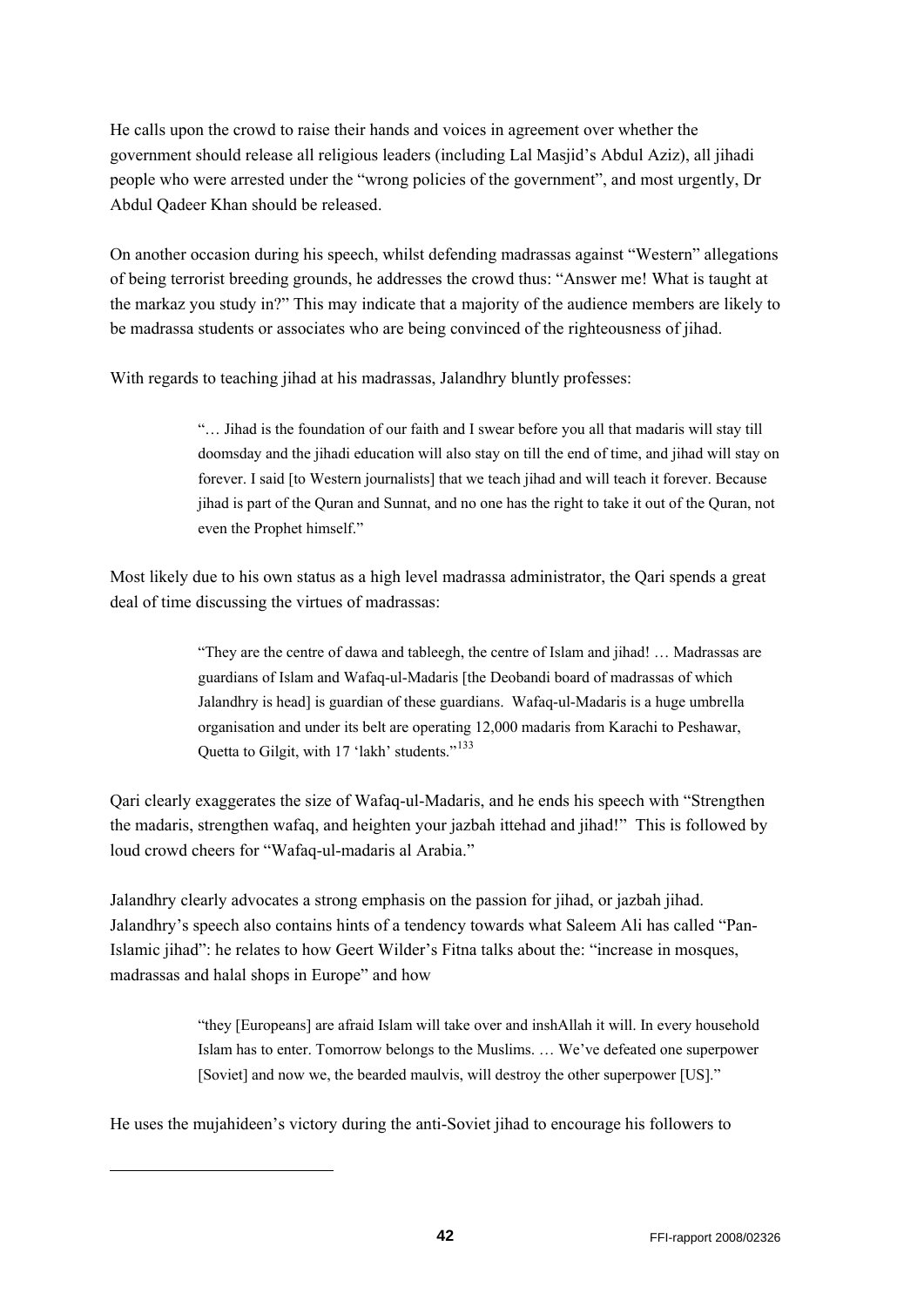pursue yet another jihad against another enemy, who is not always clearly defined, but includes India, Shiites, and the West.

Jalandhry did not at the time look unfavourably upon the new government, whose dialogue policy and peace deals with militant groups Jalandhry finds to be the "true path… you [army] were never supposed to fight your own people. Do not fight others' war. Ours is a great army, it should fight for Muslims." Thus his speech was more acidic towards the West rather than Pakistani political officials or government authorities. However, it should be remembered that this conference took place in April 2008, shortly after a democratically elected government was installed in Pakistan, and therefore Jalandhry's relative optimism towards the policies of the state could be considered premature.

A year after the Bahawalpur conference, in April 2009, Maulana Jalandhry wrote a column for Jaish-e-Mohammad's online magazine, al-Qalam, in which he asserted that every since the Pakistani army's operation against the Red Mosque two years ago, the "propaganda" against madrassas has stepped up. <sup>134</sup> Jalandhry claims madrassas are being subjected to harassment and policies based on force and fear, which have failed in the past, are being implemented again.

Jalandhry appears to be pro-jihadi and being the head of the largest madrassa umbrella organisation in Pakistan, as well as the head of Khair ul-Madaris seminary in Multan, madrassas – it is likely that these madaris teach extremist views. Given his links with JeM personnel, who invited him as a key speaker at their congregation and publish his work on their websites, it is not far-fetched to assume that Jalandhry returns the favour by offering his madrassa students for JeM's jihadi activities.

Jalandhry is not the only al-Qalam contributor to speak in defence of madrassas; the weekly online magazine often posts articles dedicated to saving the honour of religious seminaries from a perceived Western propagandax. For example, writer Mudassar Jamal penned an article on "Madrassa reformation" in a July 2009 edition; the recurring harangue to reform madrassas, he claims, is part of a "well thought-out and cunning scheme" and a call to "war against the establishment of madrassas."<sup>[135](#page-42-1)</sup> He relates the slogans of "madrassa reformation" to "honeycoated poison" whereby certain parties with vested interests appeal for foreign funds; these appeals come with the inherent threat that without foreign funds madrassas, or these harbingers of terrorism, cannot be "reformed" thus leaving open the possibility of an attack against the West.<sup>[136](#page-42-2)</sup>

The above-mentioned JeM conference also showed support for the Taliban. Masood Azhar's (addressed as "Mullah Omar's brother and son") own pre-recorded speech was played in the latter half of the conference to much appreciation and cheer. Being a prolific writer, he spoke

<span id="page-42-0"></span>May 6 – April 29" (دينی مدارس اور دہشت گردی کی تازہ لہر" Jalandhry Hanif Mohammad Qari Maulana 134 2009), Al-Qalam, [http://alqalamonline.com/idarti/idarti\\_1.htm,](http://alqalamonline.com/idarti/idarti_1.htm) Accessed 30 April 2009 135 Mudassar Jamal "مدارس اصلابات"

<span id="page-42-1"></span>[http://alqalamonline.com/idarti/idarti\\_1.htm](http://alqalamonline.com/idarti/idarti_1.htm), Accessed 6 July 2009

<span id="page-42-2"></span> $136$  Ibid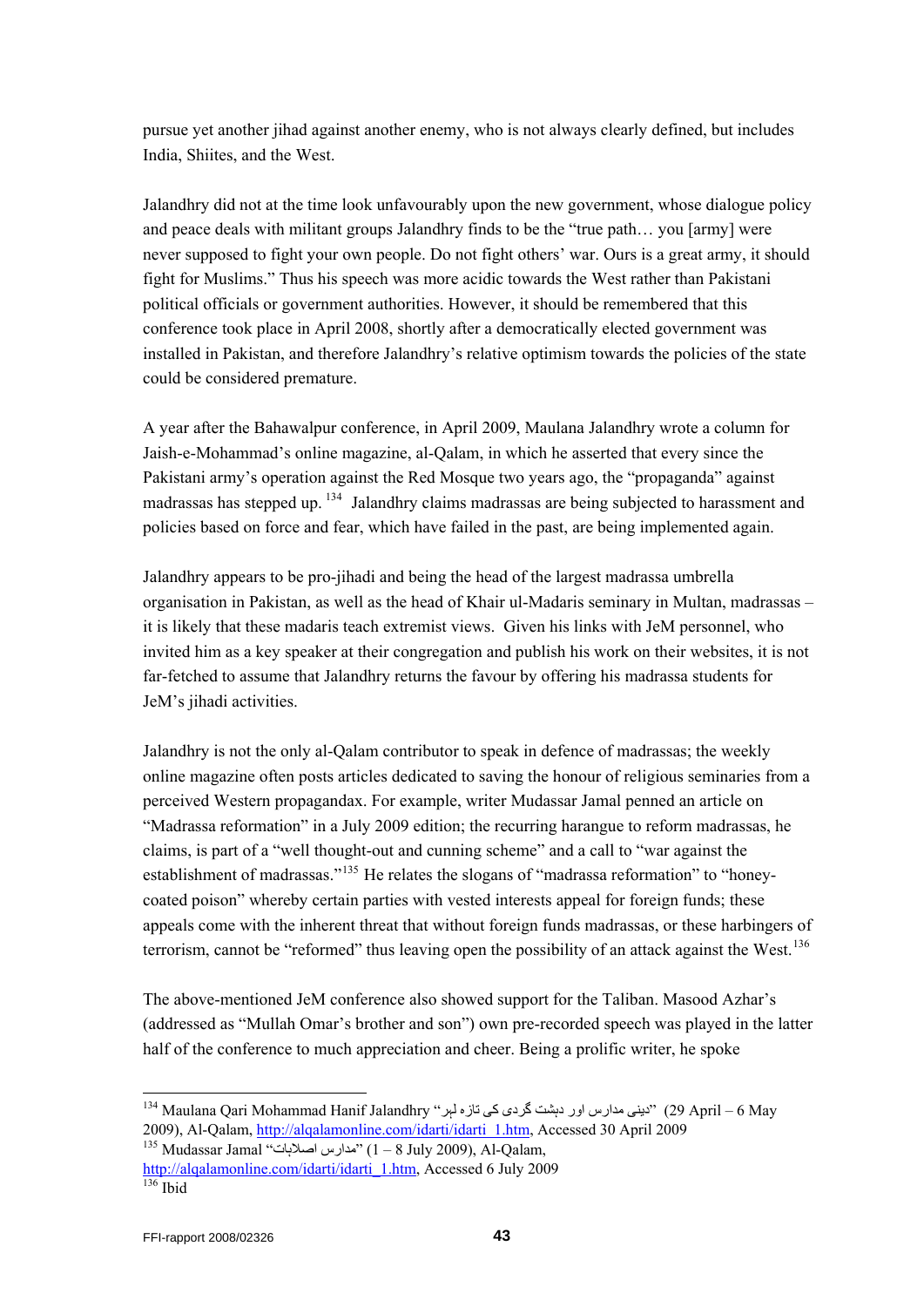<span id="page-43-0"></span>eloquently and even poetically. He spoke of the mujahideen fighting in Afghanistan and Kashmir – presumed to be JeM members – and used the examples of their bravado to illustrate the muscle power of JeM whom the "Americans and the Indians have not been able to defeat! While we [JeM] are breaking their [Americans/Indians] legs!" This incriminates JeM's involvement in both the ongoing violence in Kashmir, as well as Afghanistan; part of the conference agenda was to amass greater support and recruits for JeM missions – i.e. type II cross-border jihad.

Another speaker, Maulana Mufti Waheed of al-Rehmat Trust (a charity organisation suspected of financing JeM), promised spreading Masood Azhar's tafseer in "every madrassa and household" in Pakistan, and proceeded to persuade the audience members into promising that they, too, will spread the book and its message as far and wide as they can. Again, madrassas are seen as places to circulate jihadi literature and madrassa students as promoters of this message.

Along with Masood Azhar's father, another chief guest present at this conference was Maulana Abdul Hafeez Makki, a scholar from Saudi Arabia. Makki was also an eminent guest at an SSP conference in 1991, which illustrates the "extraneous sources of support furnished to the SSP."<sup>[137](#page-43-1)</sup> His presence at a JeM congregation might also be indicative of a similar support, extending to madrassas.

Several other madrassa leaders were participating in the JeM summit – pointing to a vast madrassa support base for JeM. Participants at the conference included several madrassa figures and it is reasonable to presume that Makki, along with JeM members present, all had prior connections with one another, offering ideological, financial and possibly operational support to one another. Some madrassa managers to figure prominently in this conference, as to be especially mentioned by the presenter were Maulana Sher Bahadur of Darul Uloom hijra Attock, Mohammad Shah Saleem of Darul Uloom Bannu, and Maulana Qari Khalil Ahmad Bandhani of Jamia Ashrafia Karachi. The presence of these madrassa heads at a JeM procession signals their affinity with the militant group's ideology. Hence the madrassas they teach can be viewed as professing a militant ideology and possibly offering manpower for JeM's jihadi missions.

## **4 Madrassas and No Militancy**

Much of the media hype surrounding madrassas and how all of them function as "laboratories" for creating jihadists has been mainly and merely boilerplate, offering little verifiable evidence. While a small number of madaris clearly are closely linked to violent extremist group, this is not the case with all madrassas.

### **4.1 Weak links to global jihadism**

-

Alexander Evans has spoken against the much-publicized notoriety surrounding madrassas; in his experience of having visited dozens of religious seminaries across India, Pakistan and Bangladesh

<span id="page-43-1"></span><sup>137</sup> Tahir Kamran, "The Political Economy of Sectarianism: Jhang," (9 May 2008), *Pakistan Security Research Unit*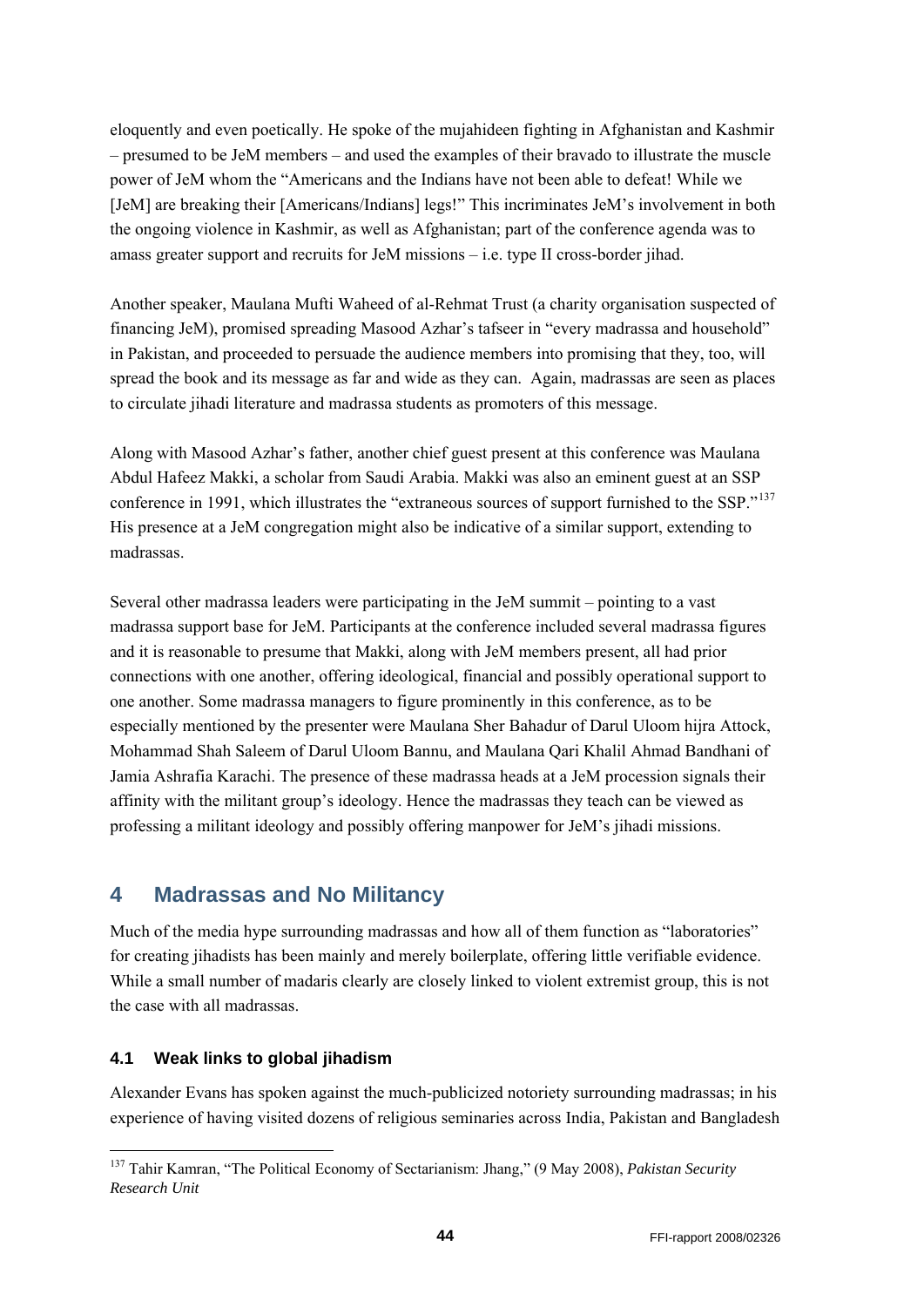he found that the madrassa system is "characterized by both orthodoxy and diversity and is host to a quiet debate about reform."[138](#page-44-0) Such views are shared by a prominent group of scholars who have challenged the mainstream notion of madrassas as "weapons of mass instruction."

Other madrassa revisionists like Dalrymple have added that the majority of madrassas are more "neo-fundamentalist" in their outlook than they are "Salafi jihadist."<sup>[139](#page-44-1)</sup> Their focus, he insists, is more puritanical in nature; ensuring proper Islamic behaviour, like the correct fulfilment of rituals and ablutions, public covering of women, and so on, so to keep society morally in tact – rather than participation in violent struggles or revolutionary activities.

Insofar as "global jihad" and madrassas are concerned, the link is feeble. The much-touted involvement of Pakistani madrassas in the case of the 7/7 bombing in London also appears superficial upon closer inspection. Three of the four suicide bombers had some college education and none had attended a madrassa until adulthood – then, too, their attendance was restricted to brief visits lasting from a few weeks to some months. Hasib Hussain, of Pakistani descent, underwent his primary and secondary education in Holbeck and Leeds in Great Brittain. He came into contact with two other bombers, Shehzad Tanweer and Mohammad Siddique Khan, in England where they frequented the Stratford Street mosque and the Hamara Youth Access Point which is a teenage centre in Leeds. Both Siddique Khan and Tanweer completed their elementary and secondary education in the UK, after which both boys carried on with higher education. The mosque these young men attended in the UK denied having any role to play in influencing Tanweer to study at madrassas in Pakistan

The fourth suicide bomber was a Jamaican-born Germaine Lindsay who had also completed his secondary education in the UK and converted to Islam at the age of 15. The radicalization of this group of youth appears, then, to not have been driven by a madrassa education as such.

Pakistani madrassas have also been notoriously linked with foreign terrorist groups such as Jemmah Islamiyah; in 2003 this group's leading member was arrested from Karachi's Jamia Abu Bakr religious seminary. Nineteen other Malaysian and Indonesian students were also apprehended from an alleged Jamaat-ud-Dawa madrassa in Karachi.

However, these incidences are not telltale signs of a direct involvement of the said Pakistan-based madrassa in propagating militancy; in most cases the madrassas were only briefly visited or used as a transit point or safe haven. With regards to global jihad, the role(s) of madrassas falls under the "Aiding and abetting" category (see above). At this point it is unclear to what degree this form of complicity leads to actual acts of terrorism; the question arises as to whether and how these madrassas serve to radicalize, or further radicalize, its foreign students. Are their militant urges given impetus, leading them to inflict greater terror upon returning to their home countries? As with the case of the 7/7 bombers, it is difficult to say in what way their visit to madrassas in

<span id="page-44-1"></span><span id="page-44-0"></span><sup>138</sup> Alexander Evans, "Understanding Madrassas," *Foreign Affairs*, 85 no. 1 (Jan/Feb 2006), 9-16 139 William Dalrymple, "Inside Islam's 'Terror Schools'" *New Statesman*, 28 March 2005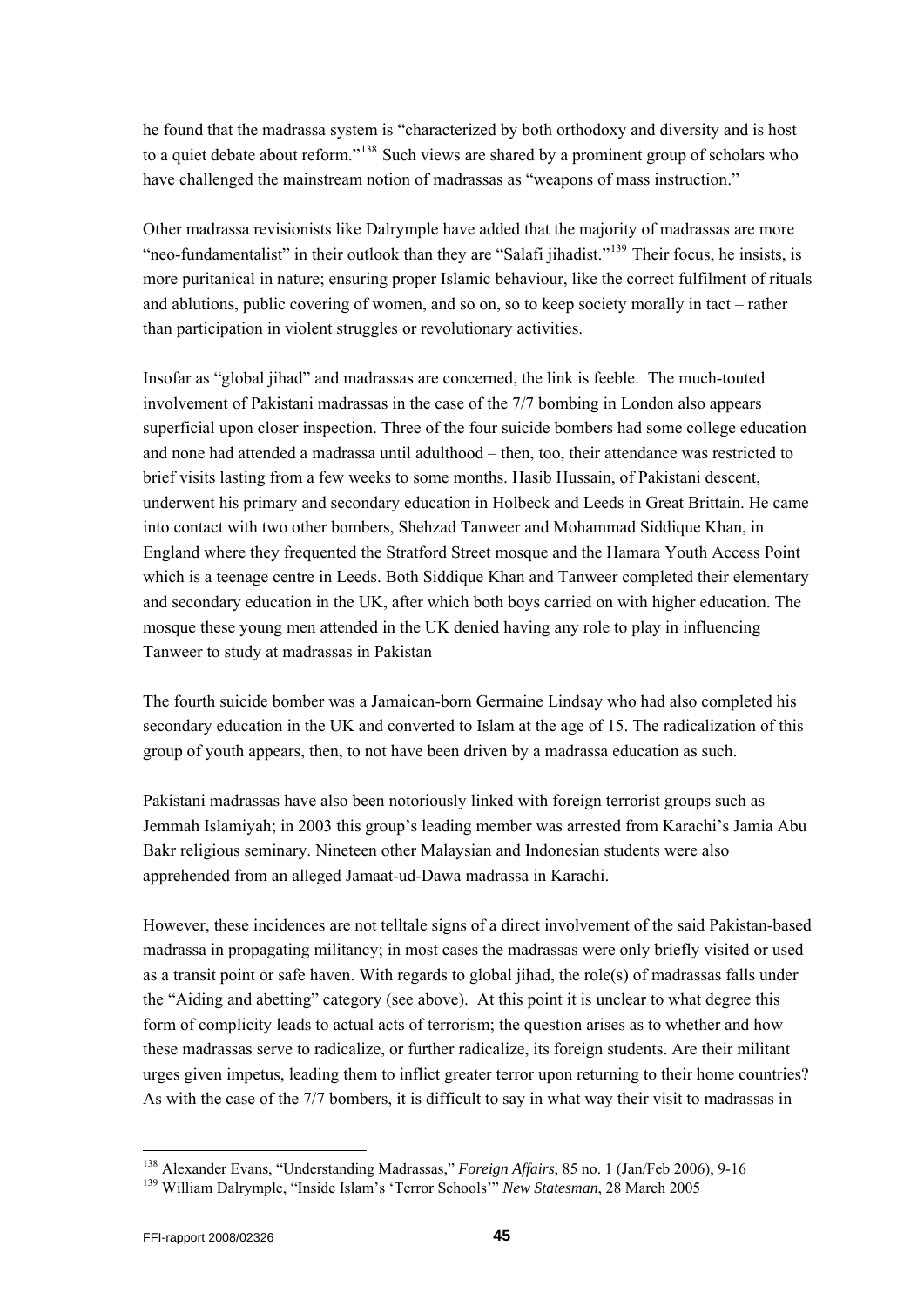Pakistan "aided" them in carrying out their subsequent act of militancy once back in their homeland.

In August 2007, it was reported in the media that three militant organizations – Jaish-e-Mohammad (JeM), Lashkar-e-Jhangvi (LeJ) and Sipah-e-Sahaba (SSP) – to have "joined al-Qaeda to increase terrorist activities, targeting Pakistan Army, government personalities and installations."[140](#page-45-0) While certain groups, like JI and LeT, have been seen to provide safe houses and such to al-Qaeda members, as well as political and ideological sympathy, there is scant proof of a new alliance involving both an operational and logistical level. For example, the attack on the U.S. consulate in Karachi in 2002 has been described as "al-Qaeda in conception and local in execution."[141](#page-45-1) However, it hasn't been conclusively established whether Naveed ul-Hassan – the alleged perpetrator of the crime and member of "Harakatul Mujahideen al-Almi"<sup>[142](#page-45-2)</sup> – or his group were subcontracted by al-Qaeda. Also it remains unsettled whether there is a rigid madrassa infrastructure in place in Pakistan that candidly serves as a launching pad for global terrorism.

Even if a bond between jihadi organizations in Pakistan and global terror groups was determined, the implicit role of madrassas would still remain vague, because, as shown below, the type of terrorist acts conducted on an international scale usually require a more educated and "sophisticated" candidate not found in madrassas. So even if madrassas are producing terroristhopefuls by the dozens, it is debatable if these men are taken up by international terrorist organizations. Up till now, militancy in Pakistan shows itself to be driven by the sectarian rift, and to that end it remains a domestic affair.

Both Fair and Haqqani have reiterated that there is no "compelling" evidence showing militancy to feature strongly in the actions and agenda of madrassas in Pakistan.<sup>[143](#page-45-3)</sup> They have put forward the fact that most terrorist organizations practice a stringent kind of quality-control whereupon they seek only "higher quality" terrorists – those with higher education and extensive accomplishments, including linguistic and technological skills, as well as the ability to blend into Western communities.

This mimics Bueno de Mesquita's theoretical model that terrorist groups behave like rational employers, imposing quality control in their recruitment efforts and selecting the most qualified

-

<span id="page-45-0"></span><sup>140</sup> Shakeel Anjum, "Three Militant Outfits Join Hands with al-Qaeda,", *The* News, 27 August 2007

<span id="page-45-1"></span><sup>&</sup>lt;sup>141</sup> Ouoted in Christine Fair, "Militant Recruitment in Pakistan: Implication for al-Qaeda and Other Organizations," *Studies in Conflict & Terrorism*, 27 no. 6 (November 2004), 489-504. Fair conducted fieldwork and interviewed South Asian analysts who suggested that ties between al-Qaeda and Islamic and militant organizations in Pakistan are informal, and Pakistanis providing assistance are not among the al-Qaeda cadre

<span id="page-45-2"></span><sup>142</sup> Iqbal Khan Yousufzai, "Alleged Mastermind of Attack Outside US Consulate Nabbed in Lahore,"*Asia Tribune*, 19 November 2004<br><sup>143</sup> Christine Fair & Husain Haqqani, "Think again: Islamist terrorism," (January 2006), Foreign Policy,

<span id="page-45-3"></span>[http://www.foreignpolicy.com/story/cms.php?story\\_id=3359,](http://www.foreignpolicy.com/story/cms.php?story_id=3359) Accessed 17 August 2007; Christine Fair, *The Muslim World After 9/11*, Angel M. Rabasa et al, eds., (USA: RAND Corporation, 2004); Christine Fair, "Militant Recruitment in Pakistan: A New Look at the Militancy-Madrassa Connection", *The National Bureau of Asian Research*, Asia Policy no. 4, (July 2007), 107-134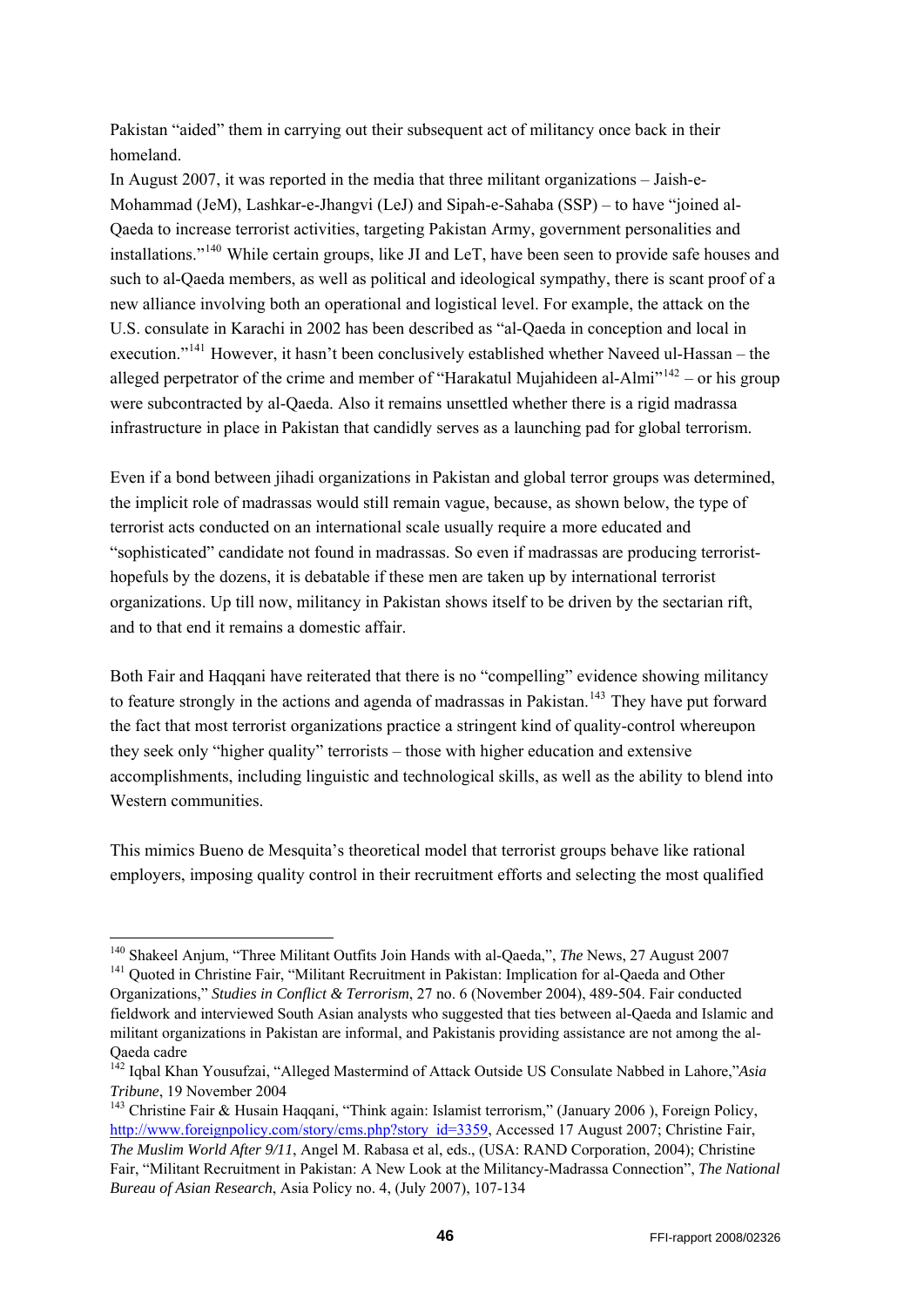candidate for the "job" – subject to any resource constraints the organization faces.<sup>[144](#page-46-0)</sup> Given the general dearth of secular subjects (math, English, sciences) in religious seminaries, madrassa students (without mainstream education) are not likely to be desirable to international terrorist groups, especially when higher quality recruits are available. However, as a subordinate clause the authors do acknowledge that even while it is likely that Pakistan's madaris do not contribute significantly to the supply of terrorist manpower, they may foster conditions that are conducive to public support for terrorism.

Marc Sageman has declared the notion that madrassas brainwash young Muslims into becoming terrorists a "myth". He compiled and analyzed the profiles of 172 "Salafist jihadists" to have targeted foreigner governments or their people. The majority of the terrorists were not from poor or undereducated, and instead appeared to be more skilled than other members of the societies from which they are drawn (Sageman, 2004). The researcher also examined 400 al-Qaeda affiliates and found that only 13% emerged from madaris<sup>[145](#page-46-1)</sup> – the practice was specific to Southeast Asia where the best madrassas students were recruited to form the backbone of Jaamah Islamiyah, the Indonesian al-Qaeda affiliate.<sup>[146](#page-46-2)</sup>

Bergen and Panday comport with these conclusions; they studied the backgrounds of 79 terrorist involved in numerous anti-Western terrorist attacks by perusing information available in US, European, Asian and Middle Eastersn newspapers, US government reports and books about terrorism, and noticed madrassa involvement to be atypical, whereas the "masterminds" of the attacks mostly held university degrees.<sup>[147](#page-46-3)</sup> More specifically, they found that, of those who did attend college and/or graduate school, 48 percent had attended schools in the West, and 58 percent attained scientific or technical degrees.<sup>[148](#page-46-4)</sup> It is in light of such findings the French scholar Gilles Kepel commented:

> "The new breeds of global jihadis are not from the urban poor of developing world, but the privileged children of an unlikely marriage between Wahhabism and Silicon Valley."<sup>[149](#page-46-5)</sup>

This assertion can be supported by the fact that many high-profile terrorists belong to Diaspora communities living in the Gulf States or the West, such as Khalid Sheikh Mohammad, Sheikh

<span id="page-46-0"></span><sup>144</sup> Ethan Bueno de Mesquita "The Quality of Terror", *American Journal of Political Science*, 49 no. 3 (April 3005), 515–530

<span id="page-46-1"></span><sup>145</sup> Marc Sageman, "The Normality of Global Jihadi Terrorism," *The Journal of International Security Affairs*, No. 8 (Spring 2005)<br><sup>146</sup> 87% of the terrorists studied in the sample had a secular academic background. 84% were radicalized in

<span id="page-46-2"></span>the West as opposed to their country of origin

<span id="page-46-3"></span><sup>147</sup> Peter Bergen and Swati Pandey, "The Madrassa Scapegoat," *The Washington Quarterly*, 29 no. 2 (Spring 2006), 117-125

<span id="page-46-4"></span><sup>&</sup>lt;sup>148</sup> Engineering was the most popular subject studied by the terrorists in their sample; a strong correlation between technical education and terrorism was evident, suggesting that perpetrating large-scale attacks requires not only a college education but also a facility with technology. This type of education is simply not available at the vast majority of madrassas

<span id="page-46-5"></span><sup>149</sup> Quoted in William Dalrymple, "Inside Islam's 'Terror Schools'", *New Statesman*, 28 March 2005,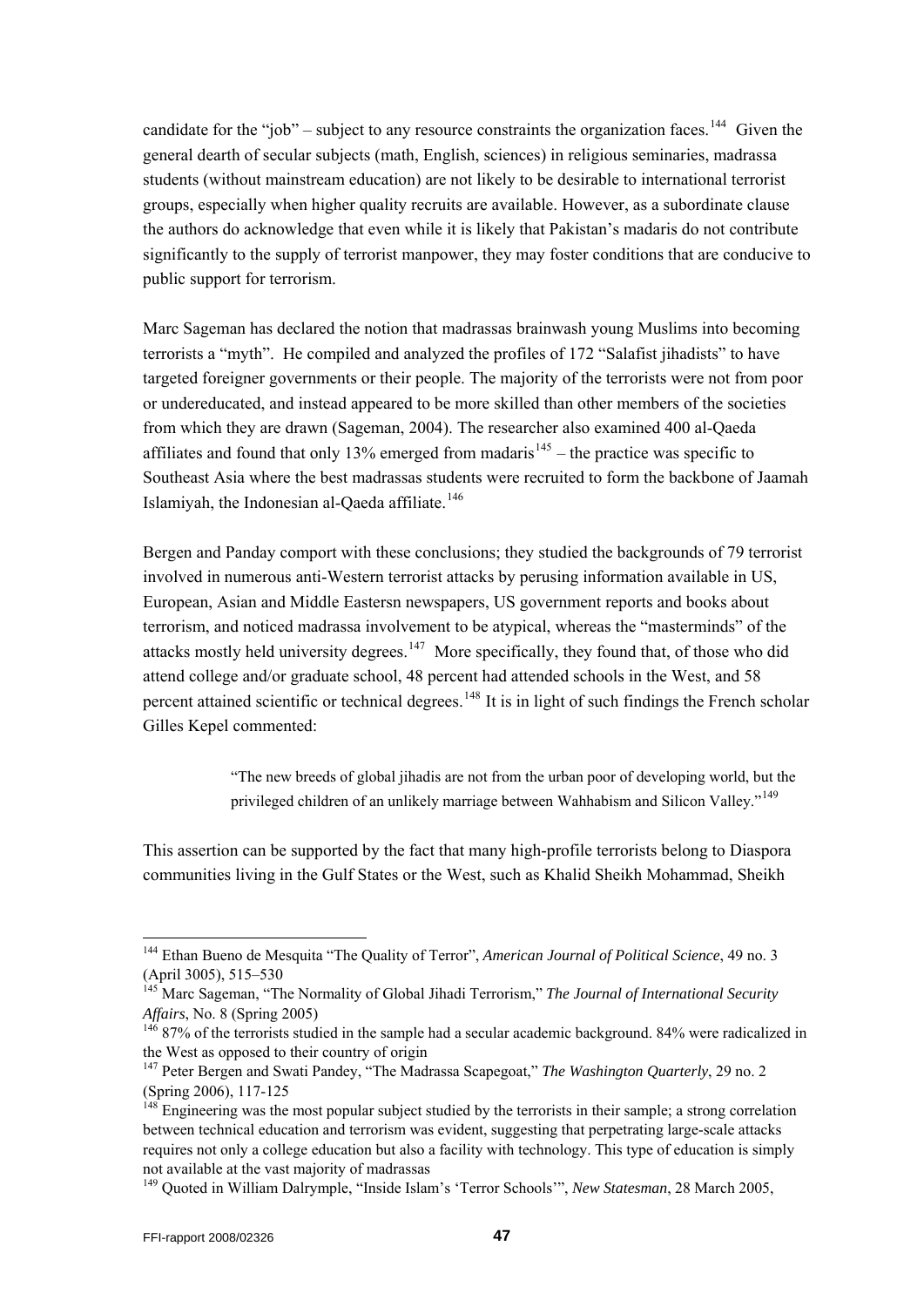<span id="page-47-0"></span>Omar, Asif Mohammed Hanif and Omar Khan Sharif.<sup>[150](#page-47-1)</sup> Profiles of other prominent terrorists also renders false any link between madrassas and global terrorism; al-Qaeda's leading henchman Aymen al-Zawahiri used to be a paediatric surgeon, Ali Mohammad (al-Qaeda's military trainer) is a former Egyptian army major with a degree is Psychology, and Osama bin Laden himself who is a college-educated son of a billionaire. The relatively sophisticated attacks on US embassies in Africa or the World Trade Centre in America, for example, can only be conducted by a technically literate genre of terrorists – such education or skills are not provided in most madrassas.

The discussion in this chapter hitherto has dealt with the role of Pakistani madrassas in perpetuating a global form of jihad. With respect to other types of jihads, this paper has found that they link to madrassa involvement. However, Christine Fair, who oversaw her own survey of 130 families in Pakistan who have lost at least one son to militancy in Kashmir and Afghanistan, collected extensive background information on these militants and found no evidence that madaris are a principle place for their recruitment.<sup>[151](#page-47-2)</sup> This somewhat contends the findings of the present report which finds that certain madrassas serve as important indoctrination and recruitment centres for jihadi organizations, such as JeM and suggests that more research is needed to review the links between madrassas in Pakistan and type II jihad (cross-border).

#### **4.2 The "Supply-side theory"**

-

The supply-side theory, then, rests on the premise that Islamist militant organizations (or tanzeems) behave as conventional employers by practicing a set of standards for recruitment purposes, and rely upon a plethora of proxies to evaluate a candidate's suitability for a particular mission. These proxies may include the candidate's academic background, previous work experience and his reputation in community or through personal contacts. Expectedly, then, more qualified individuals (with greater human capital endowment) will be assigned targets that are of high value to the tanzeem. Given considerable availability or "supply" of qualified candidates, a madrassa student is less likely to be recruited. However, some madaris do combine worldly and secular subjects to their curricula (like Khair-ul-Madaris in Multan, Jamia Ashrafia in Lahore, Jamia Darul Uloom Korangi in Karachi, and Jamaat-ud-Dawa's chain of madrassas and schools across Pakistan) and hence may be able to offer competent and desirable recruits.

This implies that if the opportunity costs of failure are high, militants are less likely to use volunteers exclusively trained in madrassas. Where a madrassa education confers operational benefits – as in sectarian attacks – these students may be preferred. That is, depending on the standards of terrorists' organisations and market availability of manpower, a madrassa-educated volunteer may or may not be taken on as a recruit.

<span id="page-47-1"></span><sup>&</sup>lt;sup>150</sup> Hanif and Sharif were British citizen of Pakistani origin who were allegedly involved in the suicide bombing in the Tel Aviv in 2003

<span id="page-47-2"></span><sup>151</sup> Christine Fair, "Islamic Education in Pakistan," (March 2006), United States Institute of Peace, [http://www.usip.org/events/2006/trip\\_report.pdf,](http://www.usip.org/events/2006/trip_report.pdf) Accessed 21 August 2007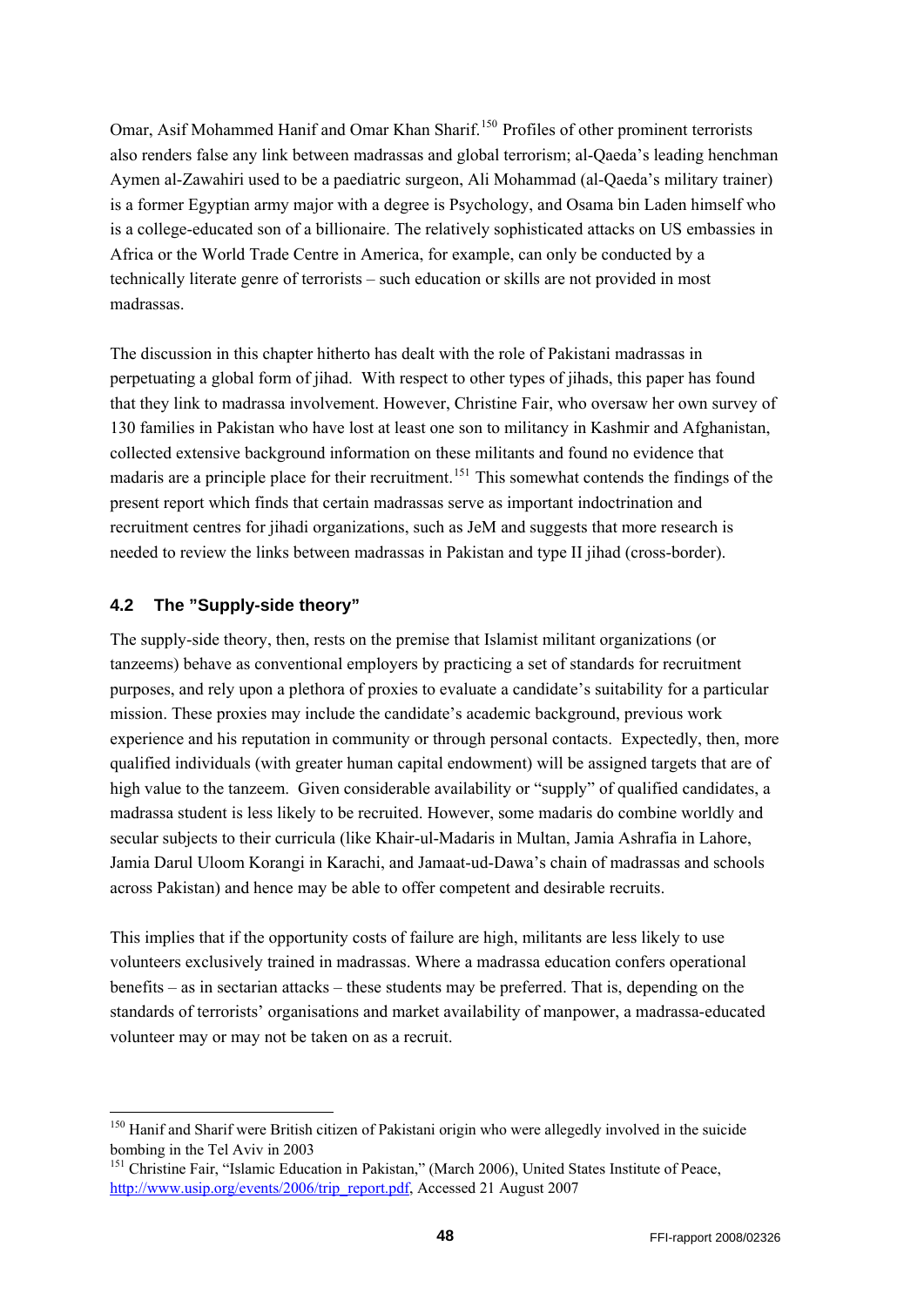However, there are setbacks to this theory: as mentioned before, there are numerous madrassas which combine religious education with more modern subjects. Hence it could be argued that these madrassas also provide their students with skills similar to those gained by students trained in public schools. Case in point is the chain of seminaries (and schools) run by Jamaat-ud-Dawa, one of which was allegedly attended by the 7/7 suicide attacker Shahzad Tanweer. In appearance Markaz Taiba was described as a "wealthy private school in Britain; red-brick buildings housing the classrooms, wide playing fields, a large swimming pool" by the journalist who visited it in Muridke, Pakistan.<sup>[152](#page-48-0)</sup> In addition to religious studies, the madrassa taught computer science, engineering and medicine, and had a university. Madrassa students interviewed by Saleem Ali also demonstrated knowledge and use of computers.

Christine Fair has asserted that "under prevailing conditions in Pakistan, willing supply of militant labour likely exceeds the demand tanzeems have for labor."<sup>[153](#page-48-1)</sup> If the supply of jihadists is significant, militant "head-hunters" would rather opt for a more highly qualified candidate (found in schools or universities, not madrassas.) Fair suggests that during conditions of economic downturn "high-quality" persons may become unemployed or underemployed, thus diminishing the opportunity costs imposed by participating in terrorism. Such a scenario paves way for an increased supply of possible recruits with a higher calibre that would benefit certain tanzeems more.

It is plausible to assume that madrassas – especially those with alleged ties to banned militant groups and teaching secular subjects and technology – are as tempting a source for recruiters as ordinary schools or universities. So, even if the "supply" of terrorist-hopefuls is vast, madrassa students may still prove the more suitable candidate. In the case of Markaz Taiba, they also possess the unique advantage of being (allegedly) affiliated with a well-established and modern tanzeem – a trait that may stand out on their "CV." Moreover, many madrassas are known to have links with militant organisations, more so than public schools – thus making it easier for them to simply use available madrassa contacts instead of forging new ties with public schools that can be risky.

Another possibly problem with the supply-side theory could have to do with methodology; in practice, how is "supply" of militants to be measured? At any given time, how can it be learned that there is a great "supply" of militants that exceeds such a limit that recruiters can be highly selective in their screening process? Unless there is clear-cut evidence that certain tanzeems have used madrassa students as militants, no conclusion can be reached. It has been very difficult, in the case of Pakistan, and especially Afghanistan, to identify who the perpetrators of many suicide attacks are, and the statements issued by Pakistani officials regarding the culprits are treated with dubiety. For specific acts of terrorism, militant organizations like the Baitullah group<sup>[154](#page-48-2)</sup> or

<span id="page-48-0"></span><sup>152</sup> Justin Huggler, "Inside the Pakistani School Accused of Teaching Terrorism," *The Independent*, 16 July 2005

<span id="page-48-1"></span><sup>&</sup>lt;sup>153</sup> Christine Fair. "Militant Recruitment in Pakistan: Implication for al-Qaeda and Other Organizations," *Studies in Conflict & Terrorism*, 27 no. 6 (November 2004) 489-504<br><sup>154</sup> During his correspondence with spokesmen for Baitullah Mehsud, Syed Irfan, a journalist for *Dawn* 

<span id="page-48-2"></span>newspaper, reports that they acceded to some allegations imposed on them. For most of the attacks to have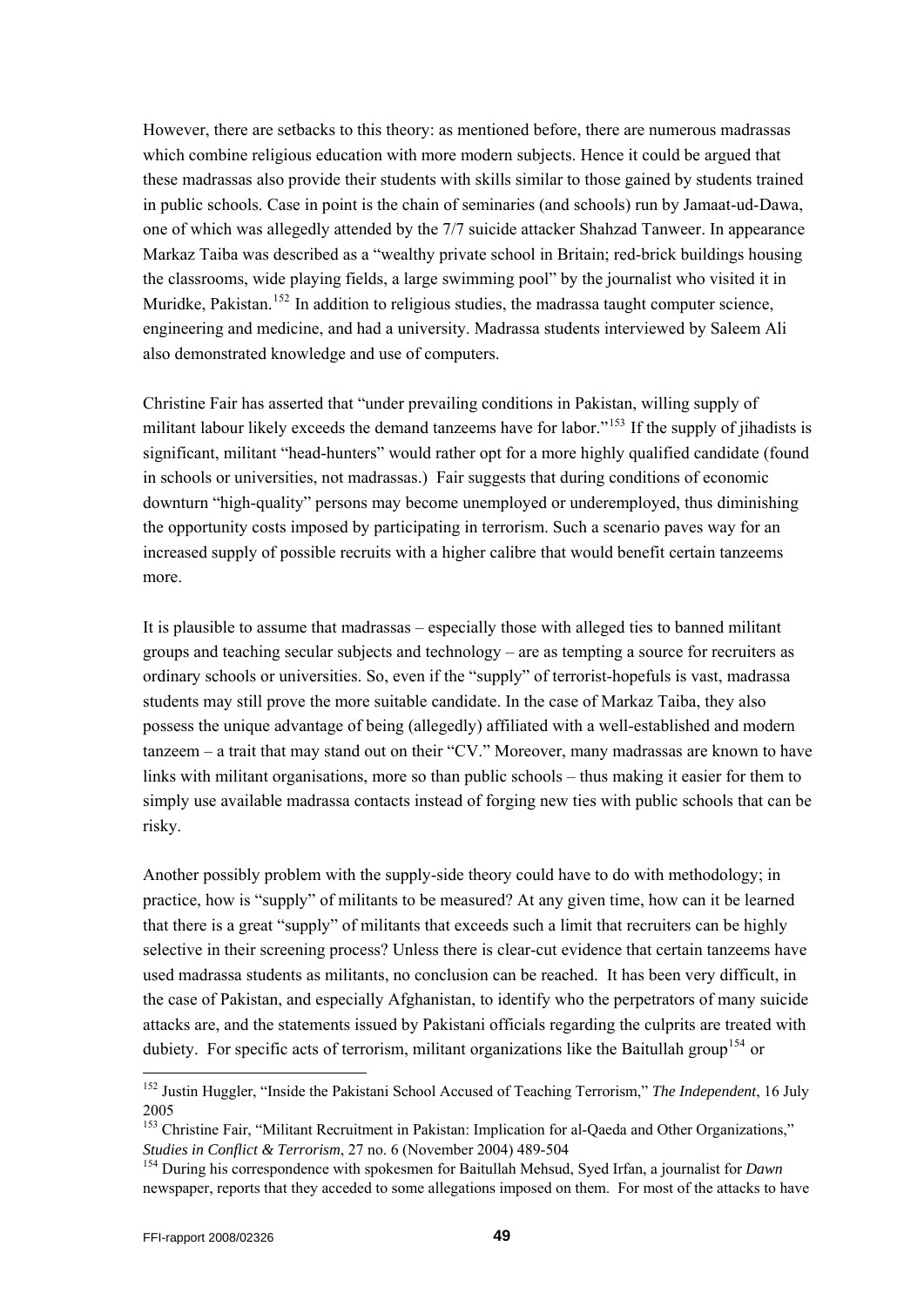<span id="page-49-0"></span>Taliban in general have claimed responsibility for the attacks, but it cannot be derived from this whether the actual attacker was associated with a madrassa.

Within Pakistan, the issue of "educated terrorism" looms large and deserves more attention. Attaur Rehman, leader of the group, Jandullah, that tried to kill the Karachi corps commander, had a university-training and was formerly of the student wing of JI, and had broken away from it to form his own extremist group. The two doctor brothers, Akmal and Arshad Waheed, arrested in Karachi for allegedly providing medical assistance to the Jandullah terrorists, were members of the Pakistan Islamic Medical Association (PIMA) and had a history of being active in Afghanistan under the Taliban.

### **4.3 The "tanzeem approach"**

-

Tanzeem approach: Instead of asking whether militancy is linked with madrassas, it would be more fruitful to approach this issue from the perspective of the militant groups. For instance, examining the recruitment and training strategies of different militant organizations, the scope of their operations and their modi operandi could shed light on the type of human capital that is demanded of them. In this vein Christine Fair's report from July 2007 argues that analysts should consider the "objectives, tactics, theatres and 'quality of terror' produced, as well as the preferred 'target recruitment market' of each particular group in question."[155](#page-49-1) That is, madrassa students may be suitable for some operations, but not others.

By way of illustration, Fair cites the example of LeT versus LeJ and SSP: LeT is known to primarily operate in India and Indian-administered Kashmir whereas LeJ and SSP are primarily Deobandi sectarian groups known to operate within Pakistan. As LeT objective has mainly revolved around "liberating" Kashmir from India this has entailed attacks deep within India (e.g., the 2001 attack on Delhi's Red Fort, the 2006 Mumbai metro assault, and the November 2008 Mumbai attack.

Also LeT cadre, in order to cross into Indian-administered Kashmir at the high-altitude Line of Control (LoC), must be capable of enduring harsh physical conditions as well as the ability to evade the Indian counter-insurgency grid. In addition, Fair's fieldwork in Kashmir, found that notebooks belonging to militants give detailed (often in English) accounts for building improvised explosive devices – suggesting that these individuals are "literate and numerate."<sup>[156](#page-49-2)</sup>

LeT militants may also need to possess various language faculties fluently in order to blend in the target surroundings. All these skills are not generally taught at madaris. LeJ militants, in contrast, operate within Pakistan, where language requirements are not constraining. Note that LeJ tends to target civilians in markets and Shia mosques with low-end tactics such as grenade tosses. Fair's

taken place in the tribal belt and NWFP in recent times, Mehsud's spokesman, Maulvi Mohammad Omar has claimed responsibility

<span id="page-49-2"></span><span id="page-49-1"></span><sup>&</sup>lt;sup>155</sup> Christine Fair, "Militant Recruitment in Pakistan: A New Look at the Militancy-Madrassa Connection", *The National Bureau of Asian Research*, Asia Policy no. 4 (July 2007) 107-134 156 Ibid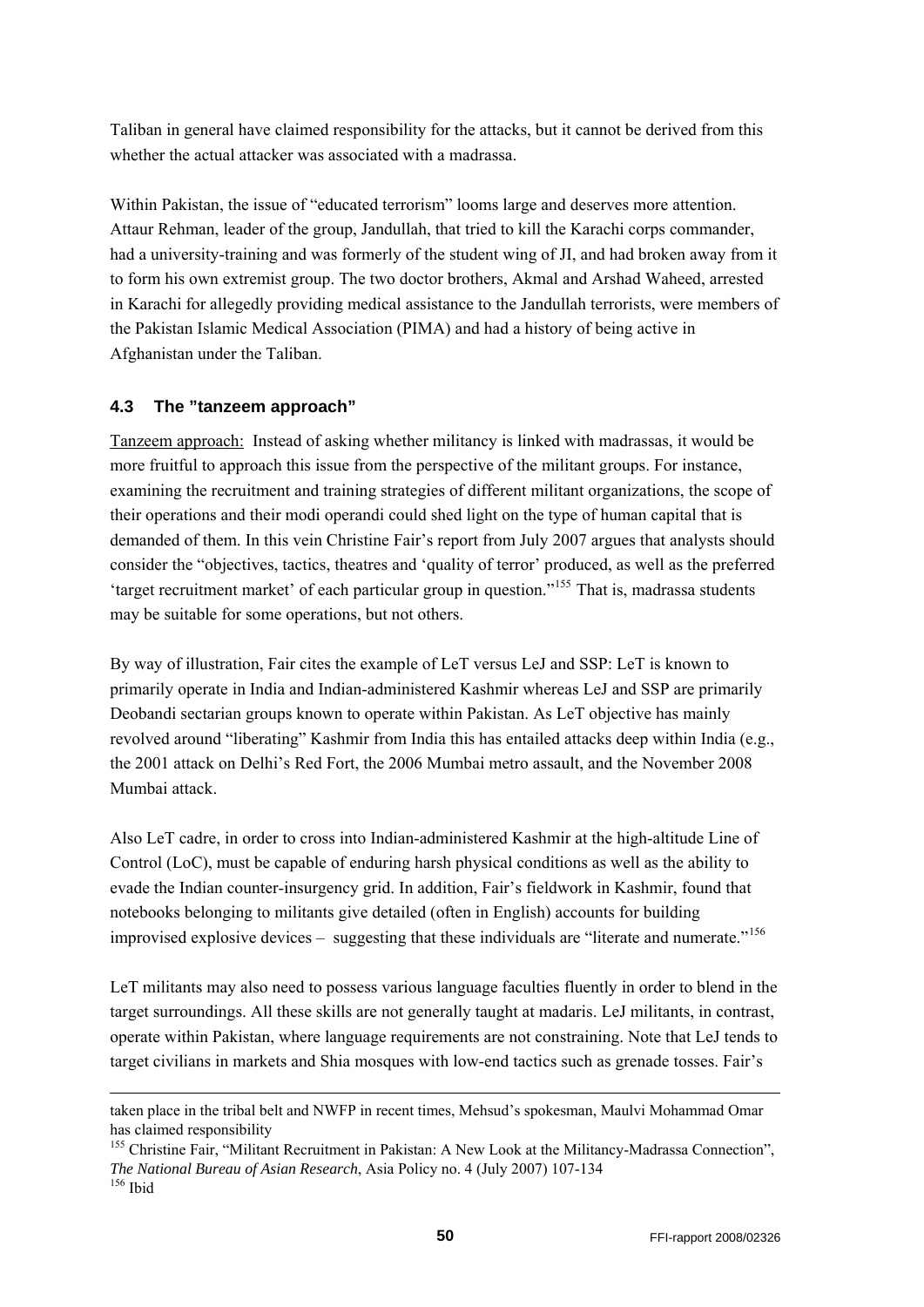analysis of these groups indicated that few LeT operatives are madrassa products and that the few who do come from madrassas are unlikely to become operatives unless they also either attended a public school or confer particular advantages to LeT. LeT could use low-quality recruits from madrassas or elsewhere for missions against soft targets, however, LeT is not currently known for these kinds of operations. In contrast, LeJ operations tend to be less sophisticated; suggesting that, in principle, given its sectarian mission, students with some madrassa background may be preferred to those without madrassa experience, all things being equal.

Fair concludes by saying that "while analysts currently do not observe madrassa products in tanzeems for many theatres, madrassa products could become more desirable should group objectives, tactics, or preferred theatre change— or if the recruitment market changes."[157](#page-50-0)

As little research has been conducted to test this theory in Pakistan's context it is difficult to claim its efficacy. However, at first blush, certain snags do appear in the approach. It is probably wrong to assume that detailed and precise information is readily known about the wide spectrum of militant organizations in Pakistan, their ties to international terrorists, and record of their violent operations in the Indian subcontinent.

In the example cited above of LeT and LeJ, for example, it does not appear crucially necessary for the purposes of LeT's theatre and tactics that it recruit exclusively from a non-madrassa populace. Even a madrassa graduate can "blend in" Kashmir or India given the language similarities, and does not need "proper" schooling or higher education to camouflage his nativity. Educational background is also not an important factor in acclimatizing to the harsh weather conditions along the LoC. Training camps which presumably give militants the physical preparation required for combat would be necessary, and given that madaris have traditionally had a closer link to training camps<sup>[158](#page-50-1)</sup>, it might be more logical to assume that madrassas facilitate an easier transition to training camps than schools. And this could serve as an added incentive for tanzeems to target madaris, as opposed to other educational centres. Moreover, as suggested before, a range of madaris offer secular, up-to-date subjects which boost the literary and numeric acumen of its students – thus enmeshing the perceived advantages or disadvantages of being a madrassas/non-madrassas graduate.

Fair suggests attention be directed at the tanzeem's tactics and "primary theatre of operation" to discern whether it will prefer to recruit madrassa graduates or not; however, both theatres and tactics may overlap considerably. For example, SSP's (deemed to be a sectarian outfit operating within Pakistan) Azam Tariq was an ardent supported of the jihad in Kashmir. He pledged to send "500,000 militants to Jammu and Kashmir to fight Indian security forces"[159](#page-50-2) in 1999, soon after JeM's Masood Azhar was released. Tactics, too, overlap at times when LeJ is seen as using

<span id="page-50-0"></span> $157$  Ibid

<span id="page-50-2"></span><span id="page-50-1"></span><sup>&</sup>lt;sup>158</sup> See, for example, those referred to in the UNAMA report  $159$  Quoted in Tahir Kamran (2008) "The Political Economy of Sectarianism: Jhang," (9 May 2008), *Pakistan Security Research Unit*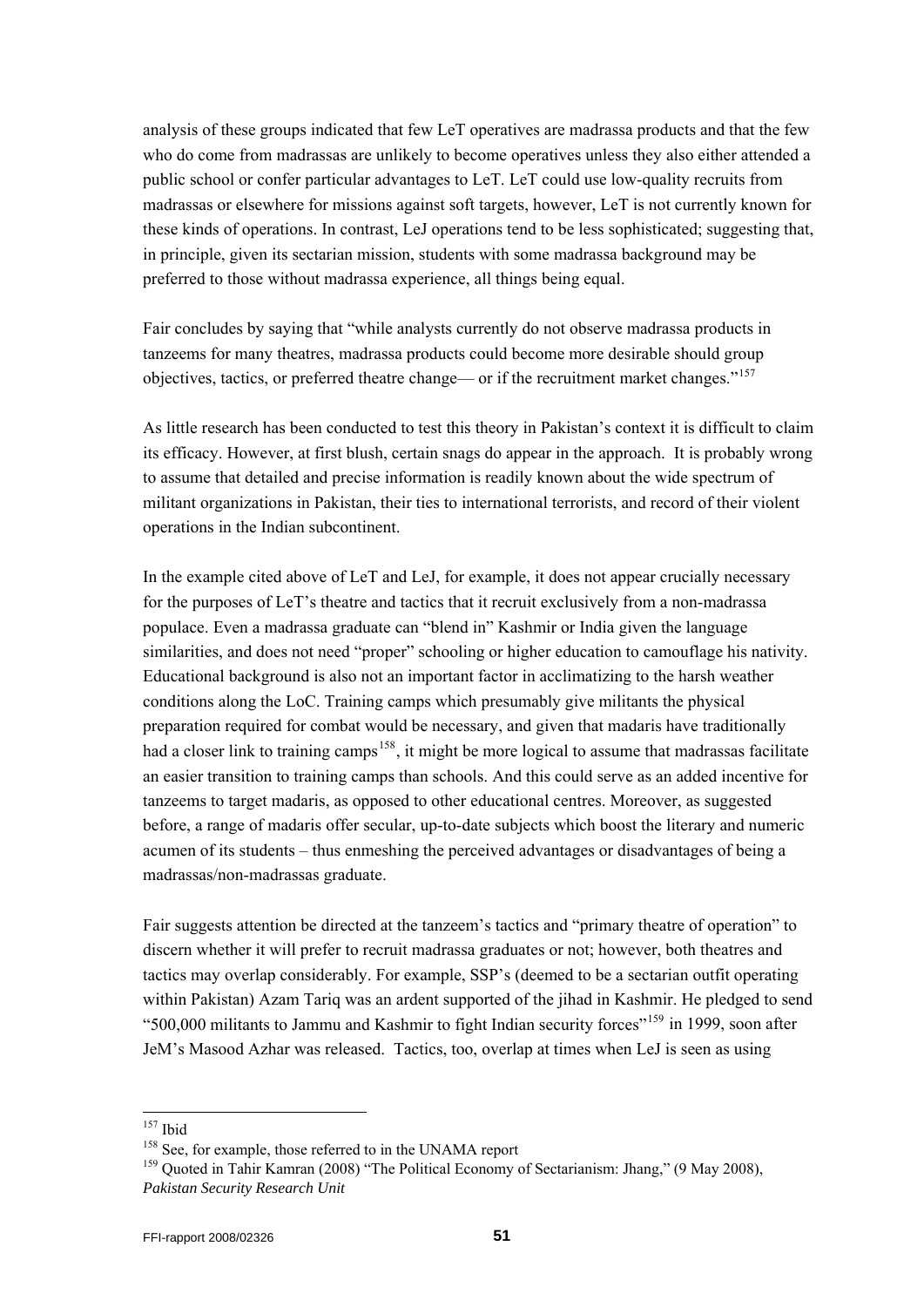<span id="page-51-0"></span>suicide missions as part of its modus operandus.<sup>[160](#page-51-1)</sup> SSP activists, for instance, are known to have used rocket launcher in attacks targeted at the police, as well as having used bombs in assassination attempt at Prime Minister Nawaz Sharif's life in 1999.<sup>[161](#page-51-2)</sup> In practicing, gauging a madrassa-militancy link by looking at a tanzeems theatre, tactics and targets may have significant caveats.

# **5 Conclusion**

-

The present study identified four types of jihads and their relation to madrassas in Pakistan. Of these, only type IV (sectarianism) has been researched empirically. To a more limited extent, so has type II (cross-border jihad into Afghanistan and Kashmir/India). However, type III relating to the Pakistani-Taliban and jihad against Pakistani authorities has received less attention due to its newness. Primary sources researched by the author found type II and IV jihad to be linked to madrassas; most madrassas linked to one of these two jihads were seen to also support the other kind. Type I global jihad was found to have the weakest connection to madrassas in Pakistan, and has been rejected by many scholars (Chapter 4).

Thus it can be concluded that madrassas in Pakistan to various degrees are linked to local and regional forms of militancy (cross-border raids into Afghanistan or Kashmir/India) and type IV (sectarian violence), and, to a lesser extent, attacks against the Pakistani army/state. The latter is mainly carried out by the Pakistani-Taliban, a recent and fast growing phenomenon on Pakistan's militant landscape. Since the write-up of this paper, sections of previously Kashmir-focused jihadi groups, as well as some sectarian groups in Pakistan, have immersed with the Tehrik-e-Taliban, resulting in an overlap between the different types of jihads outlined in this report. This would then imply that jihad type III banks on madrassas (linked to type II and IV) from whence to receive its manpower.

Madrassa involvement in propagating militancy is diversified – it ranges from being a direct player to a more ambiguous, indirect one. The role of a madrassa does not directly relate to the type of jihad it supports. For example, the Binori Town madrassa has acted as a "safe haven" for members of militant groups – yet, it is believed to also be a great advocate of sectarian and militant ideology (based on its close ties to SSP and JeM).

Madrassas can impart a militant ideology that invariably leads its students along the path of violent jihad. They can impart a religiously conservative ideology which, although not directly responsible for leading students to terrorism, can create the conditions (a particularly prejudiced mindset, attitude, and so on) that makes madrassa students more susceptible to extremist groups and their propaganda. A well-established example is that of Radd – refutation of other

<span id="page-51-1"></span><sup>&</sup>lt;sup>160</sup> Animesh Roul, "Lashkar-e-Jhangvi: Sectarian Violence in Pakistan and Ties to International Terrorism," (2 June 2005), *Terrorism Monitor*, [http://www.jamestown.org/terrorism/news/uploads/ter\\_003\\_011.pdf,](http://www.jamestown.org/terrorism/news/uploads/ter_003_011.pdf) Accessed 10 September 2007

<span id="page-51-2"></span><sup>161 &</sup>quot;Sipah-e-Sahaba Pakistan, Terrorist Group of Pakistan," *South Asia Terrorism Portal*, <http://www.satp.org/satporgtp/countries/Pakistan/terroristoutfits/Ssp.htm>, Accessed 3 March 2008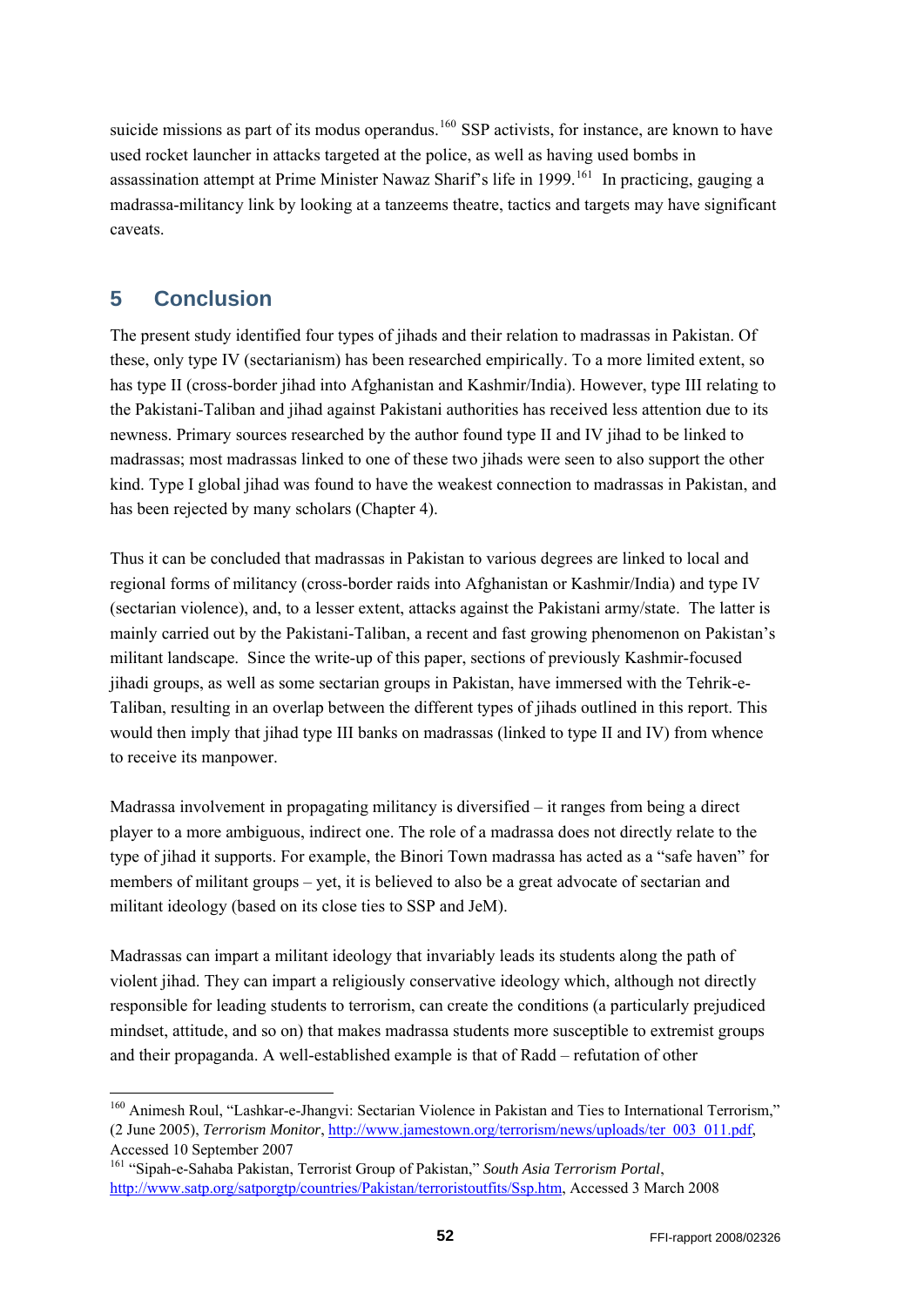sects/beliefs – that is common in most madaris. With such schooling, it is not surprising that madrassa students have been often linked with sectarian violence in Pakistan.

We saw also in Chapter 3 that madrassas act as sites of recruitment from where militants cajole and coerce children into joining their gangs. They are also used as "transit points" by local and international terrorist groups, however further investigation needs to be conducted in order to understand *how* these transit points encourage violent Islamic extremism. A most incriminating manner in which a madrassa can be said to be involved in militancy is by the affiliation of its leaders with terrorist leaders/groups. JeM and its Usman-o-Ali madrassa in Bahawalpur, as well as JeM's links to Wafaq al Madaris' head Qari Jalandhri, are a case in point, along with the examples of madrassa teachers arrested for having links to militant leaders or their violent activities.

Public school students – making up 70% of Pakistan's enrolled students – have shown comparable levels of support for violent groups. Therefore, focus should also be directed at public schools, not just madrassas which control a very small share of Pakistan's educational market.

There is little mention of actual schools run by banned militant groups, or organisations connected with outlawed terror groups, in existing literature. However we see that Jamaat ud Dawa (the banned Lashkar-e-Tayyaba's political wing) boasts a network of schools (and madaris) across Pakistan. There are reportedly "30 Model Schools" run by the Jamaat-ud-Dawa in Sindh alone, where JD also has the Ahl-e Hadith Jamia al-Darshat-ul-Islamia university. JD's head, Hafiz Saeed, has pushed for jihad and the advancement of modern education alongside Islamic teachings at his various madaris (Ad Dawa Model Schools) with the goal of producing "a reformed individual who is well-versed in Islamic moral principles and the techniques of modern science and technology, to produce an alternative model of development and governance."<sup>[162](#page-52-0)</sup>

This category of educational institutes (run under the auspices of extremist groups) appears to have been under-represented in the studies hitherto conducted. It is reasonable to presume that "model schools" being operated under the auspices of outlawed organisations may be indoctrinating their students with their specific jihadi ideology – made all the more dangerous by their combined teaching of secular and modern subjects, possibly rendering students more qualified to partake in "high-value" terrorist attacks (e.g. cross-border into Afghanistan or Kashmir/India, or on an international level). Analysing and comparing these schools with mainstream public schools may also prove beneficial to the debate on the link between public schools and extremist ideology and violence. Extant research on militancy and education and Pakistan has not yet proceeded along these lines.

<span id="page-52-0"></span><sup>&</sup>lt;sup>162</sup> Saeed Shafqat, *[Nationalism without a Nation?](http://www.saeedshafqat.com/articles/islam.pdf)* Christopher Jaffrelot, ed., (London: Zed Books, 2002), 138-148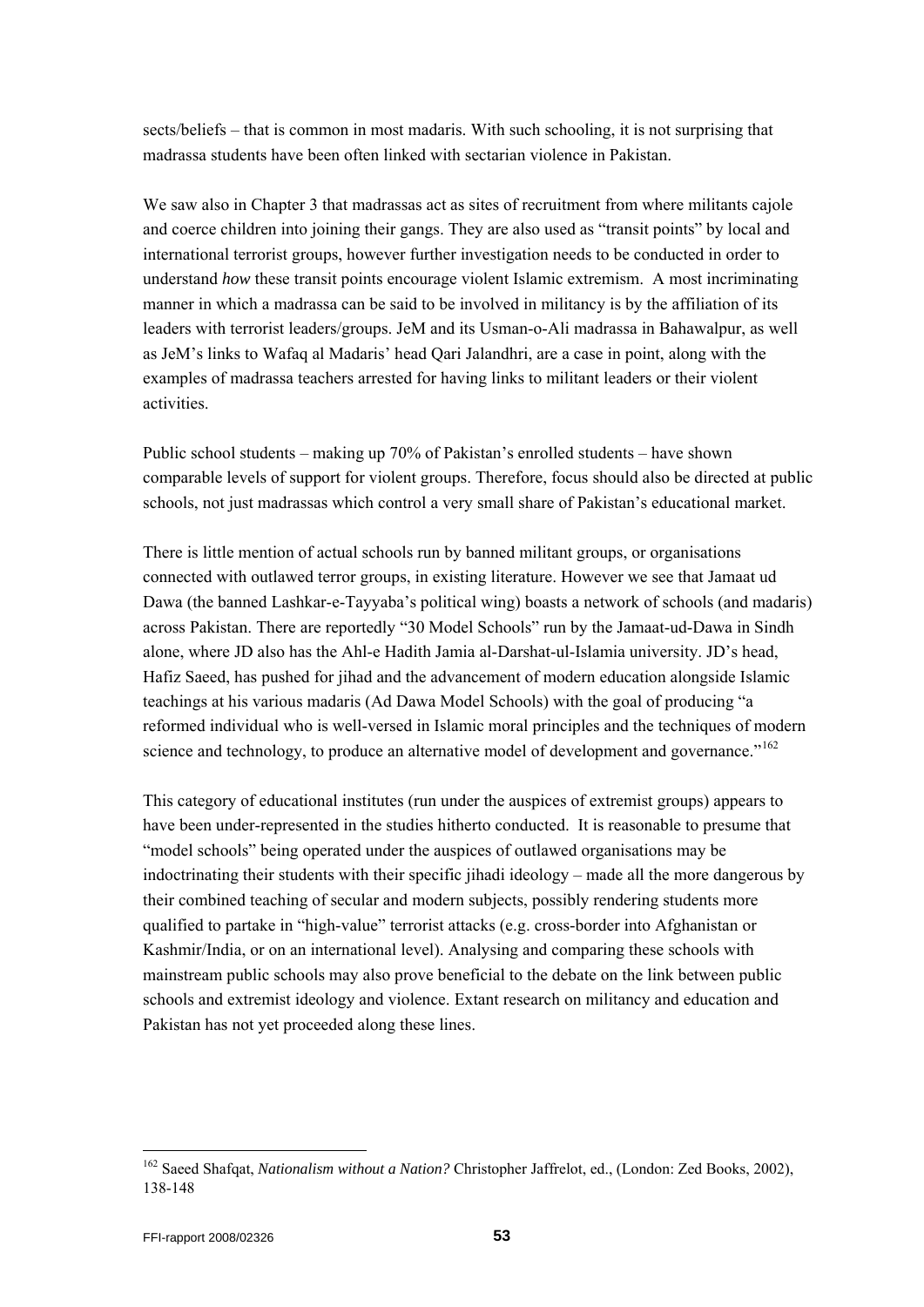It is clear that greater research is required into this subject before the precise nature and extent of the links between madrassas and militancy can be established. However, the discussion presented in this paper will hopefully serve as a good starting point from where to direct and gear future study.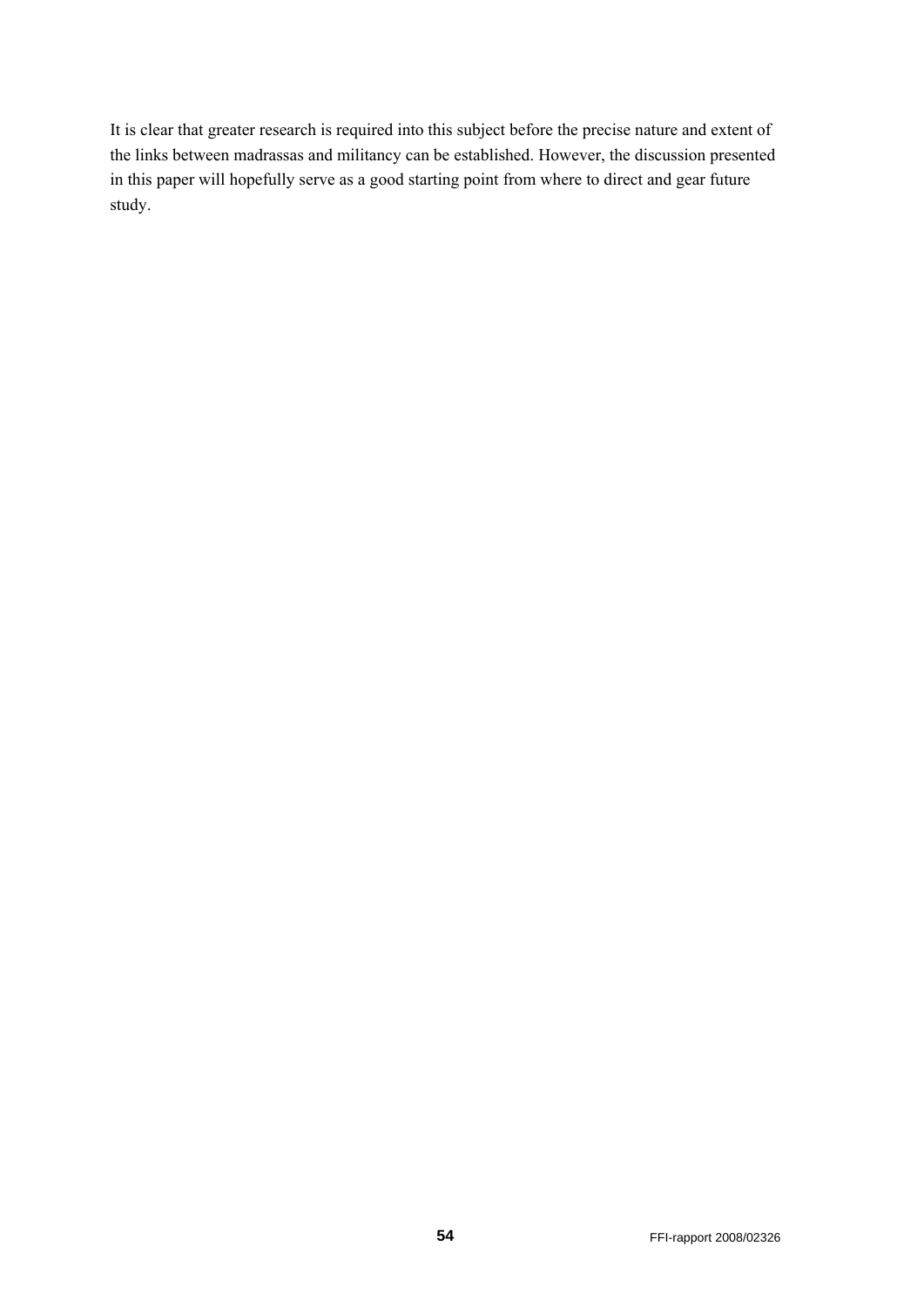# <span id="page-54-0"></span>**Bibliography and Sources**

#### **Primary sources**

Aijazz Ahmed, "Madrassas: a make-believe world", 14 January 2003, Asia Times Online website, [http://www.atimes.com/atimes/South\\_Asia/EA14Df01.html,](http://www.atimes.com/atimes/South_Asia/EA14Df01.html) accessed 2 September 2007

Shaykh Abu Yahya al-Libbi, "Of the masters of martyrs...", transcription, 11 August, 2007, Inshallah Shaheed website, [http://inshallahshaheed.wordpress.com/2007/08/11/shaykh-abu](http://inshallahshaheed.wordpress.com/2007/08/11/shaykh-abu-yahya-al-libbi-of-the-master-of-martyrs)[yahya-al-libbi-of-the-master-of-martyrs,](http://inshallahshaheed.wordpress.com/2007/08/11/shaykh-abu-yahya-al-libbi-of-the-master-of-martyrs) accessed 29 August 2007

Intikhab Ameer, **'نہيں مراکز کے گردی دہشت مدارس',** 2 August 2007, BBC News Urdu website, http://www.bbc.co.uk/urdu/pakistan/story/2007/08/070802 madaras\_pakistan\_as.shtml, accessed 20 August 2007

Riffat Allah Aurkazi,"**طالبان :دينگے جواب کا حملے امريکی "**25 July 2007, BBC News Urdu website, [http://www.bbc.co.uk/urdu/pakistan/story/2007/07/070725\\_taliban\\_commander.shtml](http://www.bbc.co.uk/urdu/pakistan/story/2007/07/070725_taliban_commander.shtml), accessed 3 September 2007

JM Butt, "Controversy: targeting madrassas to curb extremism", 22 September 2005, Daily Times Pakistan website, [http://www.dailytimes.com.pk/default.asp?page=story\\_22-9-2005\\_pg3\\_5,](http://www.dailytimes.com.pk/default.asp?page=story_22-9-2005_pg3_5) accessed 13 August 2007

Jason Bruke, "AK-47 training held at London mosque", 17 February 2002, The Observer website, <http://observer.guardian.co.uk/islam/story/0,,651748,00.html>, accessed 21 August 2007

William Dalrymple, "Inside Islam's ''terror schools''", 28 March 2005, New Statesman website, [http://www.newstatesman.com/200503280010,](http://www.newstatesman.com/200503280010) accessed 16 August 2007

Christine Fair (2006), PBS Frontline Interview, PBS website, <http://www.pbs.org/wgbh/pages/frontline/taliban/pakistan/fair.html>, accessed 10 August 2007

Jeffrey Goldberg, "Inside Jihad U: the education of a holy warrior", 25 June 2000, The New York Times website, <http://www.nytimes.com/library/magazine/home/20000625mag-taliban.html>, accessed 21 August 2007

Noreen Haider, "Grabbing Attention", April 2007, The News website, [http://jang.com.pk/thenews/apr2007-weekly/nos-08-04-2007/enc.htm,](http://jang.com.pk/thenews/apr2007-weekly/nos-08-04-2007/enc.htm) accessed 5 September 2007

Syed Shoaib Hasan, "Profile: Islamabad's Red Mosque", 27 July 2007, BBC News website, [http://news.bbc.co.uk/2/hi/south\\_asia/6503477.stm](http://news.bbc.co.uk/2/hi/south_asia/6503477.stm), accessed 3 September 2007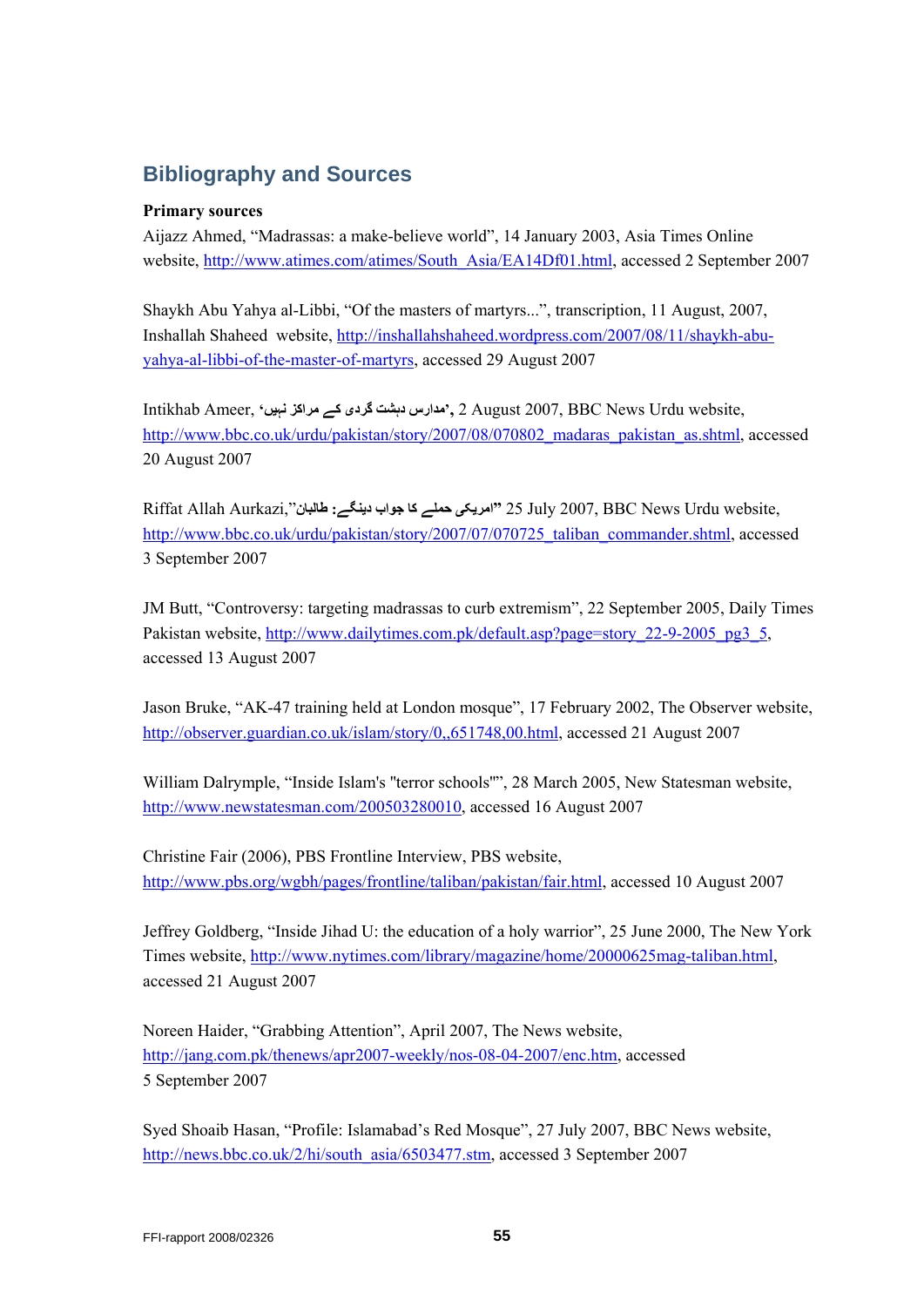Hasan Mansoor and Intikhab Ali, "Karachi mosque bombing: Imam was Lashkar's front man 16 May 2004, Daily Times Pakistan website,

[http://www.dailytimes.com.pk/default.asp?page=story\\_16-5-2004\\_pg7\\_46,](http://www.dailytimes.com.pk/default.asp?page=story_16-5-2004_pg7_46) accessed 16 August 2007

Dean Nelson and Ghulam Hasnain, "Bin Laden's deputy behind the Red Mosque bloodbath", 15 July 2007, Times Online website,

[http://www.timesonline.co.uk/tol/news/world/asia/article2076013.ece,](http://www.timesonline.co.uk/tol/news/world/asia/article2076013.ece) accessed 3 September 2007

Shahbaz Rana, "Abdul Rashid Ghazi", July 11 2007, The Nation website, <http://nation.com.pk/daily/july-2007/11/index8.php>, accessed 4 September 2007

Ahmed Rashid interview, "Germans will have to go on the offensive", 29 May 2007, Spiegel Online website, [http://www.spiegel.de/international/world/0,1518,druck-485299,00.html,](http://www.spiegel.de/international/world/0,1518,druck-485299,00.html) accessed 21 August 2007

Syed Saleem Shahzad, "The Taliban's brothers in alms", 14 March 2007, Asia Times website, [http://www.atimes.com/atimes/South\\_Asia/IC14Df01.html,](http://www.atimes.com/atimes/South_Asia/IC14Df01.html) accessed 1 August 2007

Assif Shameen, "Secrets of the Mosque", 6 May 2002, Time Europe website, <http://www.time.com/time/europe/magazine/2002/0408/cover/story.html>, accessed 21 August 2007

Ron Synovitz, "Pakistan: despite reform plan, few changes seen at most radical madrassas", 24 February 2004, Radio Free Europe Radio Library website,

[http://www.rferl.org/featuresarticle/2004/02/e7afcf76-7d7a-4282-9946-0e08f9f6bc0a.html,](http://www.rferl.org/featuresarticle/2004/02/e7afcf76-7d7a-4282-9946-0e08f9f6bc0a.html) accessed 16 August 2007

Farhat Taj, "Jamia Hafsa must close down", 3 February 2007, Daily Times Pakistan website, [http://www.dailytimes.com.pk/default.asp?page=2007\02\03\story\\_3-2-2007\\_pg3\\_3,](http://www.dailytimes.com.pk/default.asp?page=2007%5C02%5C03%5Cstory_3-2-2007_pg3_3) accessed 2 September 2007

Mobarik Virk, "167 killed in 21 attacks since Lal Masjid operation: Cheema", 24 July 2007, The News Pakistan website, [http://www.thenews.com.pk/top\\_story\\_detail.asp?Id=9214](http://www.thenews.com.pk/top_story_detail.asp?Id=9214), accessed 3 September 2007

Mary Anne Weaver (2002), PBS Frontline interview, PBS website, <http://www.pbs.org/wgbh/pages/frontline/shows/search/etc/weaver.html>, accessed 10 august 2007

Ayman al-Zawahiri, audio message, "The aggression against Lal Masjid," downloaded from [http://www.w-n-n.net/showthread.php?t=30045,](http://www.w-n-n.net/showthread.php?t=30045) accessed 17 July 2007 9/11 Commission Report,<http://www.gpoaccess.gov/911/pdf/fullreport.pdf>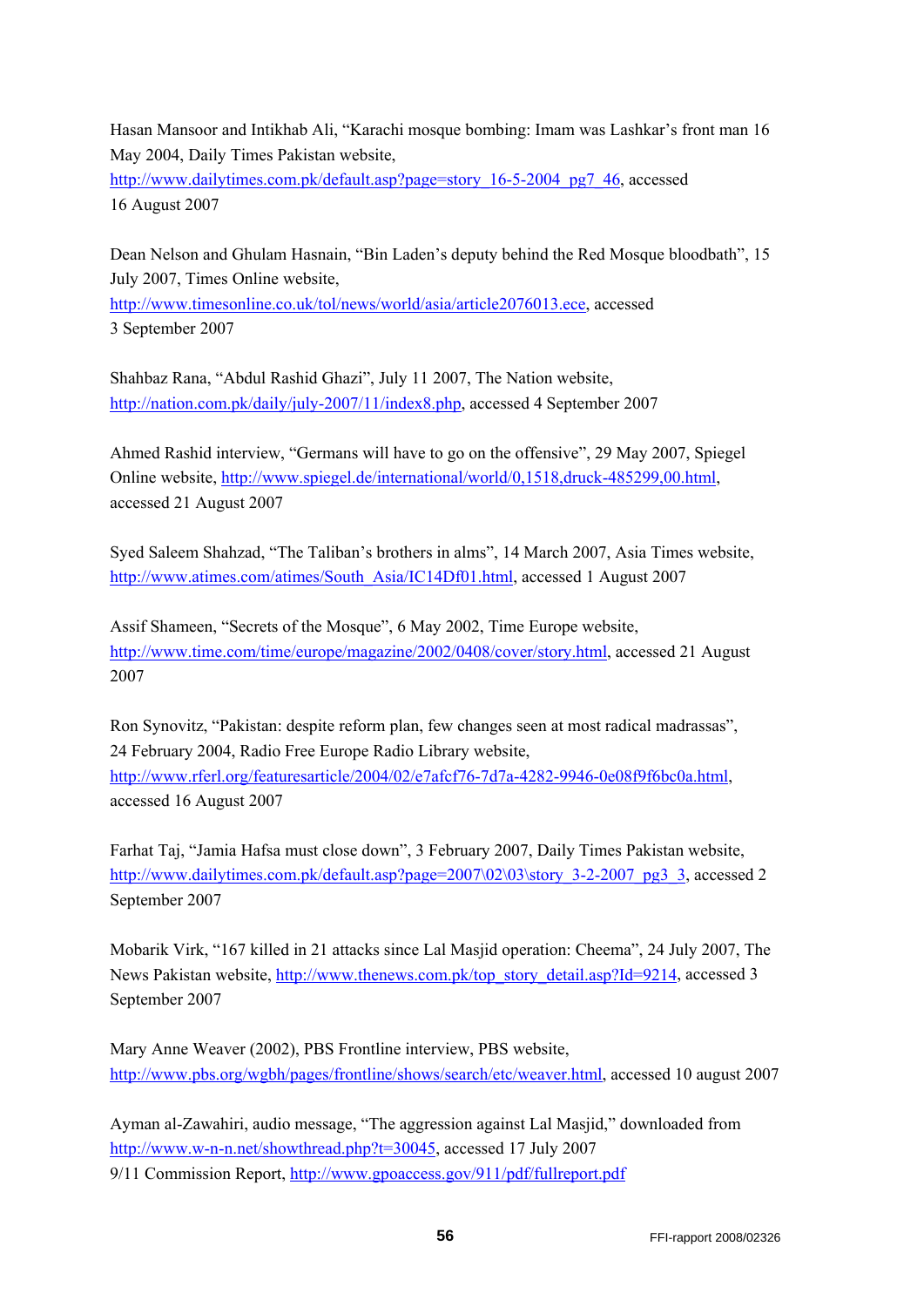**"**Lal Majid: many unanswered questions", Live With Talat, Aaj TV, 27 July 2007, <http://www.badtameez.com/vlog/?p=38>, accessed 13 August 2007

"Video speech from commander of Ansar al-Islam in Pakistan, Abu Hafs Omar al-Farouq", 19 July 2007, SITE Intelligence Group website,

[http://www.sitemultimedia.org/video/SITE\\_AIP\\_Abu\\_Hafs\\_Farouq.wmv,](http://www.sitemultimedia.org/video/SITE_AIP_Abu_Hafs_Farouq.wmv) accessed 2 August 2007

**"**Former Guantanamo inmate blows himself up in Pakistan", 24 July 2007, Dawn website, [http://www.dawn.com/2007/07/24/welcome.htm#LatestNews,](http://www.dawn.com/2007/07/24/welcome.htm#LatestNews) accessed 3 September 2007

"Over one lakh suicide bombers in Pak: cleric", 31 May 2007, Rediff News website, <http://www.rediff.com/news/2007/may/31pak1.htm>, accessed 3 September 2007

"Thousands protest Lal Masjid operation", 13 July 2007, Times of India website, accessed <http://timesofindia.indiatimes.com/articleshow/2259261.cms>, 3 September 2007

"Militants occupy a Pakistan shrine", 30 July 2007, BBC News website, [http://news.bbc.co.uk/2/hi/south\\_asia/6921746.stm](http://news.bbc.co.uk/2/hi/south_asia/6921746.stm), accessed 1 August 2007

"Pakistan militants end truce deal", 15 July 2007, BBC News website, [http://news.bbc.co.uk/2/hi/south\\_asia/6899621.stm](http://news.bbc.co.uk/2/hi/south_asia/6899621.stm), accessed 3 September 2007

"Unfulfilled promises: Pakistan's failure to tackle extremism", 16 January 2004, ICG Asia Report No 73, International Crisis Group website,

[http://www.crisisgroup.org/library/documents/asia/south\\_asia/073\\_unfulfil\\_promises\\_pakistan\\_e](http://www.crisisgroup.org/library/documents/asia/south_asia/073_unfulfil_promises_pakistan_extr.pdf) [xtr.pdf,](http://www.crisisgroup.org/library/documents/asia/south_asia/073_unfulfil_promises_pakistan_extr.pdf) accessed 29 August 2007

"Pakistan: madrassas, extremism and the military", 29 July 2002, ICG Asia Report No 36, International Crisis Group website, [http://www.crisisgroup.org/library/documents/asia/south\\_asia/036\\_\\_\\_pakistan\\_madrasas\\_\\_extre](http://www.crisisgroup.org/library/documents/asia/south_asia/036___pakistan_madrasas__extremism_and_the_military_amended.pdf) mism and the military amended.pdf, accessed 23 August 2007

"Pakistan: Karachi's madrassas and violent extremism", 29 March 2007, Asia Report No 130, International Crisis Group website,

[http://www.crisisgroup.org/library/documents/asia/south\\_asia/130\\_pakistan\\_karachi\\_s\\_madrasas](http://www.crisisgroup.org/library/documents/asia/south_asia/130_pakistan_karachi_s_madrasas_and_violent_extremism.pdf) and violent extremism.pdf, accessed 18 August 2007

"General under siege – Musharraf's fragile position", 19 July 2007, Jane's Intelligence Review website,

[http://www4.janes.com/subscribe/jir/doc\\_view.jsp?K2DocKey=/content1/janesdata/mags/jir/histo](http://www4.janes.com/subscribe/jir/doc_view.jsp?K2DocKey=/content1/janesdata/mags/jir/history/jir2007/jir10208.htm@current&Prod_Name=JIR&QueryText) [ry/jir2007/jir10208.htm@current&Prod\\_Name=JIR&QueryText](http://www4.janes.com/subscribe/jir/doc_view.jsp?K2DocKey=/content1/janesdata/mags/jir/history/jir2007/jir10208.htm@current&Prod_Name=JIR&QueryText)=, accessed 20 August 2007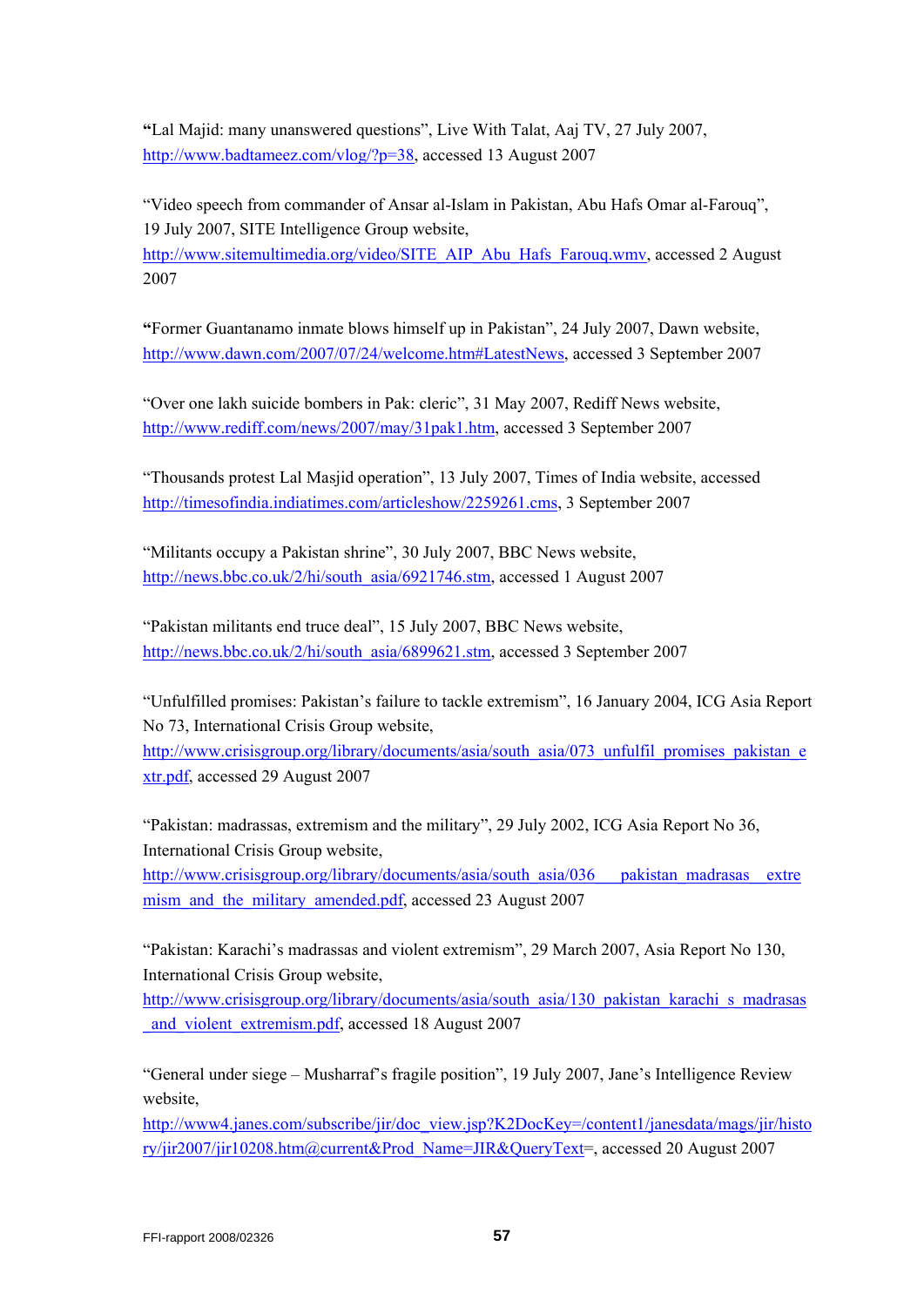"Blast hits Pakistan garrisson town", 4 September 2007, BBC News website, [http://news.bbc.co.uk/2/hi/south\\_asia/6977274.stm](http://news.bbc.co.uk/2/hi/south_asia/6977274.stm), accessed 4 September 2007

"Scores killed in Pakistan attacks ", 19 July 2007, BBC News website, [http://news.bbc.co.uk/2/hi/south\\_asia/6905808.stm](http://news.bbc.co.uk/2/hi/south_asia/6905808.stm), accessed 4 September 2007

"554 students deported from madrassas", 4 August 2007, Peshawar Weekly website, <http://peshawar-weekly.blogspot.com/2007/08/554-foreign-students-deported-from.html>, accessed 4 September 2007

"Suicide car blast kills 9 in Pakistan", 4 August 2007, Peshawar Weekly website, [http://peshawar](http://peshawar-weekly.blogspot.com/2007/08/suicide-car-blast-kills-9-in-pakistan.html)[weekly.blogspot.com/2007/08/suicide-car-blast-kills-9-in-pakistan.html](http://peshawar-weekly.blogspot.com/2007/08/suicide-car-blast-kills-9-in-pakistan.html), accessed 4 September 2007

"Obituary: Abdul Rashid Ghazi", 10 July 2007, BBC News website, [http://news.bbc.co.uk/2/hi/south\\_asia/6281228.stm](http://news.bbc.co.uk/2/hi/south_asia/6281228.stm), accessed 4 September 2007

"Twin blasts a fallout of Lal Masjid operation", 5 September 2007, The Times of India website, [http://timesofindia.indiatimes.com/World/Pakistan/Twin\\_blasts\\_a\\_fallout\\_of\\_Lal\\_Masjid\\_operati](http://timesofindia.indiatimes.com/World/Pakistan/Twin_blasts_a_fallout_of_Lal_Masjid_operation/articleshow/2338231.cms) [on/articleshow/2338231.cms,](http://timesofindia.indiatimes.com/World/Pakistan/Twin_blasts_a_fallout_of_Lal_Masjid_operation/articleshow/2338231.cms) accessed 5 September 2007

Jaish-e-Mohammad websites: [www.alqalamonline.com](http://www.alqalamonline.com/) [www.rangonoor.co](http://www.rangonoor.co/) <http://www.alqalamonline.com/banat/index.html> <http://www.fathuljawwad.com/> <http://www.musalmanbachay.com/> Pal Talk chat rooms

Lashkar-e-Taiba websites: [www.jamaatuddawa.org](http://www.jamaatuddawa.org/)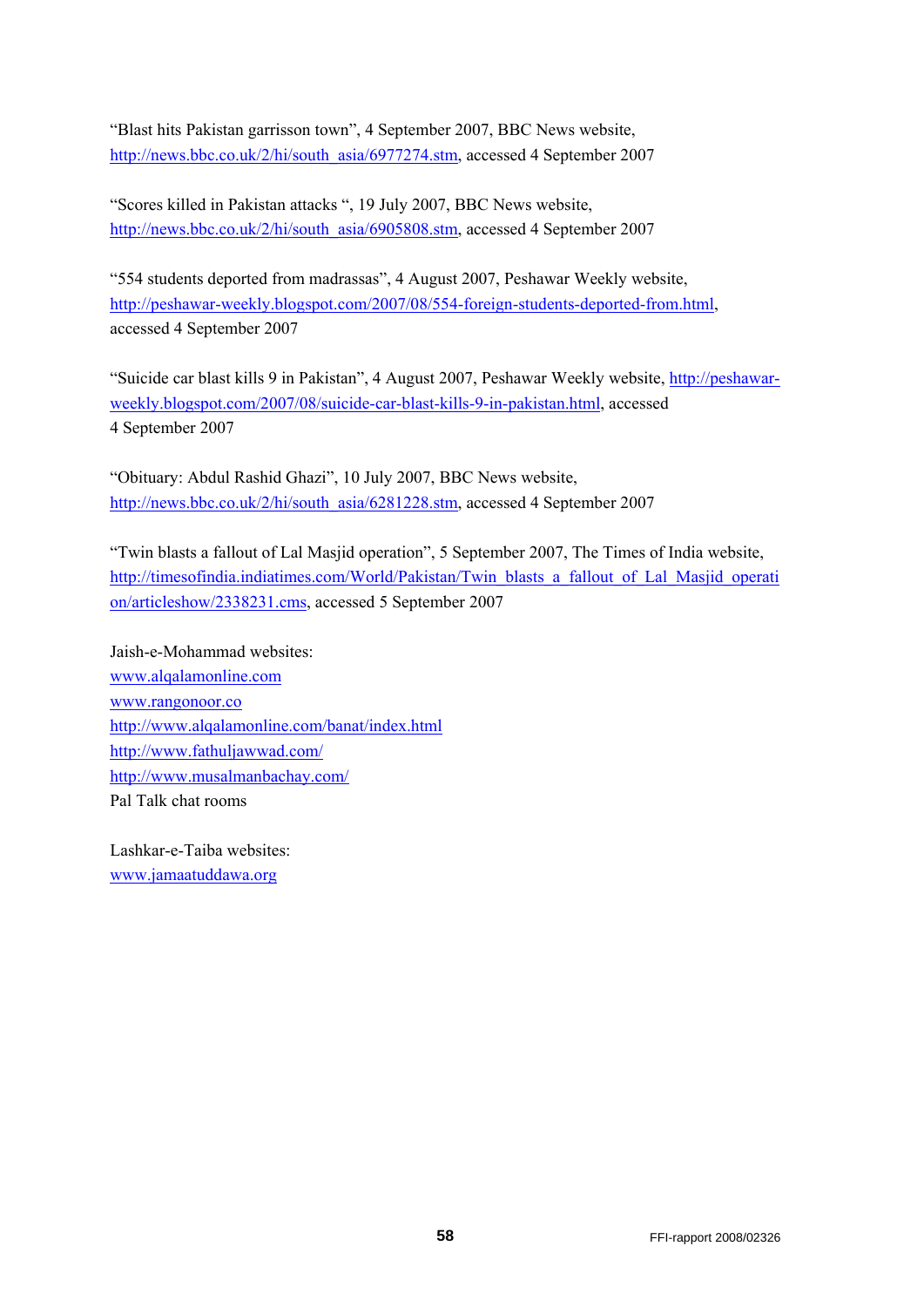#### **Secondary sources**

Hassan Abbas, "The road to Lal Masjid and its aftermath", Terrorism Monitor, Volume 5, Issue 14, 19 July 2007, The Jamestown Foundation website,

[http://www.jamestown.org/terrorism/news/article.php?articleid=2373563,](http://www.jamestown.org/terrorism/news/article.php?articleid=2373563) accessed 2 August 2007

Hassan Abbas, Chapter 6 "General Zia ul-Haq, the redefinition of a country" and Chapter 11 "The road ahead", Pakistan's drift into extremism, published by Yale University Press in 2005

Hassan Abbas, "Pakistan through the Lens of the "Triple A" Theory", Winter 2006, The Fletcher Forum for World Affairs, Volume 30, No 1, p. 181-192, downloaded from the Belfer Centre for Science and International Affairs (Harvard) website,

[http://bcsia.ksg.harvard.edu/BCSIA\\_content/documents/AbbasFletcherForumarticle.pdf,](http://bcsia.ksg.harvard.edu/BCSIA_content/documents/AbbasFletcherForumarticle.pdf) accessed 31 August 2007

Samina Ahmed, "Juggling figures, ignoring facts", 7 March 2005, International Crisis Group website,<http://www.crisisgroup.org/home/index.cfm?id=3311&l=1>, accessed 16 August 2007

Samina Ahmed, "Testimony on madrasas and U.S. aid to Pakistan before the U.S. House of Representatives Subcommittee on National Security and Foreign Affairs", International Crisis Group website,<http://www.crisisgroup.org/home/index.cfm?id=4827&l=1>, accessed 13 August 2007

Mumtaz Ahmad, "Continuity and change in the traditional system of Islamic education: the case of Pakistan" in Craig Baxter and Charles H. Kennedy (eds.) Pakistan, published by Oxford University Press in 2001

Mumtaz Ahmed, "Madrassa education in Pakistan and Bangladesh", Spring 2004, in Satu Limaye, Robert Wirsing and Mohan Malik (eds.) Religious Radicalism and Security in South Asia, Asia Pacific Centre for Security Studies website, [http://www.apcss.org/Publications/Edited%20Volumes/ReligiousRadicalism/PagesfromReligious](http://www.apcss.org/Publications/Edited%20Volumes/ReligiousRadicalism/PagesfromReligiousRadicalismandSecurityinSouthAsiach5.pdf)

[RadicalismandSecurityinSouthAsiach5.pdf,](http://www.apcss.org/Publications/Edited%20Volumes/ReligiousRadicalism/PagesfromReligiousRadicalismandSecurityinSouthAsiach5.pdf) accessed 20 August 2007

Saleem Ali, "Islam and education: conflict and conformity in Pakistan and beyond", Januar 2009: Oxford University Press (manuscript sent via email)

Febe Armanios, "Islamic religious schools, madrassas: background:", 29 October 2003, CRS Report for Congress, downloaded from US Department of State website, <http://fpc.state.gov/documents/organization/26014.pdf>, accessed 31 August 2007

Tahir Andrabi et al "Religious School Enrollment in Pakistan: A Look at the Data", March 2005, Policy Research Working Paper Studies, The World Bank website,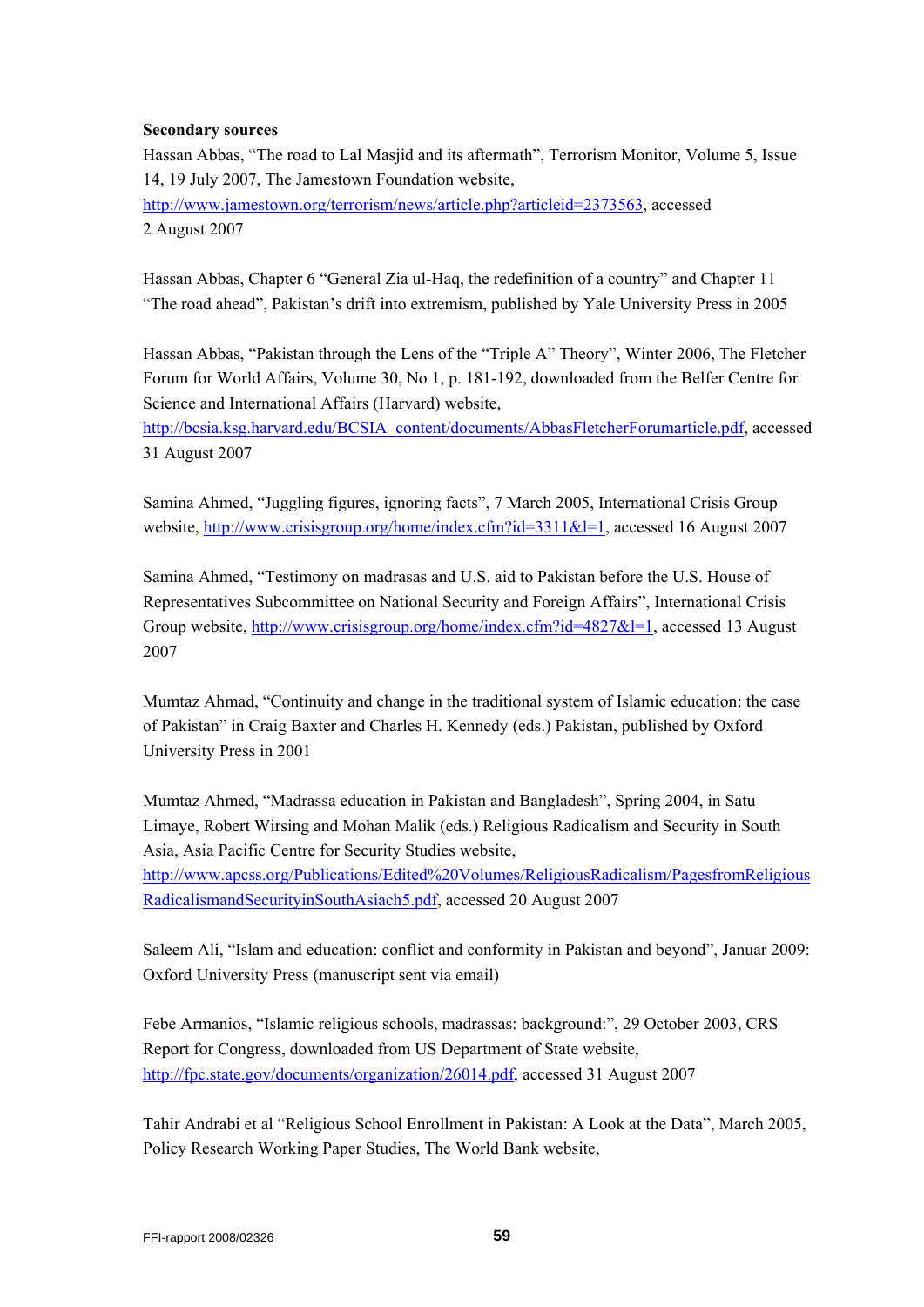[http://wwwwds.worldbank.org/servlet/WDSContentServer/WDSP/IB/2005/02/28/000112742\\_20](http://wwwwds.worldbank.org/servlet/WDSContentServer/WDSP/IB/2005/02/28/000112742_20050228152509/Rendered/PDF/wps3521.pdf) [050228152509/Rendered/PDF/wps3521.pdf,](http://wwwwds.worldbank.org/servlet/WDSContentServer/WDSP/IB/2005/02/28/000112742_20050228152509/Rendered/PDF/wps3521.pdf) accessed 28 August 2007

Uzma Anzar, "Islamic education: a brief history of madrassas with comments on curricula and current pedagogical practices", March 2003, University of Vermont website, <http://www.uvm.edu/%7Eenvprog/madrassah/madrassah-history.pdf>, accessed 31 August 2007

Nichole Argo, "Human bombs: rethinking religion and terror", April 2006, MIT Center for International Studies website,

[http://web.mit.edu/cis/pdf/argo\\_audit\\_4.06.pdf#search=%27human%20bombs%20mit%27](http://web.mit.edu/cis/pdf/argo_audit_4.06.pdf#search=%27human%20bombs%20mit%27), accessed 29 April 2007

Peter Bergen and Swati Pandey, "The madrassa scapegoat", Spring 2006, The Washington Quarterly, Volume 29, No 2, p. 117-125, downloaded from The Washington Quarterly website, [http://www.twq.com/06spring/docs/06spring\\_bergen.pdf](http://www.twq.com/06spring/docs/06spring_bergen.pdf), accessed 31 August 2007

Lisa A. Curtis, "U.S. Aid to Pakistan: countering extremism through educational reform", June 8 2007, The Heritage Foundation website, [http://www.heritage.org/Research/AsiaandthePacific/upload/hl\\_1029.pdf,](http://www.heritage.org/Research/AsiaandthePacific/upload/hl_1029.pdf) accessed 17 August 2007

Alexander Evans, "Understanding Madrassas", Jan/Feb 2006, Volumer 85, Issue 1, p. 9-16, Foreign Affairs website,

[http://search.ebscohost.com/login.aspx?direct=true&db=mth&AN=19250168&site=ehost-live,](http://search.ebscohost.com/login.aspx?direct=true&db=mth&AN=19250168&site=ehost-live) accessed 7 June 2007

Christine Fair, "Militant recruitment in Pakistan: implication for al Qaeda and other organisations", 1 November 2004, Studies in Conflict & Terrorism, Volume 27, No 6, p. 489-504

Christine Fair, "Islamic education in Pakistan", March 2006, United States Institute of Peace website, [http://www.usip.org/events/2006/trip\\_report.pdf](http://www.usip.org/events/2006/trip_report.pdf), accessed 21 August 2007

Christine Fair & Husain Haqqani, "Think again: Islamist terrorism", January 2006, Foreign Policy website, [http://www.foreignpolicy.com/story/cms.php?story\\_id=3359,](http://www.foreignpolicy.com/story/cms.php?story_id=3359) accessed 17 August 2007

Christine Fair, Chapter 5 "Islam and Politics in Pakistan", Angel M. Rabasa et al, The Muslim World After 9/11, published by RAND Corporation in 2004

Christine Fair, "Militant recruitment in Pakistan: a new look at the militancy-madrassa connection", July 2007, Asia Policy, No 4, p. 107-134, The National Bureau of Asian Research website, [http://www.nbr.org/publications/asia\\_policy/AP4/AP4%20Fair.pdf,](http://www.nbr.org/publications/asia_policy/AP4/AP4%20Fair.pdf) accessed 31 August 2007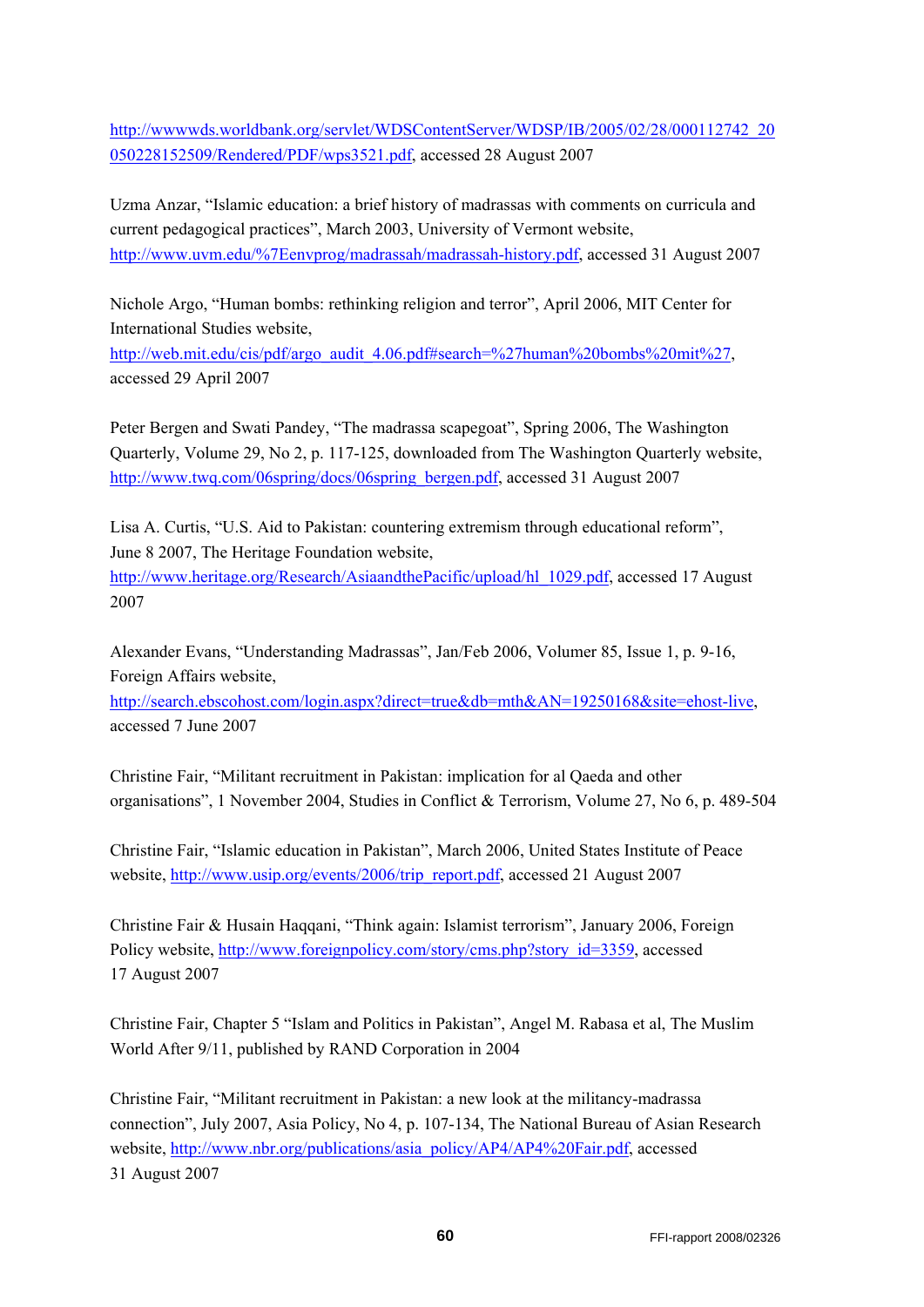Mamoun Fandy, "Enriched Islam: the Muslim crisis of education", 1 June 2007, Survival, Volume 49, No 2, p. 77-98

Yosri Fouda & Nick Fielding, Chapter 2 "Jihad in Pakistan", Masterminds of Terror, published by Mainstream Publishing (Edinburgh) Ltd in 2003

Shaun Gregory, "Al Qaeda in Pakistan", 1 March 2007, Brief No 5, Pakistan Security Research Unit, University of Bradford website,

[http://spaces.brad.ac.uk:8080/download/attachments/748/Brief5finalised.pdf,](http://spaces.brad.ac.uk:8080/download/attachments/748/Brief5finalised.pdf) accessed 3 September 2007

Husain Haqqani, "Islam's medieval outposts", November/December 2002, Foreign Policy website, [http://www.foreignpolicy.com/story/cms.php?story\\_id=2459&page=0](http://www.foreignpolicy.com/story/cms.php?story_id=2459&page=0), accessed 23 August 2002

Pervez Hoodbhoy, "Pakistan – the threat from within", 23 May 2007, Brief No 13, Pakistan Security Research Unit, University of Bradford website, <http://spaces.brad.ac.uk:8080/download/attachments/748/Brief+number+13.pdf>, accessed 3 September 2007

Rizwan Hussain, Chapter 4 "The concluding years of the Cold War and the Afghan conflict", Pakistan and the emergence of Islamic Militancy in Afghanistan, published by Ashgate Publishing Ltd. in 2005

Zahid Hussain (2007), Chapter 4 "Nursery for jihad", in Frontline Pakistan: the struggle with militant Islam, Columbia University Press

Khurram Iqbal, "Children library to enforce Sharia?" 12 March 2007, Pakistan Institute for Peace Studies website, [http://www.san.pips.com.pk/pakistan/mar07/Shariah.html,](http://www.san.pips.com.pk/pakistan/mar07/Shariah.html) accessed 24 August 2007

Moniza Khokhar, "Reforming militant madaris in Pakistan", 1 April 2007, Studies in Conflict and Terrorism, Volume 3, No 4, p. 353-365

K. Alan Kronstadt and Bruce Vaughn, "Terrorism in South Asia", 9 August 2004, CRS Report for Congress, US Department of State website, <http://fpc.state.gov/documents/organization/35167.pdf>, accessed 1 September 2007

Robert Looney, "A U.S. strategy for achieving stability in Pakistan: expanding educational opportunities", Strategic Insights, Volume 1, Issue 7, September 2002, Centre for Contemporary Conflict website, [http://www.ccc.nps.navy.mil/si/sept02/southAsia.asp,](http://www.ccc.nps.navy.mil/si/sept02/southAsia.asp) accessed 16 August 2007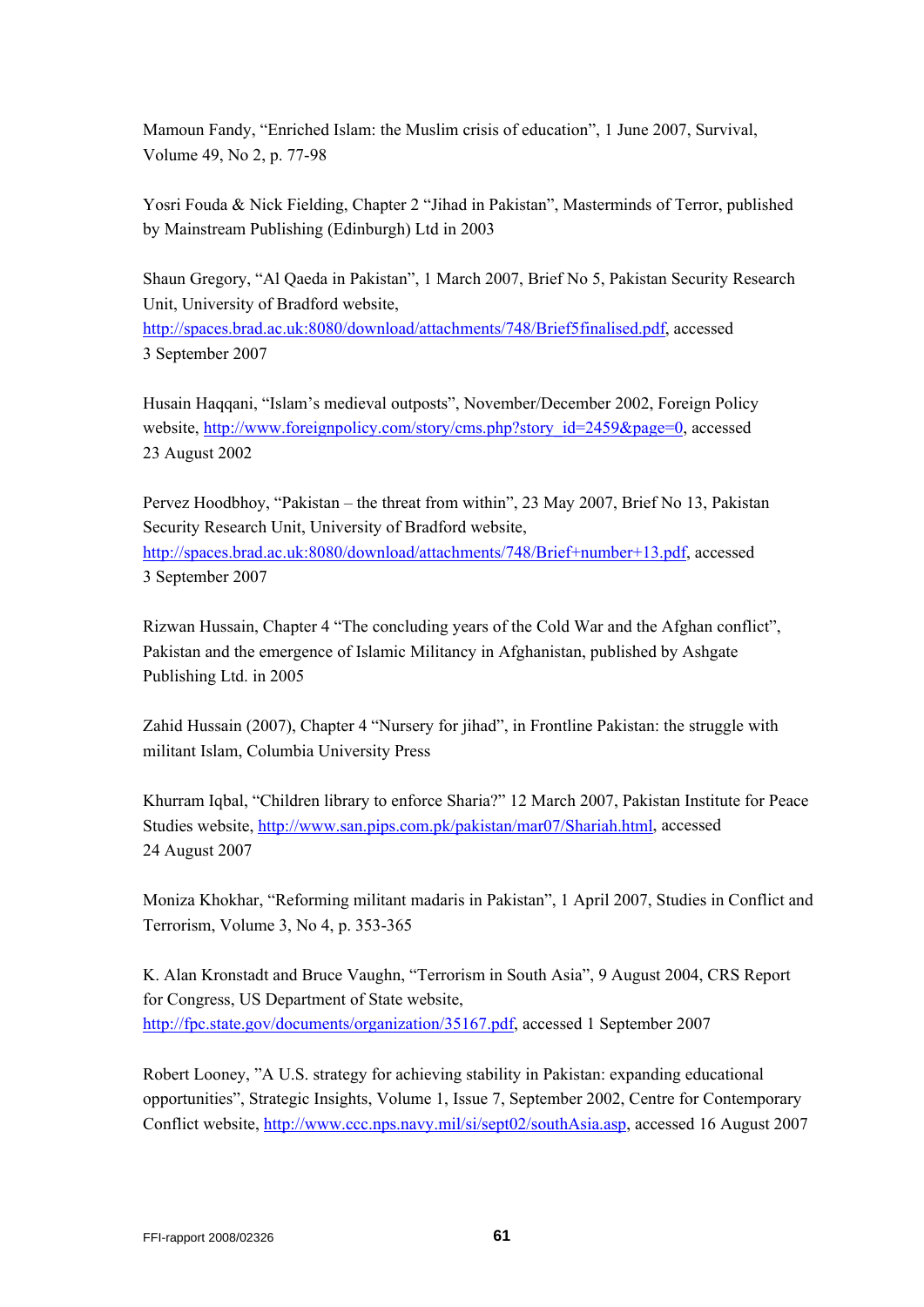Robert Looney (2003), "Reforming Pakistan's educational system: the challenge of the madrassas", Journal of Social, Political and Economic Studies, Vol 28, No 3, p. 257 – 274

Pervez Musharraf, "In the line of fire: a memoir", published by Free Press (USA) in 2006

Vali Nasr (authority on Islamic fundamentalism) & Richard Holbrooke (former US ambassador to the UN), 15 November 2001, PBS Frontline website, accessed <http://www.pbs.org/wgbh/pages/frontline/shows/saudi/analyses/madrassas.html>, 29 August 2007

Tariq Rahman, "The madrassa and the state of Pakistan: religion, poverty and the potential for violence in Pakistan", February 2004, Himal South Asian website, [http://www.himalmag.com/2004/february/essay.htm,](http://www.himalmag.com/2004/february/essay.htm) accessed 16 August 2007

Tariq Rahman, "Madrassas: religion, poverty and the potential for violence in Pakistan", IPRI Journal, winter 2005, Islamabad Policy Research Institute website, [http://ipripak.org/journal/winter2005/madrassas.shtml,](http://ipripak.org/journal/winter2005/madrassas.shtml) accessed 23 August 2007

Muhammad Amir Rana (translated by Saba Ansari), Chapter 18 "Religious madrassas in Pakistan", A to Z of jehadi organisations in Pakistan, published by Mashal Books (Pakistan) in 2005

Muhammed Amir Rana, "Lal Masjid's terror links", 24 May 2007, Pakistan Institute for Peace Studies website, [http://www.san.pips.com.pk/pakistan/may07/LalMosque.html,](http://www.san.pips.com.pk/pakistan/may07/LalMosque.html) accessed 25 August 2007

Mujtaba Rathore, "A Taliban like movement", 15 August 2007, Pakistan Institute for Peace Studies website, [http://www.pips.com.pk/san/pakistan/August15/TNSM.html,](http://www.pips.com.pk/san/pakistan/August15/TNSM.html) accessed 24 august 2007

Ali Riaz, "Global jihad, sectarianism and the madrassas in Pakistan", August 2005, Institute of Defence and Strategic Studies (Singapore) website, <http://www.idss.edu.sg/publications/WorkingPapers/WP85.pdf>, accessed 1 September 2007

Olivier Roy, "Islamic radicalism in Afghanistan and Pakistan", January 2002, UNHCR Emergency and Security Service website, [http://www.unhcr.org/publ/RSDCOI/3c6a3f7d2.pdf,](http://www.unhcr.org/publ/RSDCOI/3c6a3f7d2.pdf) accessed 6 August 2007

Abdullah Saeed (2005) "Islamic religious education and the debate on its reform post-September 11" in Shahram Akbarzadeh and Samina Yasmeen (eds) Islam and the West, downloaded from the Centre for Islamic Law and Society (CILS), The University of Melbourne website, [http://eprints.infodiv.unimelb.edu.au/archive/00003044/01/Islam\\_and\\_the\\_West\\_-](http://eprints.infodiv.unimelb.edu.au/archive/00003044/01/Islam_and_the_West_-_Islamic_religious_education_and_the_debate_on_its_reform_post-September_11.pdf) Islamic religious education and the debate on its reform post-September 11.pdf, accessed 14 August 2007